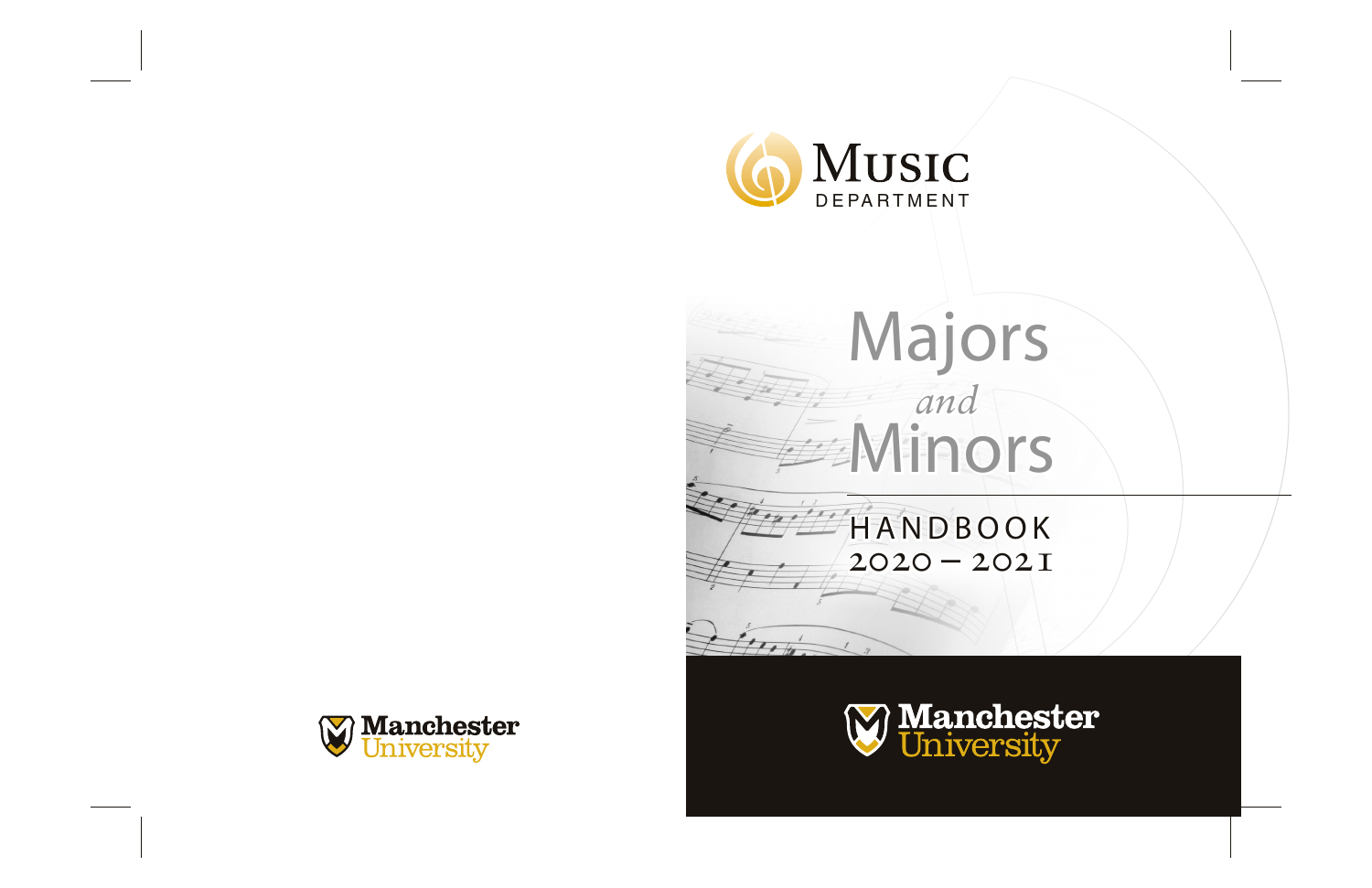### **Contents**

| Directory of Music Faculty and Staff   | 2  |
|----------------------------------------|----|
| Statement of Philosophy and Objectives | 4  |
| <b>Organizations and Ensembles</b>     | 6  |
| Majors Offered in Music                | 10 |
| Minor Offered in Music                 | 11 |
| <b>General Requirements</b>            | 11 |
| <b>Requirements for Music Majors</b>   |    |
| Performance Emphasis                   | 12 |
| Vocal Performance Emphasis             | 14 |
| Choral Emphasis: K-12                  | 16 |
| Instrumental Emphasis: K-12            | 19 |
| Theory-Composition Emphasis            | 21 |
| <b>General Music</b>                   | 23 |
| <b>Music Minor</b>                     | 25 |
| Conducting                             | 27 |
| <b>CORE Courses</b>                    | 28 |
| <b>Information and Policies</b>        |    |
| <b>Applied Lessons</b>                 | 29 |
| <b>Jury Requirements</b>               | 30 |
| <b>Audition Information</b>            | 35 |
| <b>Concerts and Recitals</b>           | 36 |
| <b>Facilities</b>                      | 39 |
| <b>General Information</b>             | 41 |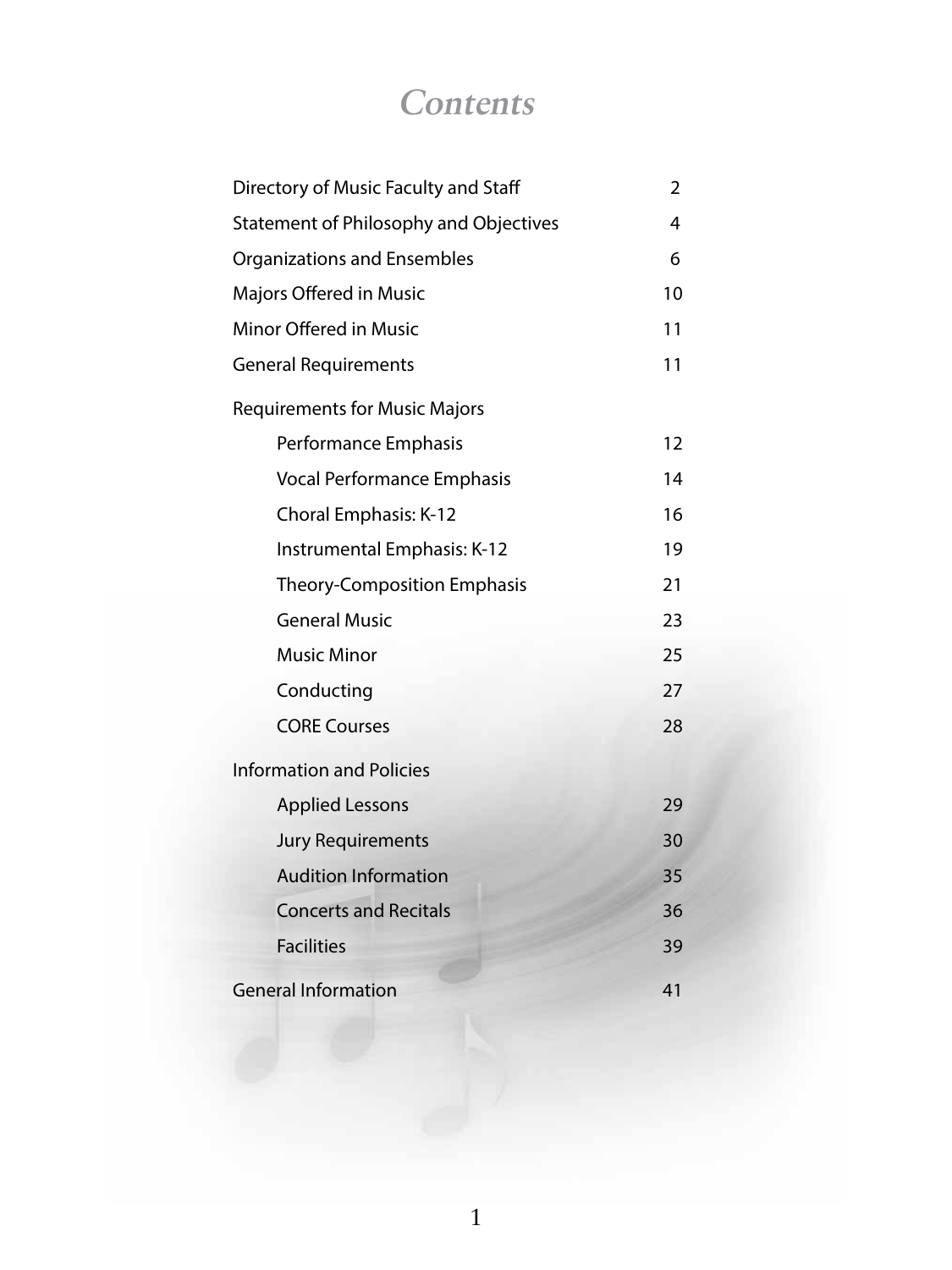### **Music Faculty and Staff**

| NAME              | <b>OFFICE</b> | EXT. | <b>Courses Taught</b>                                                                                                                                                                                                                               |
|-------------------|---------------|------|-----------------------------------------------------------------------------------------------------------------------------------------------------------------------------------------------------------------------------------------------------|
| Chambers, Alan    |               |      | Collaborative Pianist, Choral<br>Arranging                                                                                                                                                                                                          |
| Ganger, Josh      |               |      | <b>Applied Trumpet</b>                                                                                                                                                                                                                              |
| Haynes, Pamela    | W119          | 5326 | Applied Piano, Introduction<br>to Music, First Year Seminar,<br>Elementary Methods, Collaborative<br>Pianist, Music Fundamentals and<br>Ear Training, Class Piano, Student<br>Teacher Supervision, Piano Area<br>Coordinator                        |
| Hornbarger, Kelly |               |      | <b>Applied Flute</b>                                                                                                                                                                                                                                |
| Humphries, Scott  | W212          | 5331 | Marching Band, Symphonic Band,<br>Secondary Methods, Applied<br>Saxophone, Student Teacher<br>Supervision, Intro to Music, Brass<br>and Woodwind Technique, Band<br>Literature, Gold and Black Attack,<br>Athletic Band Technique, Jazz<br>Ensemble |
| Hupp, David       |               |      | Collaborative Piano                                                                                                                                                                                                                                 |
| Lynn, Robert      |               |      | Applied Low Brass, Applied Cello,<br>Orchestration, Aural Skills, Music<br>History and Analysis, American<br>Music, Intro to Music, Cantabile                                                                                                       |
| Moan, David       |               |      | Diction, IPA                                                                                                                                                                                                                                        |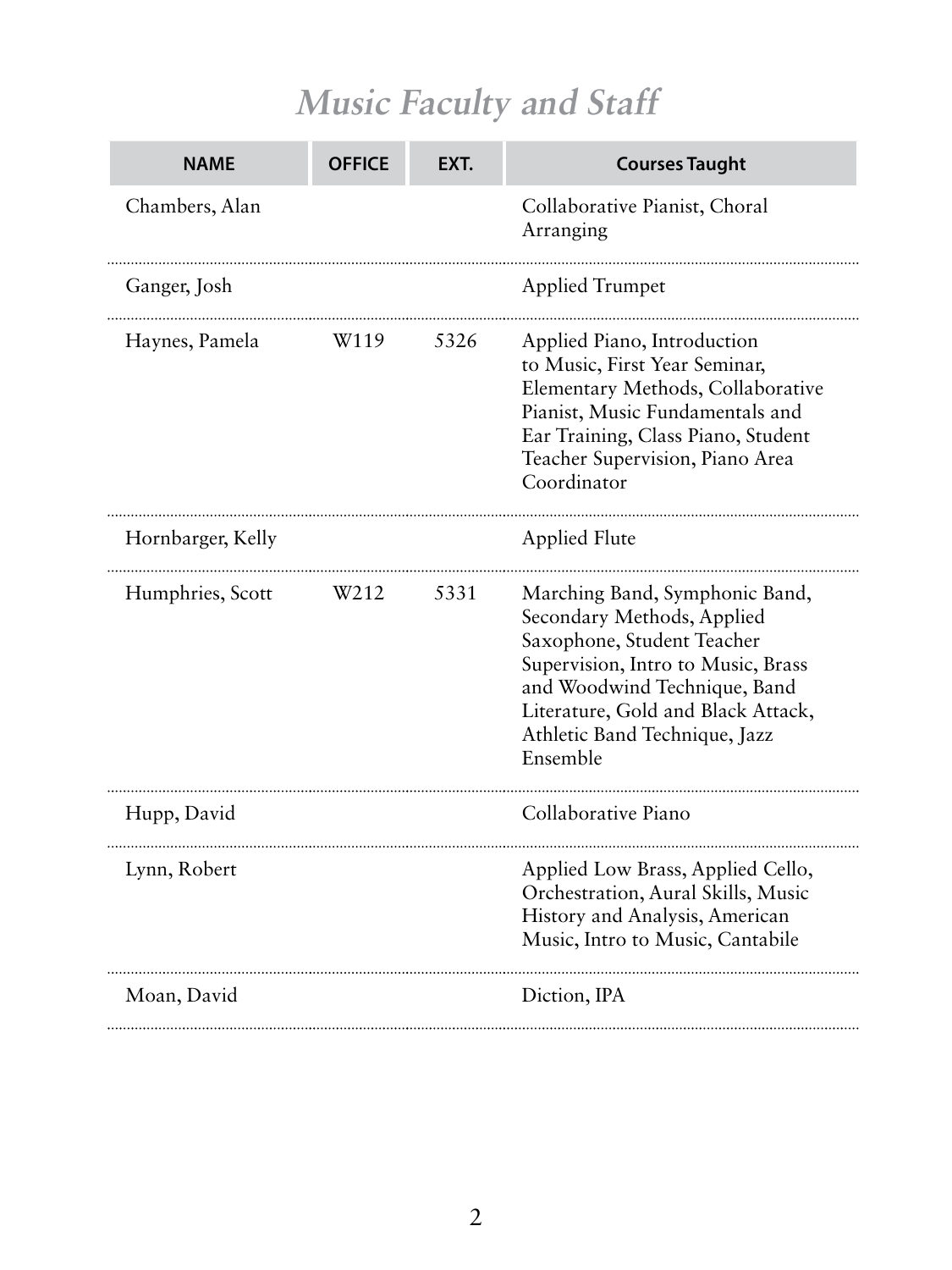### **Music Faculty and Staff**

| <b>NAMF</b>          | <b>OFFICE</b> | EXT. | <b>Courses Taught</b>                                                                                                                                   |
|----------------------|---------------|------|---------------------------------------------------------------------------------------------------------------------------------------------------------|
| Reed, Tim<br>(Chair) | W211          | 5292 | Music Theory, Aural Skills,<br>Composition, Contemporary<br>Techniques, Computer Applications<br>in Music, Recording Studio<br>Techniques, Jazz History |
| Schneider, Bruce     |               |      | Applied Percussion, Percussion<br>Ensemble                                                                                                              |
| See, Stephanie       |               |      | Collaborative Piano                                                                                                                                     |
| Smith, Elizabeth     |               |      | Applied Violin and Viola,<br>Collaborative Pianist                                                                                                      |
| Workman, Scott       |               |      | Applied Guitar                                                                                                                                          |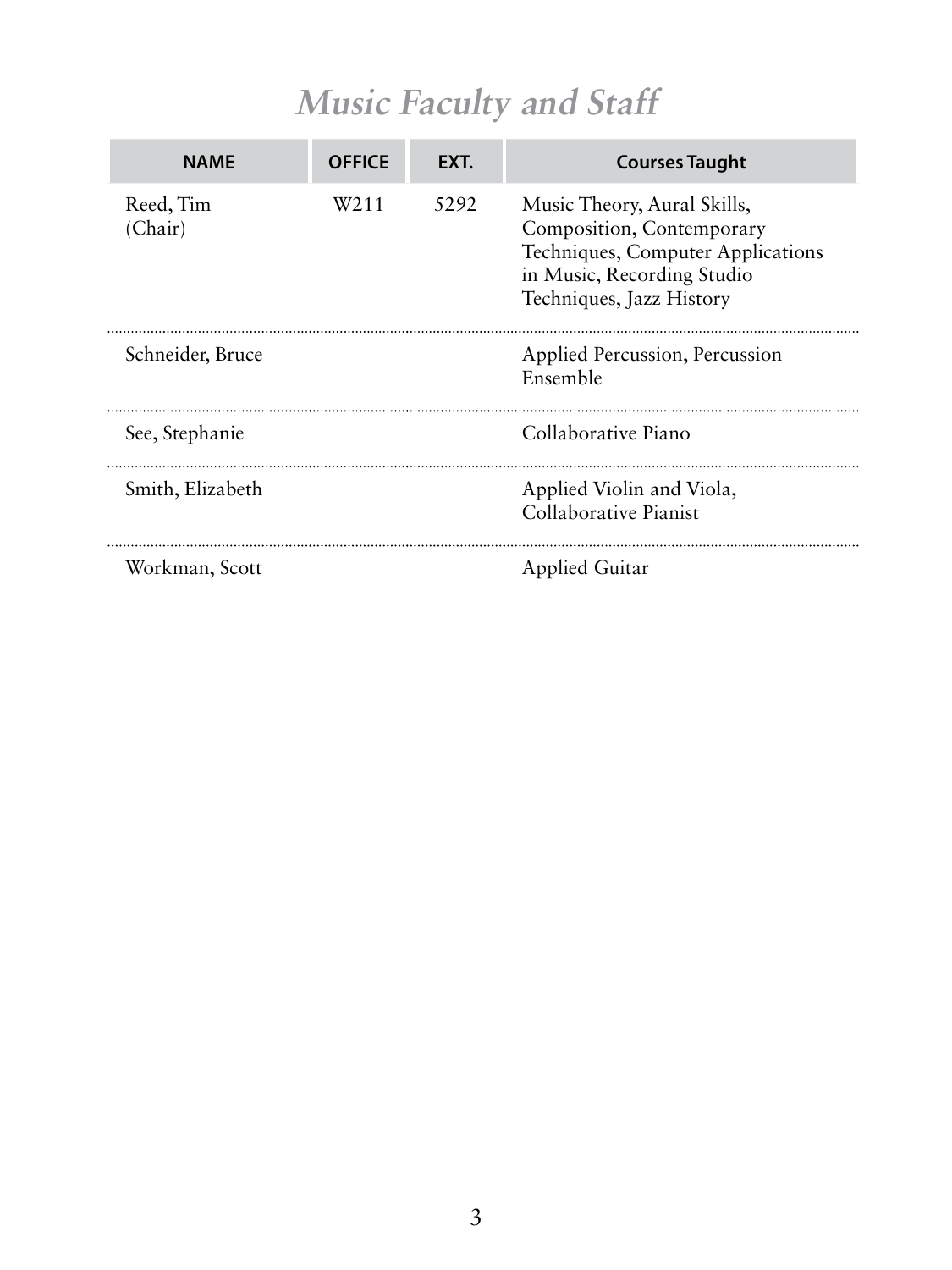### **Statement of Philosophy**

We believe that music has the power to change people's lives.

- 1. We specialize in undergraduate, liberal arts education, and we support the ideal of breadth outside of music as well as depth within music.
- 2. We value excellence in music and teaching. Our students, both majors and non-majors, represent many levels of ability, and we seek to help all of them enjoy music and perform at the highest level possible.
- 3. We are dedicated to serving students and society as performers, teachers and advisors.
- 4. We function within a Church of the Brethren context, yet we respect religious and philosophic diversity and value non-Christian perspectives.
- 5. We work with all students to help them better understand, and hence appreciate, Western art music through general courses, ensembles and applied lessons. We recognize the diversity of musical expression by offering courses in world musics and jazz.
- 6. We seek to provide for music majors a strong foundation in many areas of music. Thus we stress fundamental skills and understanding in solo and ensemble performance, music education, history and analysis, theory, and conducting. We strive to balance performance and academic areas of music.
- 7. We recognize the importance of technology and, by incorporating it into our curriculum, we improve our course offerings.
- 8. We encourage students to serve their communities by improving the quality of musical life.
- 9. We care about the health and well being of our students.

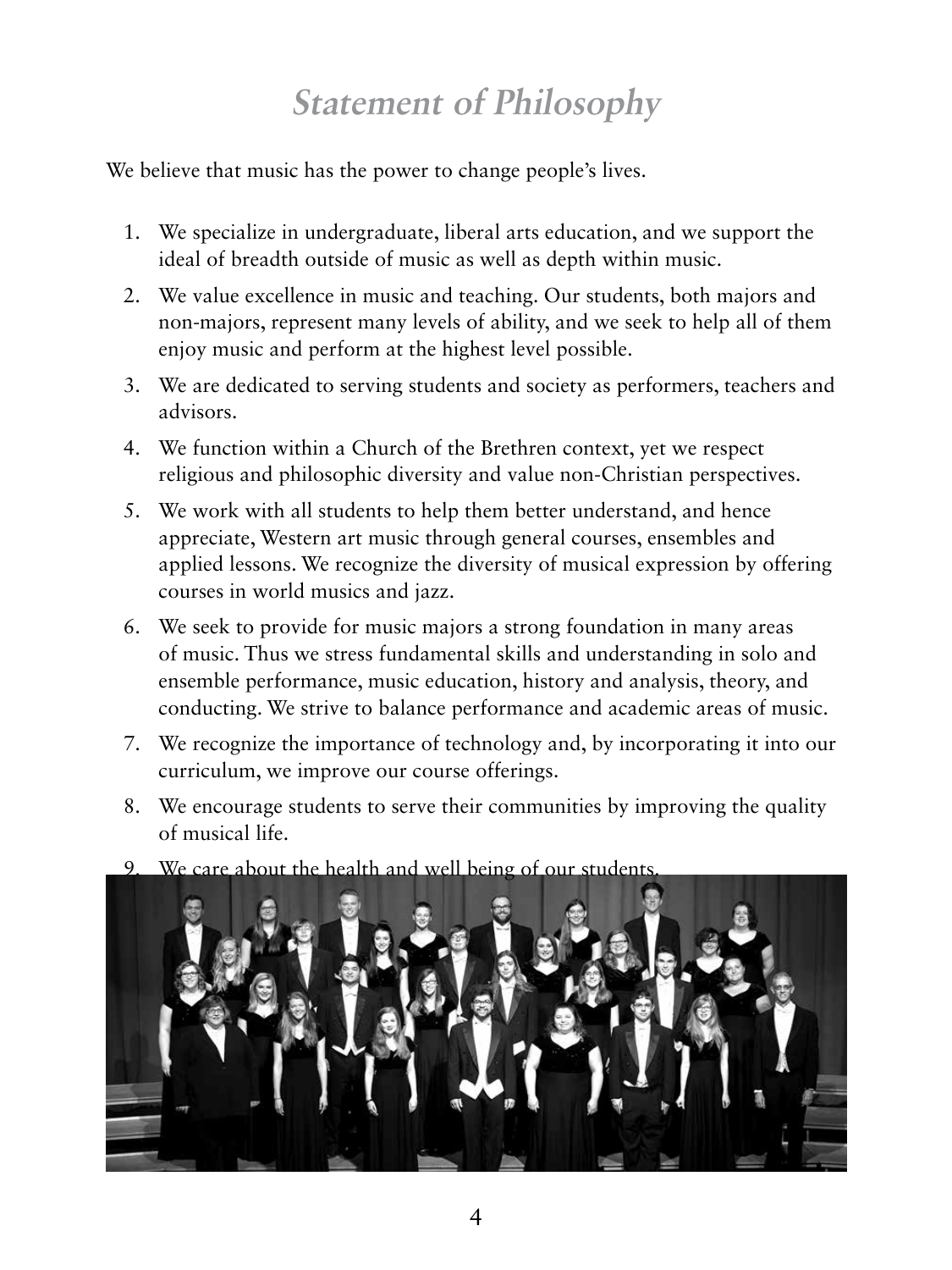### **Statement of Objectives**

The curricula of the Department of Music are designed:

- 1. to provide opportunities for students to realize their musical potential and to refine their goals.
- 2. to prepare students for careers in music and for graduate school.
- 3. to enrich the cultural climate of the University and surrounding communities.
- 4. to serve the campus and community by providing music for various events.
- 5. to promote advocacy of music education.
- 6. to foster a lifelong love for music.

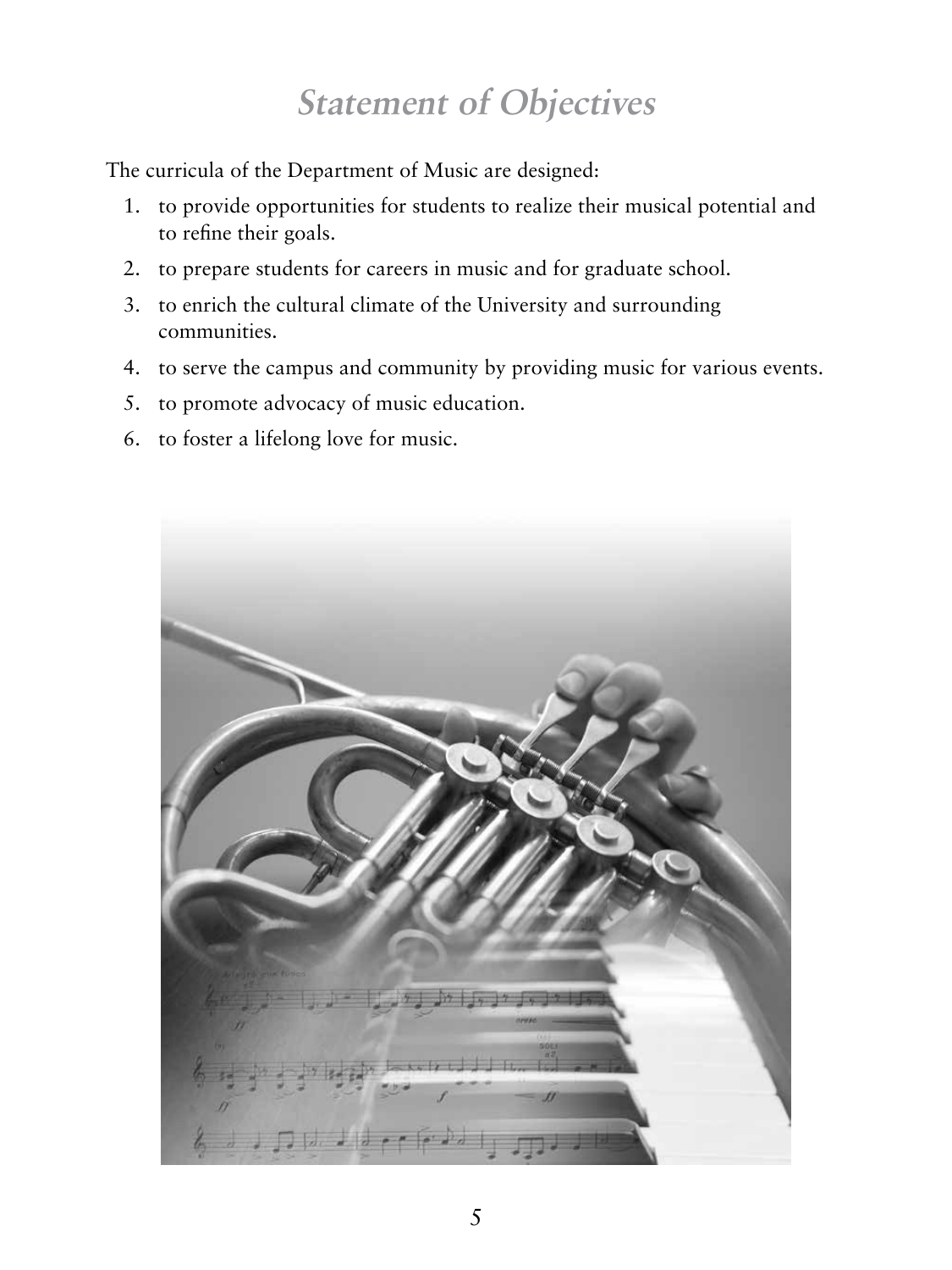

### **Organizations and Ensembles**

### **Vocal / Choral Ensembles**

**A Cappella Choir**: Debra Lynn, conductor

Mixed choir of 40–50 members, tours each year Rehearses: three hours per week Credit: 1.0 hours Fees: clothing (\$110) and \$15 folder (one time only), occasional tour and meal fees Requirements: audition

#### **Cantabile**: Robert Lynn, conductor

Women's choir of 20–30 members Rehearses: two hours per week Credit: 0.5 hours Fees: clothing (\$65) Requirements: audition

#### **Chamber Singers**: Debra Lynn, conductor

Mixed choir of 12–16 members, tours occasionally Rehearses: two hours per week Credit: 0.5 hours Requirements: audition, A Cappella Choir membership

#### **Manchester Symphony Chorus**

Mixed chorus, performs with Manchester Symphony Orchestra Rehearses: two hours, one evening per week Credit: 0.5 hours. No audition required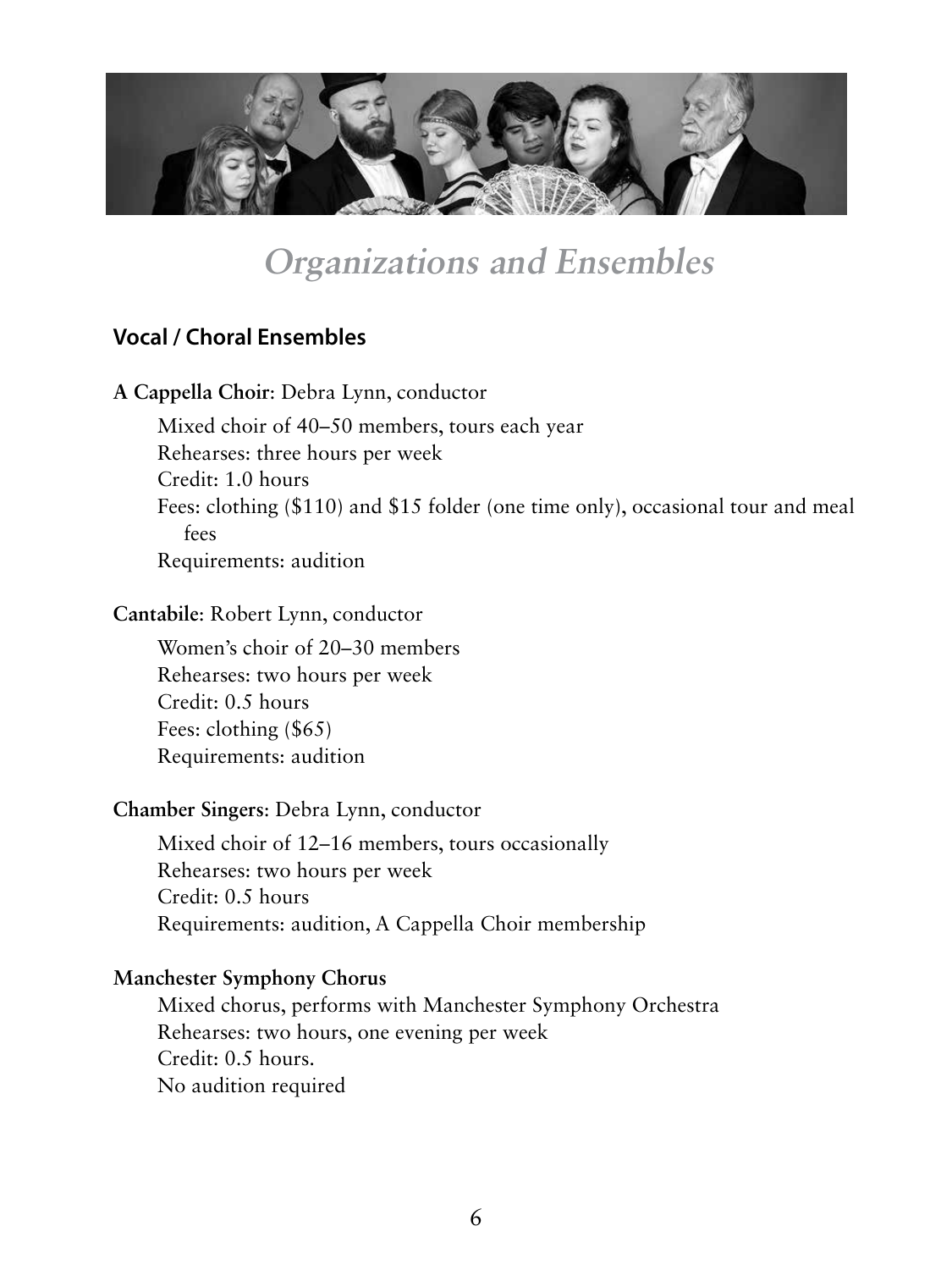**Opera Workshop**: Debra Lynn, stage director / conductor

Membership varies according to student interest; scenes and full productions are possible Rehearses during January session and/or spring semester Credit: 0.5 hours Requirements: audition and permission of applied voice instructor or director

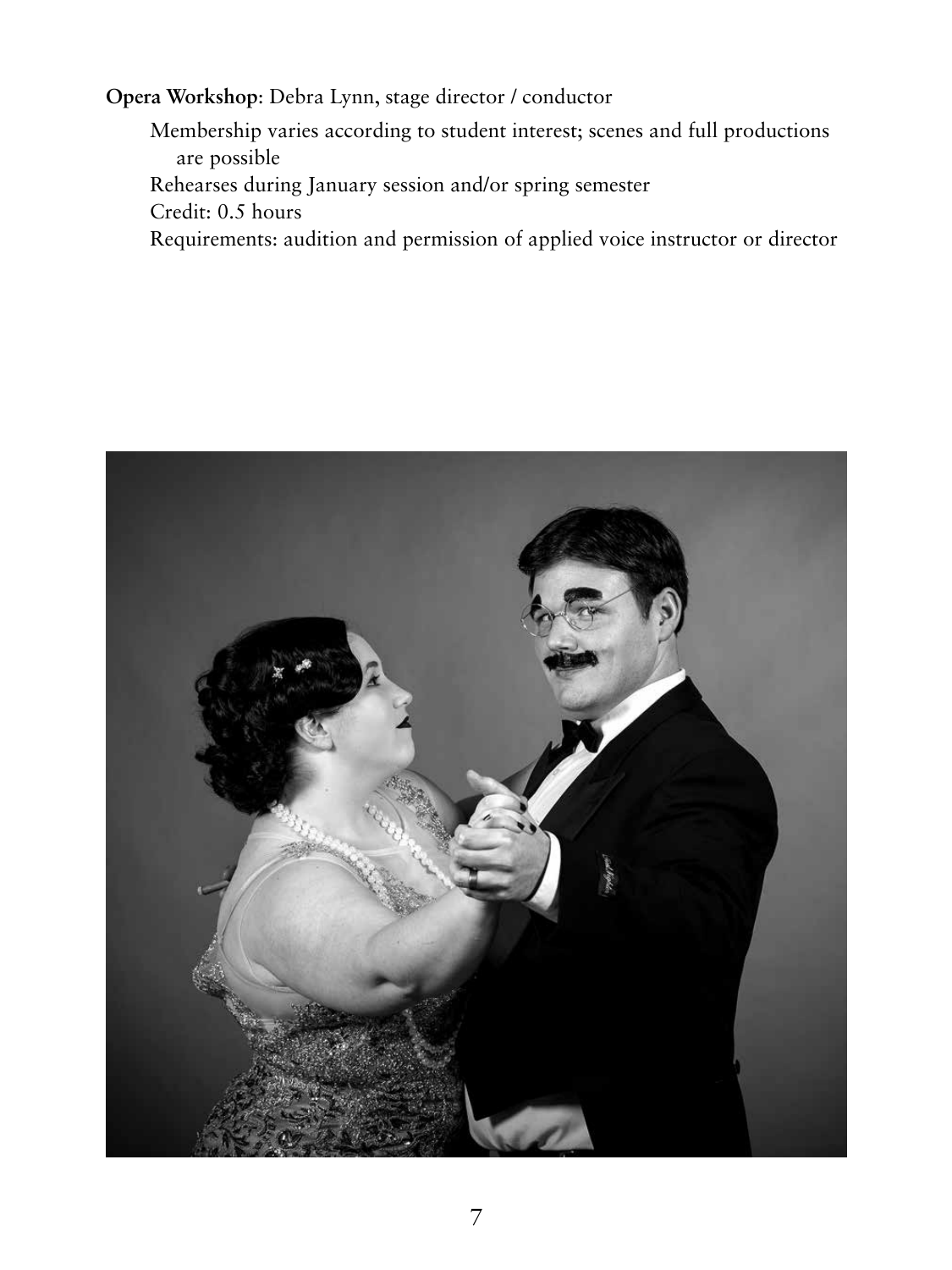

### **Instrumental Ensembles**

#### **Gold and Black Attack: Scott Humphries, conductor**

Rehearses: 1-2 hours per week Performances: Performs at most home men's and women's basketball game Credit: .5 hour Fees: \$10-\$15 clothing Requirements: Two-three years of high school band experience and chair placement audition

#### **Jazz Ensemble**: Scott Humphries, conductor

8–20 members, rhythm section plus winds, tours occasionally Rehearses: two hours per week Credit: 0.5 hours Fees: occasional tour fees Requirements: audition

### **Manchester Symphony Orchestra**: Debra Lynn, conductor

Community and student ensemble of 30–50 members Rehearses: two hours per week Credit: 0.5 hours for wind players; 1.0 hour for string players Requirements: audition

#### **Marching Band: Scott Humphries, directorr**

Rehearses: six hours per week Performances: Performs at all home football games, occasional travel to area high schools Credit: 2.0 hour Fees: Students must purchase own marching shoes separately. Occasional tour fees. Requirements: Two-Three years of high school band experience and chair placement audition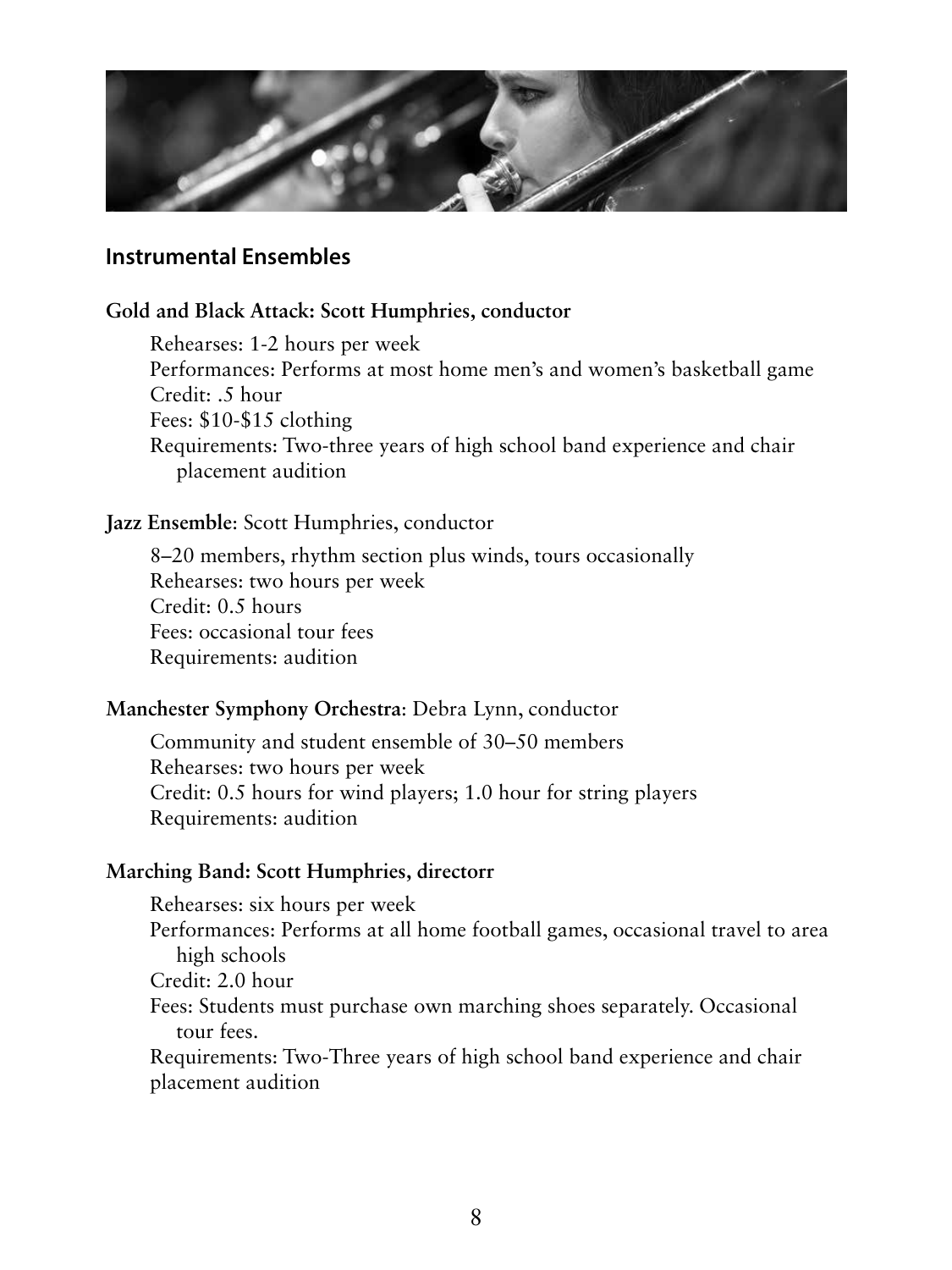

**Symphonic Band**: Scott Humphries, conductor

Concert band, tours each year Rehearses: three hours per week Credit: 1.0 hour Fees: \$100 clothing (one time only), occasional tour fees Requirements: Three years of high school band experience and chair placement audition

### **Other**

**Small Ensembles**: Scott Humphries, Debra Lynn, Pamela Haynes coordinators According to student interest: Brass, Strings, Keyboard, Woodwinds, Percussion, Vocal Credit: 0.5 hours

**NAfME Student Chapter**: Scott Humphries, faculty sponsor

National Association for Music Education for music education majors Attends Indiana Music Educators Conference each year in January Dues: \$26 includes monthly publication "Teaching Music"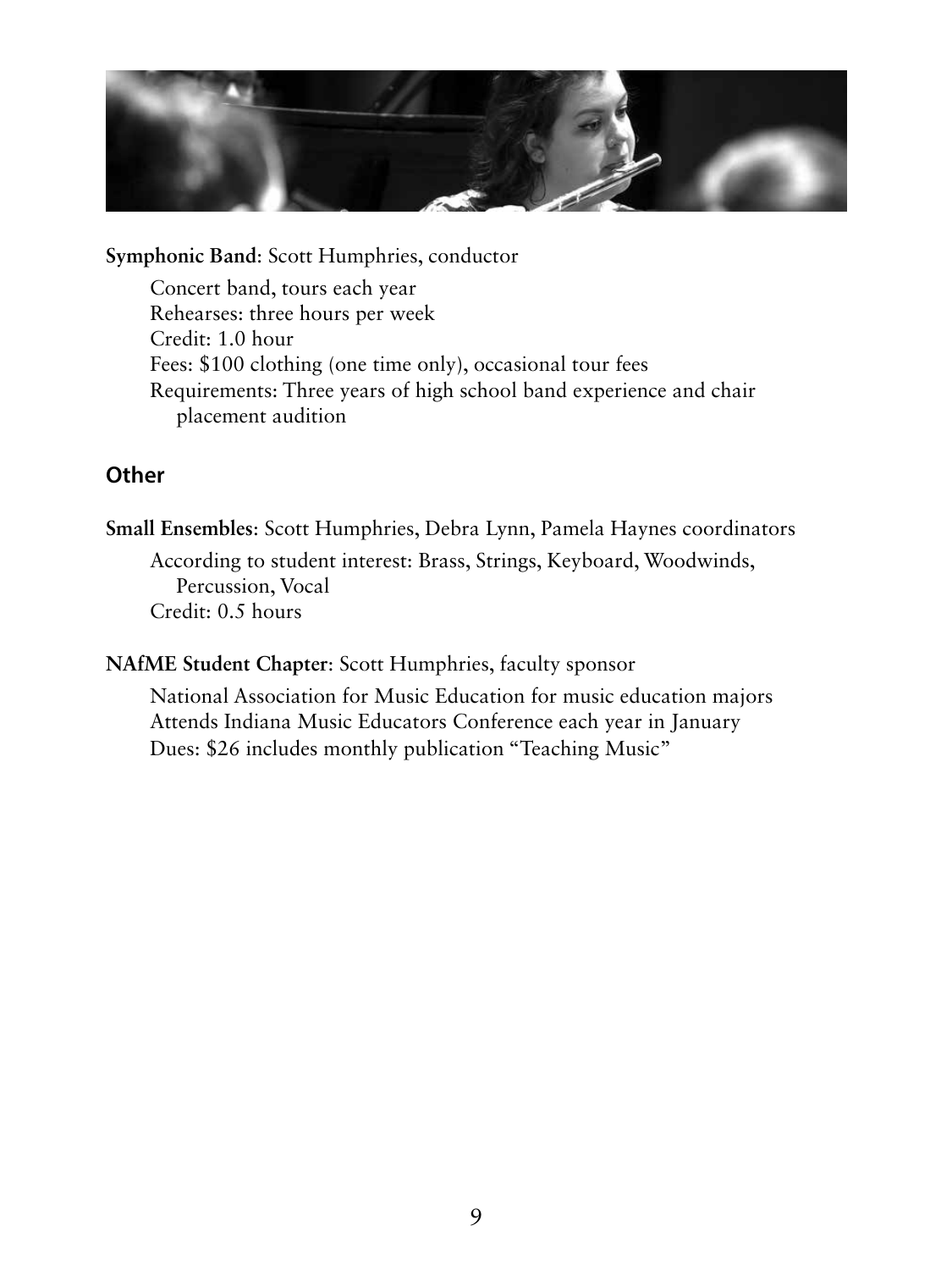

### **Majors Offered in Music**

The Department of Music offers five different majors culminating in the baccalaureate degree. Two of these majors lead to state certification to teach music in the public schools.

### **Majors with Teacher Certification**

The teacher education program of Manchester University is accredited by the Indiana Professional Standards Board, the National Council for the Accreditation of Teacher Education, and the North Central Association of Colleges and Secondary Schools. This certification permits students to teach in Indiana and in 27 other states. Through other reciprocal arrangements, students may teach in additional states.

- **• Music Education**: All Grade Teaching Major, Instrumental Music (B.A. or B.S.) Certification to teach instrumental and general music in K-12 grades
- **• Music Education**: All Grade Teaching Major, Choral Music (B.A. or B.S.) Certification to teach vocal and general music in K-12 grades

### **Majors without Teacher Certification**

- Emphasis in General Music (B.A. or B.S.)
- Emphasis in Instrumental Performance (B.A. or B.S.)
- Enphasis in Vocal Performance (B.A. only)
- Emphasis in Music Theory-Composition (B.A. or B.S.)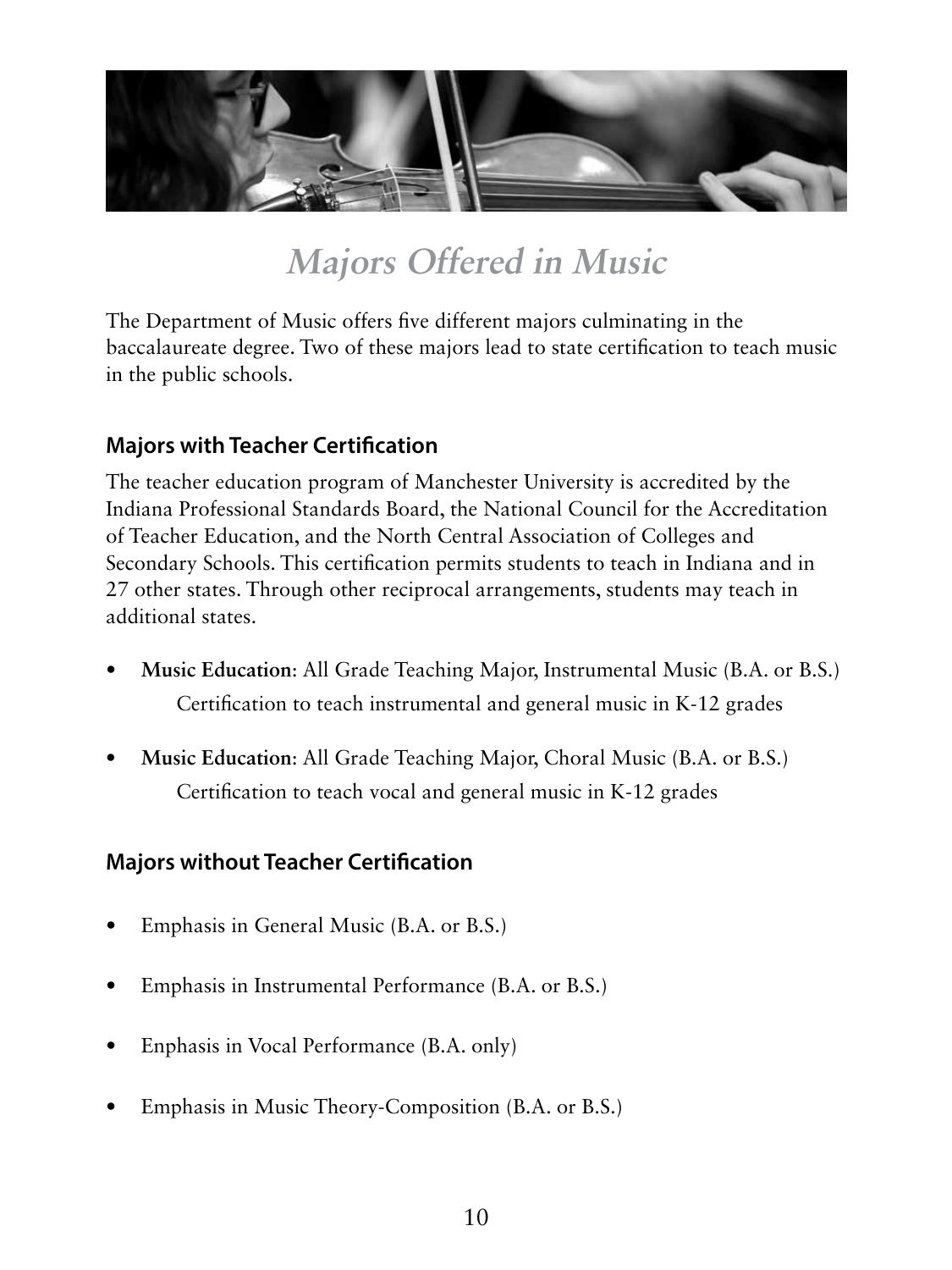

**Minor Offered in Music**

The Department of Music also offers a minor in music for students majoring in another department of the University. For specific requirements, see page 20.

### **Interdisciplinary Combinations**

Interdisciplinary combinations are possible by choosing, for example, a major in music performance and a business minor. The minor in business includes courses in marketing, economics, and accounting. A music/business combination will provide excellent preparation for careers in music, merchandising and arts management. A major in music combined with a psychology major will prepare students for additional studies in music therapy. Many combinations are possible. Interested students should consult with their academic advisors for further information.

### **General Requirements**

### **Applied Concentration**

All majors and minors are expected to have an area of performance – an applied concentration – in voice or an instrument. For example, a student choosing a B.S. degree with a choral education major might have an applied concentration in voice.

### **CORE Requirements**

Manchester University is a liberal arts and science institution and therefore has a commitment to educational breadth as well as depth. Approximately 51 semester hours are required in CORE, consisting of courses in the natural sciences, social sciences and humanities. The number of required semester hours of music courses will vary depending on the major selected and remaining semester hours required for graduation may be taken in electives. Music education majors must take additional hours for teacher certification.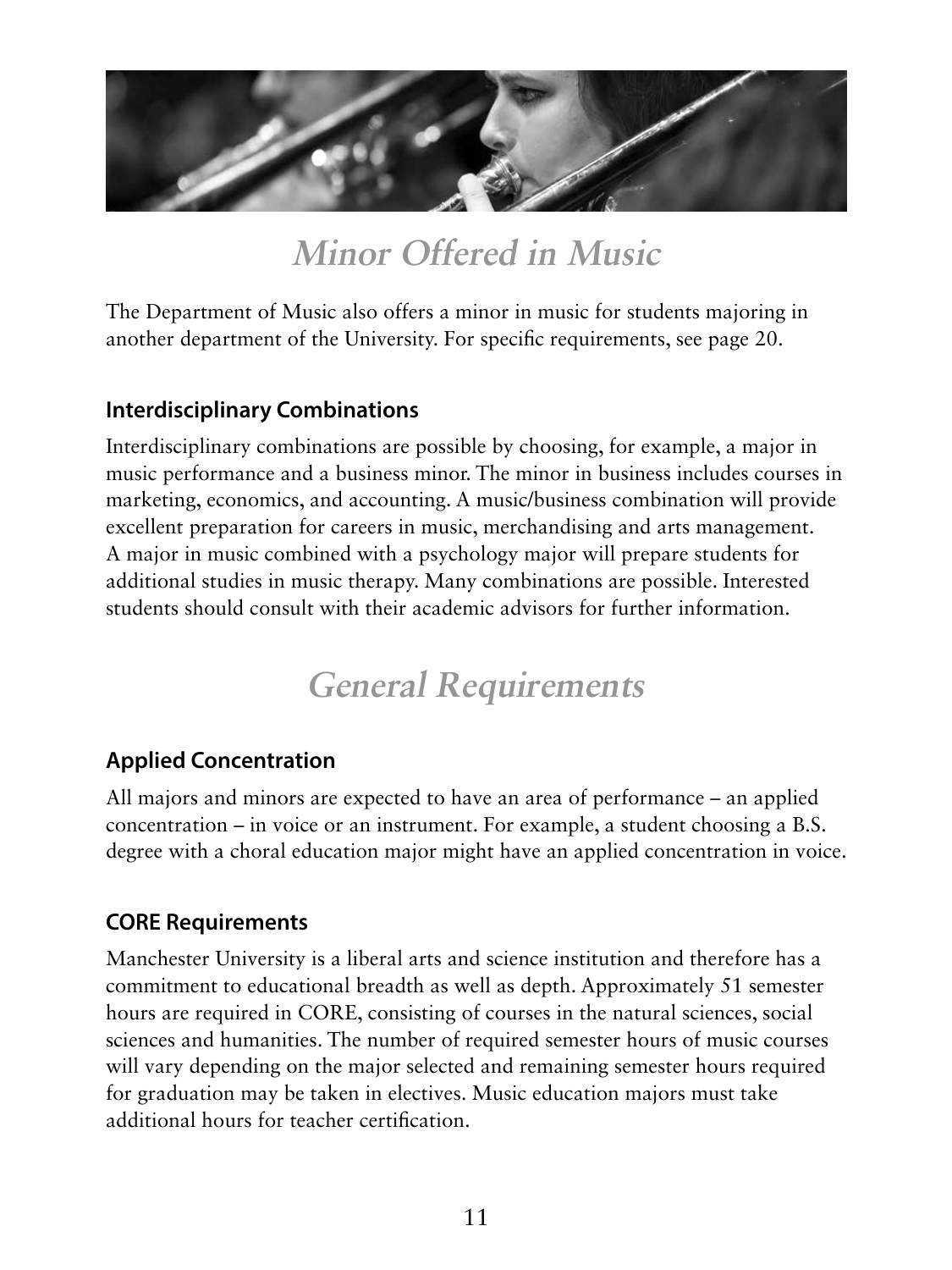

#### **Requirements for the Music Major**

### **Performance Emphasis (Instrumental)**

### **Bachelor of Arts or Bachelor of Science**

Entrance into the applied music concentration presupposes the following:

- At least college-level entrance in piano, classical guitar, voice, or a traditional band or orchestral instrument with the demonstrated potential to perform the advanced repertoire required of performance majors; musical sensitivity, a sense of rhythm and a capacity for accurate aural perception, demonstrated by an audition. Audition requirements can be obtained from the department chair.
- Familiarity with the rudiments of music, such as scales, keys, signs and musical terms. A placement test in music theory and aural skills is required for entrance into the music major/minor. Information about the music theory placement test can be obtained from the department chair.

Students with deficiencies in their primary instrument shall study without credit until beginning college-level proficiency is obtained.

### **Required courses for the B.A. or B.S. degree in Music Performance**

| <b>MUS 110</b> | <b>Computer Applications in Music</b> |   |
|----------------|---------------------------------------|---|
| <b>MUS 113</b> | Aural Skills I                        |   |
| <b>MUS 212</b> | Aural Skills II                       |   |
| <b>MUS 213</b> | Aural Skills III                      |   |
| <b>MUS 125</b> | Music Theory I: Tonal Harmony*        | 3 |
| <b>MUS 225</b> | Music Theory II: Chromatic Harmony    | 3 |
| <b>MUS 226</b> | Music Theory III: 20th Century/       |   |
|                | Contemporary Techniques               | 3 |
| <b>MUS 347</b> | Counterpoint, Form and Analysis       | 2 |
| <b>MUS 109</b> | Class Piano I: Majors                 |   |
| <b>MUS 148</b> | Class Piano II: Majors                |   |
| <b>MUS 248</b> | Class Piano III: Majors               |   |
| <b>MUS 201</b> | Applied Piano                         |   |
| <b>MUS 231</b> | Music History I                       | 3 |
| <b>MUS 232</b> | Music History II                      | 3 |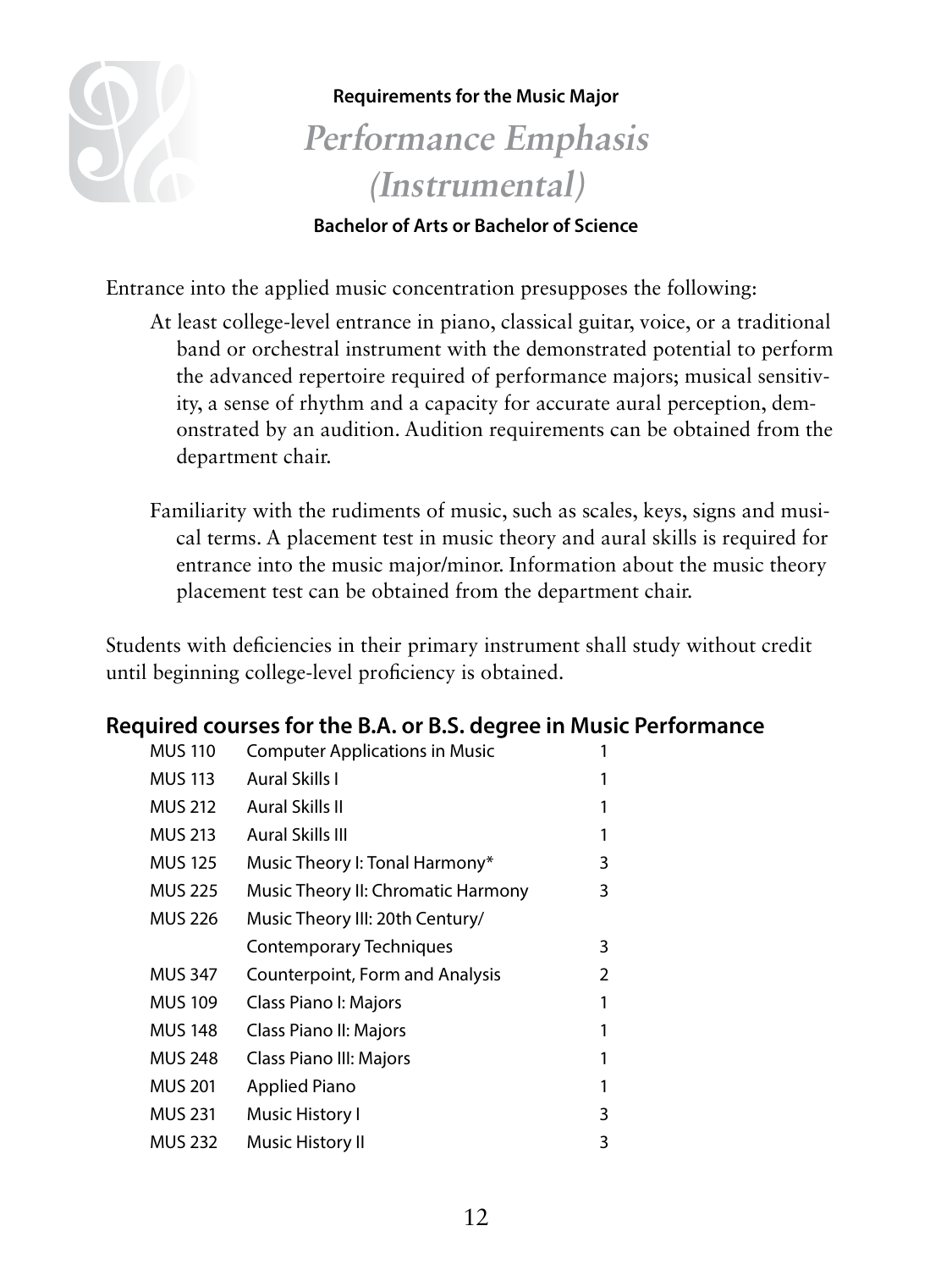MUS 341 Basic Conducting 2 Applied Lessons (major) 6 MUS 370 Half Recital 1 MUS 472 Full Recital 2 Small/Chamber Ensembles 1 Large Ensembles 4 Required Event Attendance Program Electives (7 credits selected from the list below) 7 MUS 343: Advanced Conducting Primary Area Pedagogy MUS 119: World Musics Collaborative Piano Primary Area Literature INTD 403: Requiem: The Mass and its Music

\*Prerequisite: MUS 106: Music Fundamentals and Ear Training (2 credits) or placement exam

**Total Music Courses 48**

| <b>Core Courses</b> |  |
|---------------------|--|
|                     |  |

For a breakdown of CORE requirements, please see page 28.

### **Additional Information**

Performance majors are required to participate in one large ensemble each semester. For voice, wind and string majors, one ensemble each semester must be in the area of the applied major. Keyboard and guitar majors may fulfill their requirements in the large ensembles of their choice.

Keyboard and guitar majors may fulfill their requirements in the large ensembles in consultation with ensemble director and applied teacher input.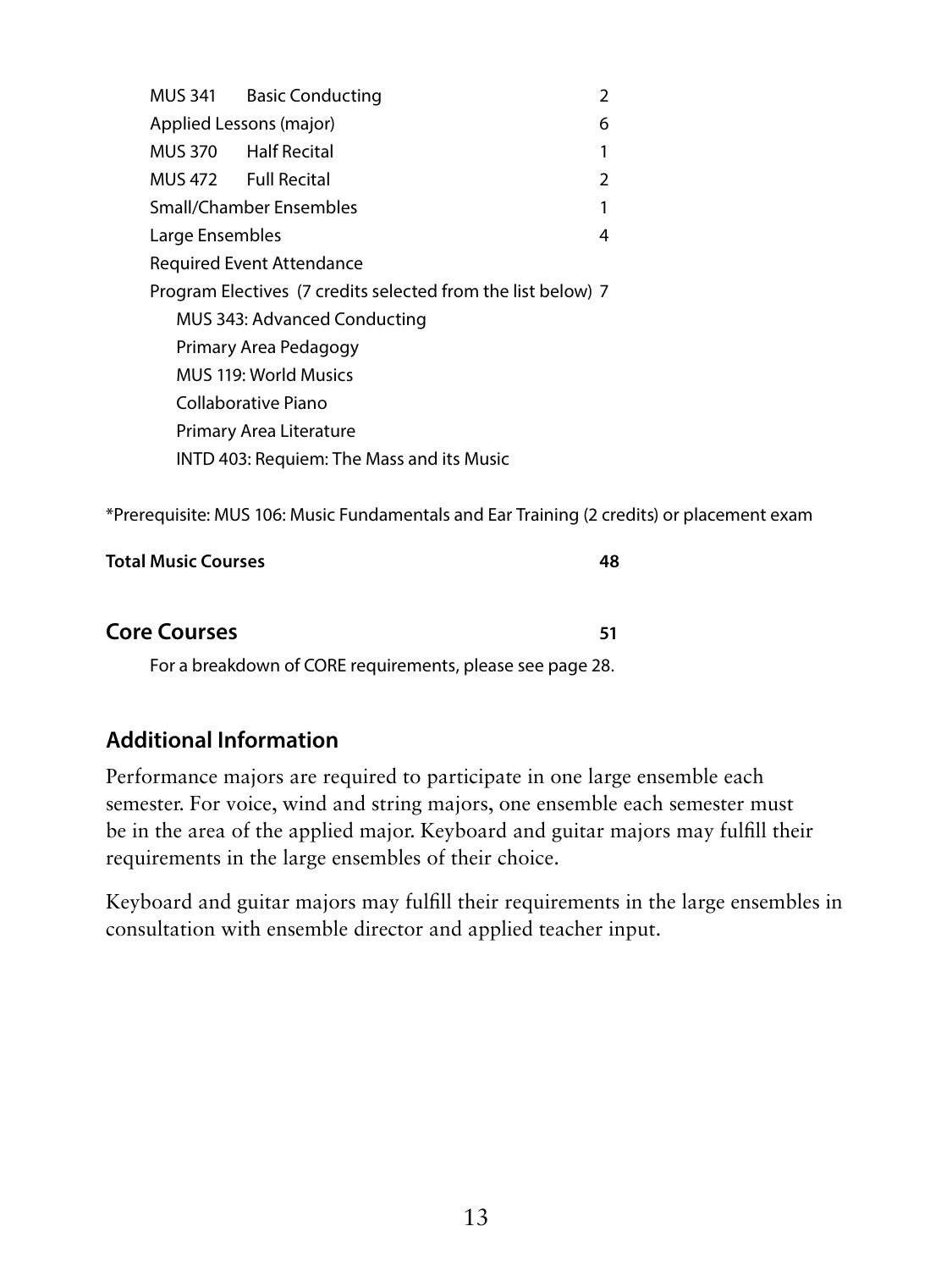**Requirements for the Music Major** 

### **Vocal Performance Emphasis**

#### **Bachelor of Arts**

Entrance into the vocal performance music concentration presupposes the following:

- At least college-level entrance in voice with the demonstrated potential to perform the advanced repertoire required of performance majors; musical sensitivity, a sense of rhythm and a capacity for accurate aural perception, demonstrated by an audition. Audition requirements can be obtained from the department chair.
- Familiarity with the rudiments of music, such as scales, keys, signs and musical terms. A placement test in music theory and aural skills is required for entrance into the music major/minor. Information about the music theory placement test can be obtained from the department chair.

Students with deficiencies in voice shall study without credit until beginning college-level proficiency is obtained.

### **Required courses for the B.A. degree in Vocal Performance**

| <b>MUS 110</b>          | <b>Computer Applications in Music</b> | 1              |
|-------------------------|---------------------------------------|----------------|
| <b>MUS 113</b>          | Aural Skills I                        |                |
| <b>MUS 212</b>          | Aural Skills II                       |                |
| <b>MUS 213</b>          | Aural Skills III                      | 1              |
| <b>MUS 125</b>          | Music Theory I: Tonal Harmony*        | 3              |
| <b>MUS 225</b>          | Music Theory II: Chromatic Harmony    | 3              |
| <b>MUS 226</b>          | Music Theory III: 20th Century/       |                |
|                         | <b>Contemporary Techniques</b>        | 3              |
| <b>MUS 347</b>          | Counterpoint, Form and Analysis       | 2              |
| <b>MUS 109</b>          | Class Piano I: Majors                 | 1              |
| <b>MUS 148</b>          | Class Piano II: Majors                | 1              |
| <b>MUS 248</b>          | Class Piano III: Majors               | 1              |
| <b>MUS 201</b>          | Applied Piano                         | 1              |
| <b>MUS 231</b>          | Music History I                       | 3              |
| <b>MUS 232</b>          | Music History II                      | 3              |
| <b>MUS 341</b>          | <b>Basic Conducting</b>               | $\overline{2}$ |
| Applied Lessons (major) |                                       | 7              |
| <b>MUS 370</b>          | <b>Half Recital</b>                   | 1              |
| <b>MUS 472</b>          | <b>Full Recital</b>                   | 2              |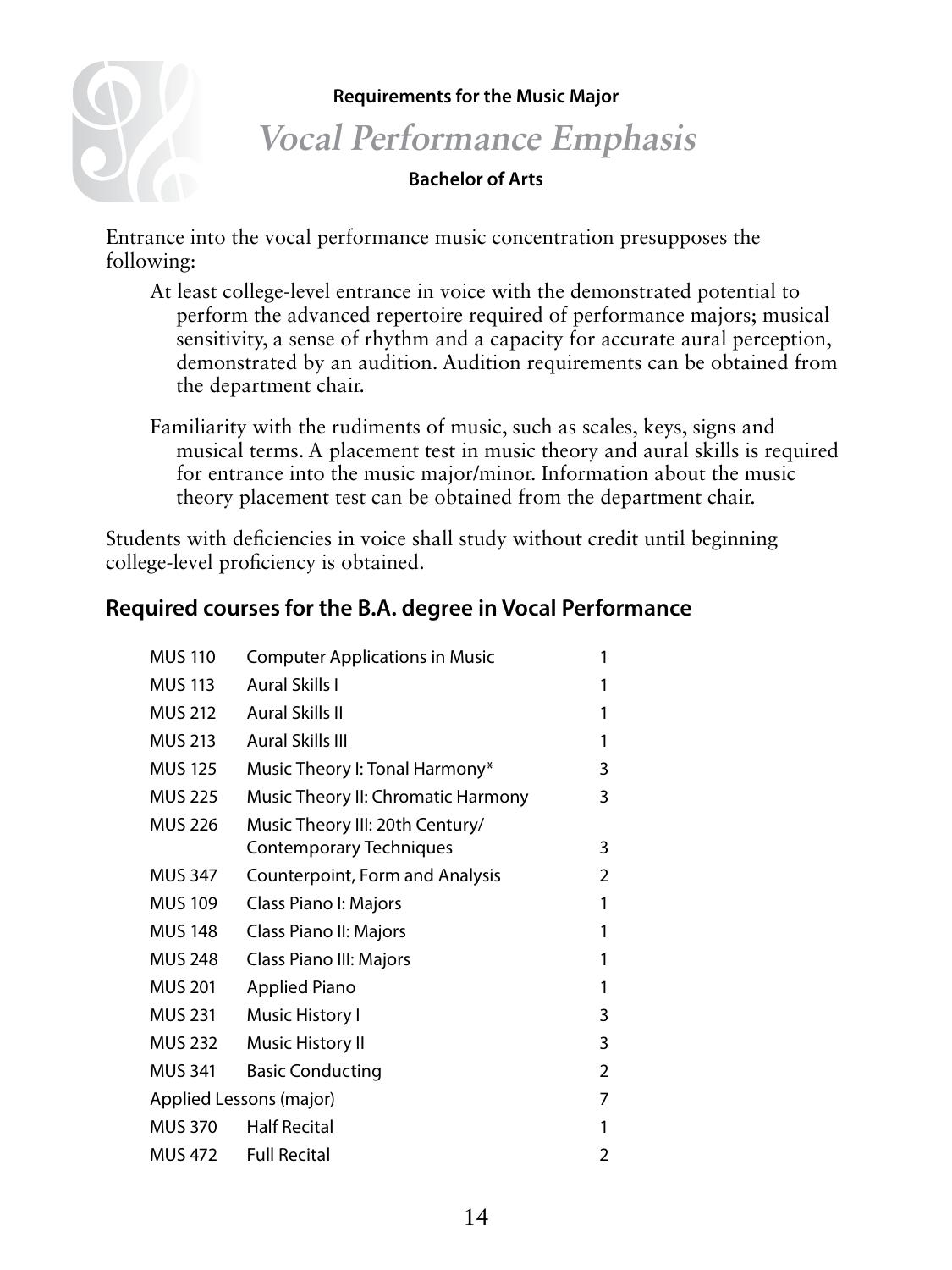| Small/Chamber Ensembles<br>1 |                                                              |   |
|------------------------------|--------------------------------------------------------------|---|
|                              | <b>Choral and Vocal Literature</b>                           | 2 |
| MUS 254                      | Vocal Pedagogy                                               | 3 |
| Large Ensembles              |                                                              | 4 |
|                              | Required Event Attendance                                    |   |
|                              | Program Electives (7 credits selected from the list below) 7 |   |
|                              | MUS 343: Advanced Conducting                                 |   |
|                              | MUS 119: World Musics                                        |   |
|                              | Collaborative Piano                                          |   |
|                              | THTR 273: Acting                                             |   |
|                              | MUS 161: IPA and English Diction for Singers                 |   |
|                              | MUS 163: Latin and Italian Diction for Singers               |   |
|                              | MUS 268: French Diction for Singers                          |   |
|                              | MUS 267: German Diction for Singers                          |   |
|                              | INTD 403: Requiem: The Mass and its Music                    |   |
|                              |                                                              |   |

\*Prerequisite: MUS 106: Music Fundamentals and Ear Training (2 credits) or placement exam

#### **Total Music Courses 53**

#### **CORE COURSES:**

For a breakdown of CORE requirements please see page 28.

### **Additional Information**

Voice Performance majors are required to participate in A Cappella Choir each semester that they are on campus and enrolled as a full-time student.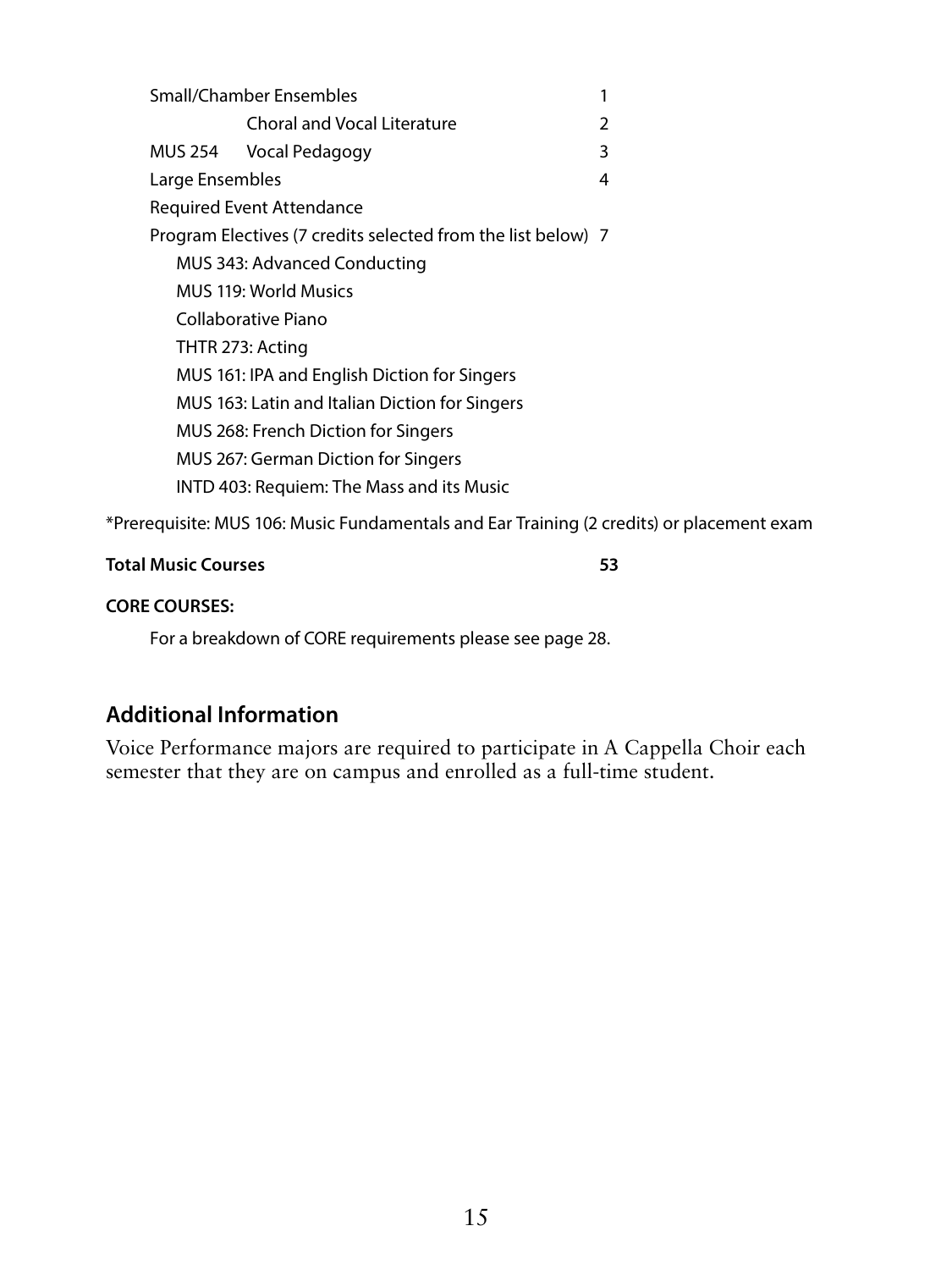

**Requirements for the Music Major in Education**

### **Choral Emphasis: K-12**

### **Bachelor of Arts or Bachelor of Science**

Entrance into the music major in education program presupposes the following:

- At least college-level entrance in piano, classical guitar, voice, or a traditional band or orchestral instrument; musical sensitivity, a sense of rhythm and a capacity for accurate aural perception, demonstrated by an audition. Audition requirements can be obtained from the department chair.
- Familiarity with the rudiments of music, such as scales, keys, signs and musical terms. A placement test in music theory and aural skills is required for entrance into the music major/minor. Information about the music theory placement test can be obtained from the department chair.

Students with deficiencies in their primary instrument or voice shall study without credit until beginning college-level proficiency is obtained.

### **Required courses for the B.A. or B.S. degree: Choral K-12**

#### **MUSIC COURSES**

| <b>MUS 110</b> | <b>Computer Applications in Music</b> | 1              |
|----------------|---------------------------------------|----------------|
| <b>MUS 113</b> | Aural Skills I                        | 1              |
| <b>MUS 212</b> | Aural Skills II                       | 1              |
| <b>MUS 213</b> | Aural Skills III                      | 1              |
| <b>MUS 125</b> | Music Theory I: Tonal Harmony*        | 3              |
| <b>MUS 225</b> | Music Theory II: Chromatic Harmony    | 3              |
| <b>MUS 226</b> | Music Theory III: 20th Century/       |                |
|                | Contemporary Techniques               | 3              |
| <b>MUS 109</b> | Class Piano I: Majors                 | 1              |
| <b>MUS 148</b> | Class Piano II: Majors                | 1              |
| <b>MUS 248</b> | Class Piano III: Majors               | 1              |
| <b>MUS 201</b> | Applied Piano                         | 1              |
| <b>MUS 231</b> | Music History I                       | 3              |
| <b>MUS 232</b> | Music History II                      | 3              |
| <b>MUS 341</b> | <b>Basic Conducting</b>               | 2              |
| <b>MUS 343</b> | <b>Advanced Conducting</b>            | 3              |
| <b>MUS 119</b> | <b>World Musics</b>                   | 3              |
| <b>MUS 355</b> | Choral Arranging                      | $\overline{2}$ |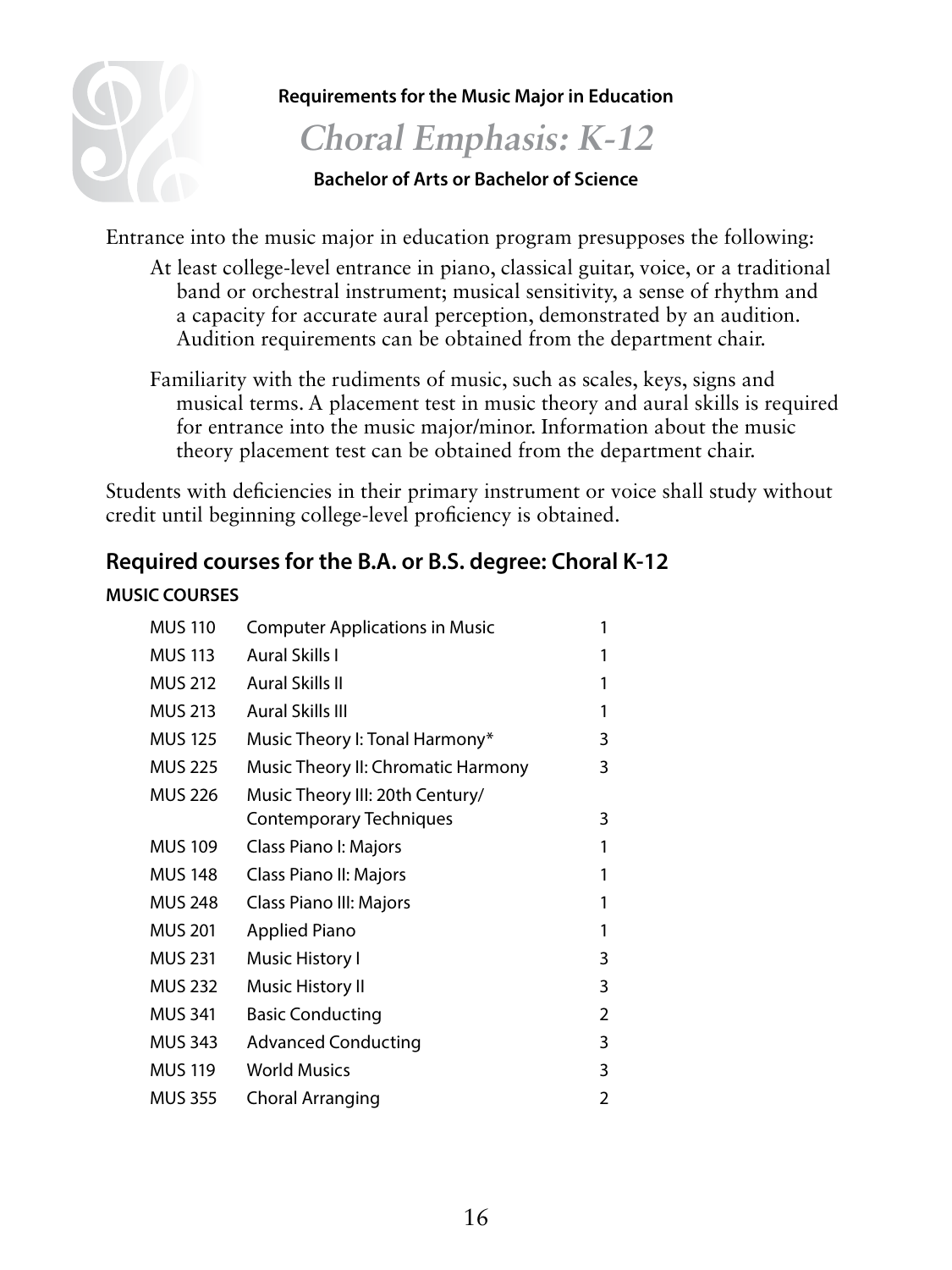| <b>MUS 254</b>                   | Vocal Pedagogy                        | 3 |  |  |
|----------------------------------|---------------------------------------|---|--|--|
| <b>MUS 362</b>                   | <b>Secondary Music Methods</b>        | 4 |  |  |
| <b>MUS 310</b>                   | <b>Elementary Music Methods</b>       | 3 |  |  |
|                                  | Choral and Vocal Literature           | 2 |  |  |
| <b>MUS 161</b>                   | IPA and English Diction for Singers   | 1 |  |  |
| <b>MUS 163</b>                   | Latin and Italian Diction for Singers |   |  |  |
| <b>MUS 267</b>                   | <b>German Diction for Singers</b>     |   |  |  |
| <b>MUS 268</b>                   | <b>French Diction for Singers</b>     |   |  |  |
| Applied Lessons (major)          |                                       |   |  |  |
| <b>MUS 370</b>                   | <b>Half Recital</b>                   |   |  |  |
| Large Ensembles                  |                                       | 4 |  |  |
|                                  | Required Event Attendance             |   |  |  |
| Senior Comprehensive Examination |                                       |   |  |  |

\*Prerequisite: MUS 106: Music Fundamentals and Ear Training (2 credits) or placement exam

#### **Total Music Courses 61**

#### **EDUCATION COURSES**

| <b>EDUC 111</b>                | <b>Exploring Teaching and Learning</b> | 3             |
|--------------------------------|----------------------------------------|---------------|
| <b>EDUC 230</b>                | <b>Educational Psychology</b>          | 4             |
| <b>EDUC 211</b>                | <b>Exceptional Learner</b>             | 4             |
| <b>EDUC 362</b>                | Literacy for English Language Learners | 2             |
|                                | EDUC 410 Teacher in Today's School     | $\mathcal{P}$ |
|                                | EDUC 479 All Grade Student Teaching    | 13            |
| <b>EDUC 342</b>                | Literacy in the Content Areas          | 4             |
| <b>Total Education Courses</b> |                                        | 32            |

### **CORE Courses** 51

For a breakdown of CORE requirements, please see page 28.

### **Additional Information**

We strongly recommend that students with an applied concentration in voice who are contemplating advanced vocal study or graduate school in voice elect the Bachelor of Arts curriculum.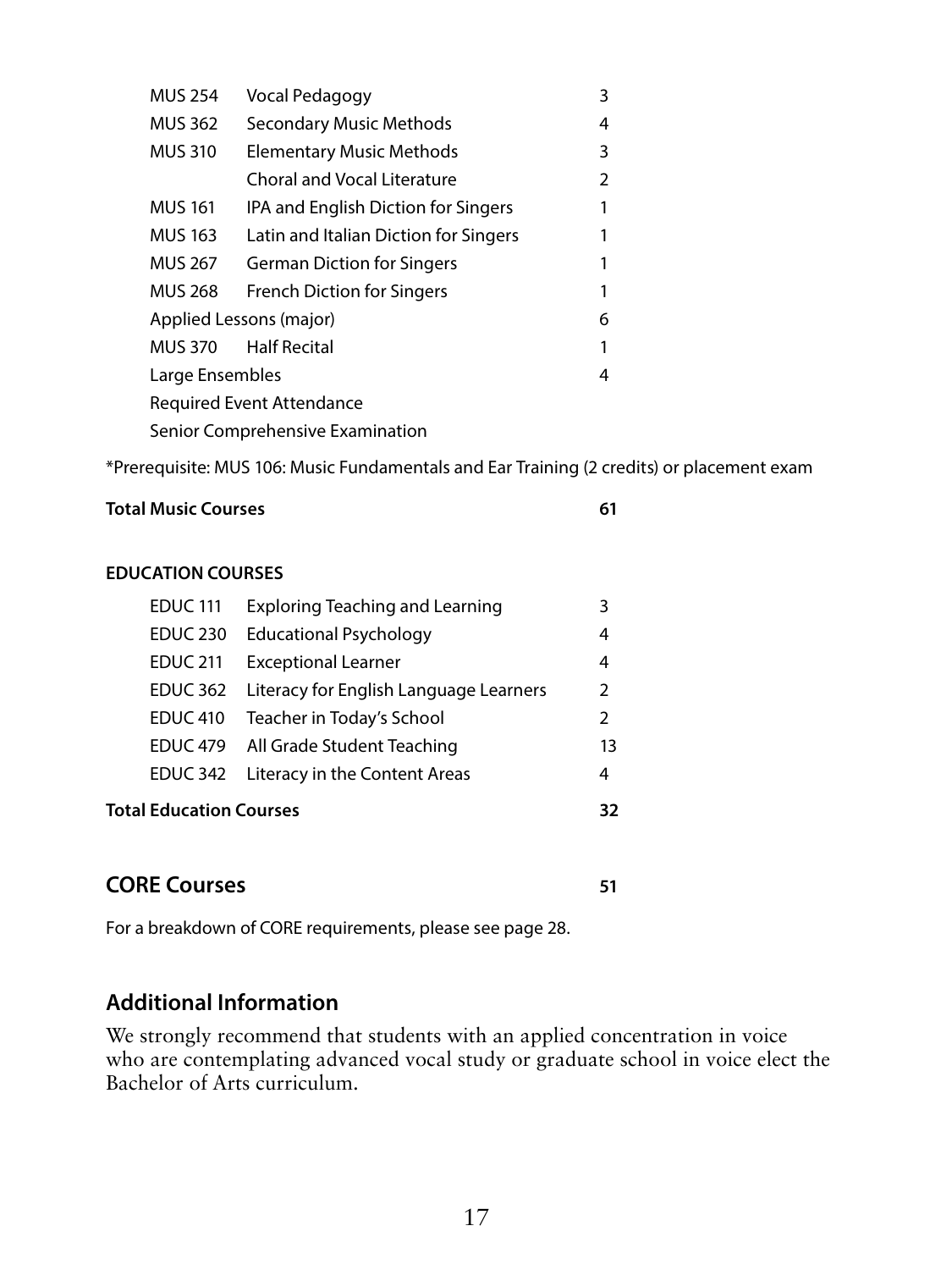A minimum of four hours of large ensemble participation for credit is required. Choral music education majors are required to participate in A Cappella Choir for seven semesters. Participation in two semesters of an instrumental ensemble is also required.

Choral music education students with an applied concentration in piano, organ or guitar must meet their alternate area requirement in voice.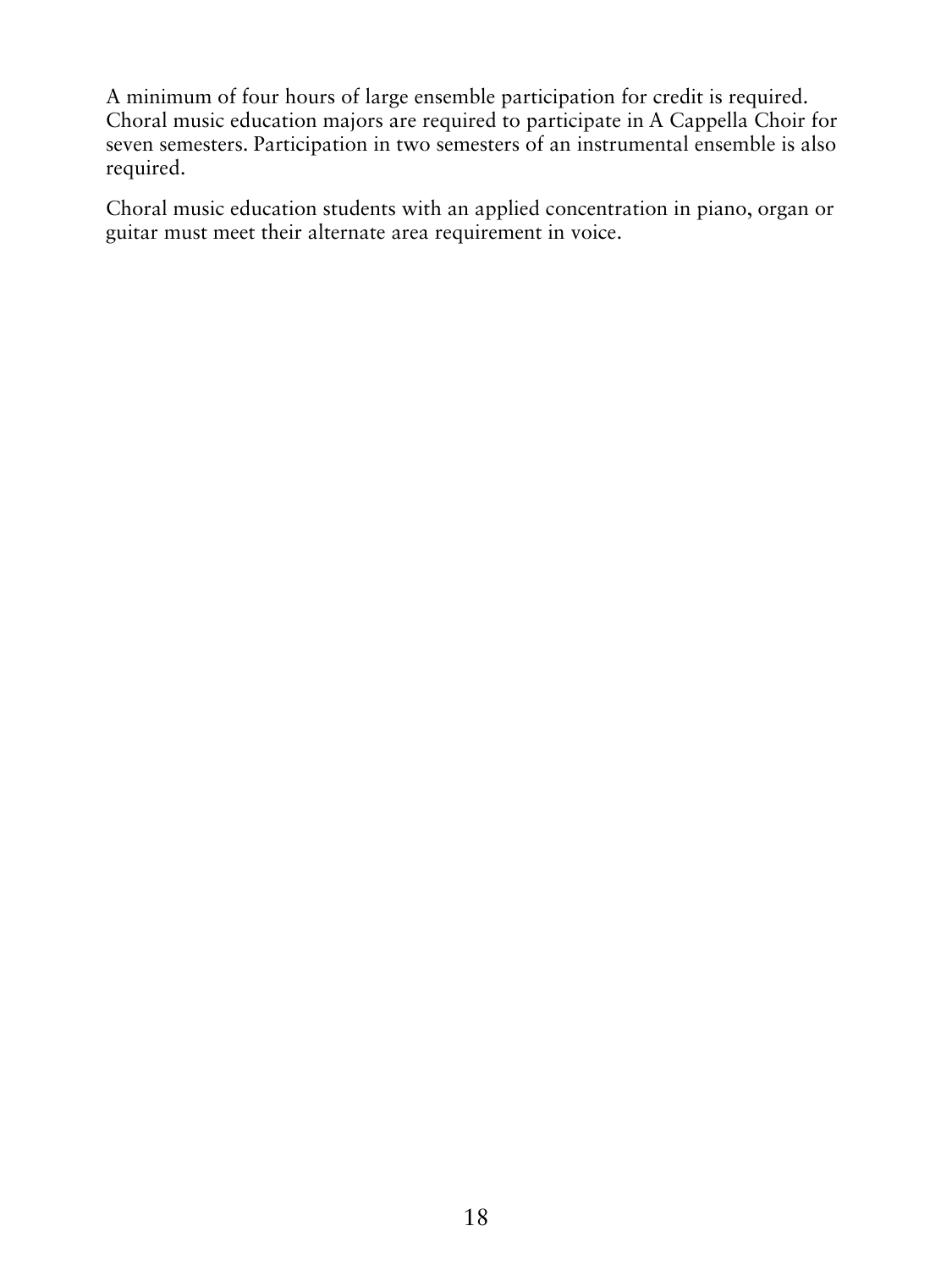

### **Requirements for the Music Major in Education**

### **Instrumental Emphasis: K-12**

### **Bachelor of Arts or Bachelor of Science**

Entrance into the music major in education program presupposes the following:

- At least college-level entrance in piano, classical guitar, voice, or a traditional band or orchestral instrument; musical sensitivity, a sense of rhythm and a capacity for accurate aural perception, demonstrated by an audition. Audition requirements can be obtained from the department chair.
- Familiarity with the rudiments of music, such as scales, keys, signs and musical terms. A placement test in music theory and aural skills is required for entrance into the music major/minor. Information about the music theory placement test can be obtained from the department chair.

Students with deficiencies in their primary instrument shall study without credit until beginning college-level proficiency is obtained.

### **Required courses for the B.A. or B.S. degree: Instrumental K-12**

### **MUSIC COURSES**

| <b>MUS 110</b> | <b>Computer Applications in Music</b>  | 1              |
|----------------|----------------------------------------|----------------|
| <b>MUS 113</b> | Aural Skills I                         |                |
| <b>MUS 212</b> | Aural Skills II                        | 1              |
| <b>MUS 213</b> | Aural Skills III                       | 1              |
| <b>MUS 125</b> | Music Theory I: Tonal Harmony*         | 3              |
| <b>MUS 225</b> | Music Theory II: Chromatic Harmony     | 3              |
| <b>MUS 226</b> | Music Theory III: 20th Century/        |                |
|                | <b>Contemporary Techniques</b>         | 3              |
| <b>MUS 109</b> | Class Piano I: Majors                  | 1              |
| <b>MUS 148</b> | Class Piano II: Majors                 | 1              |
| <b>MUS 248</b> | Class Piano III: Majors                | 1              |
| <b>MUS 201</b> | Applied Piano                          | 1              |
| <b>MUS 231</b> | Music History I                        | 3              |
| <b>MUS 232</b> | Music History II                       | 3              |
| <b>MUS 321</b> | Band Literature I/Brass Techniques     | 2              |
| <b>MUS 262</b> | Band Literature II/Woodwind Techniques | $\overline{2}$ |
| <b>MUS 313</b> | Orchestration                          | $\overline{2}$ |
| <b>MUS 323</b> | Orchestra Literature/String Techniques | $\mathfrak{D}$ |
| <b>MUS 264</b> | Percussion Literature/Techniques       | $\mathfrak{D}$ |
| <b>MUS 331</b> | Marching Band Techniques               | 2              |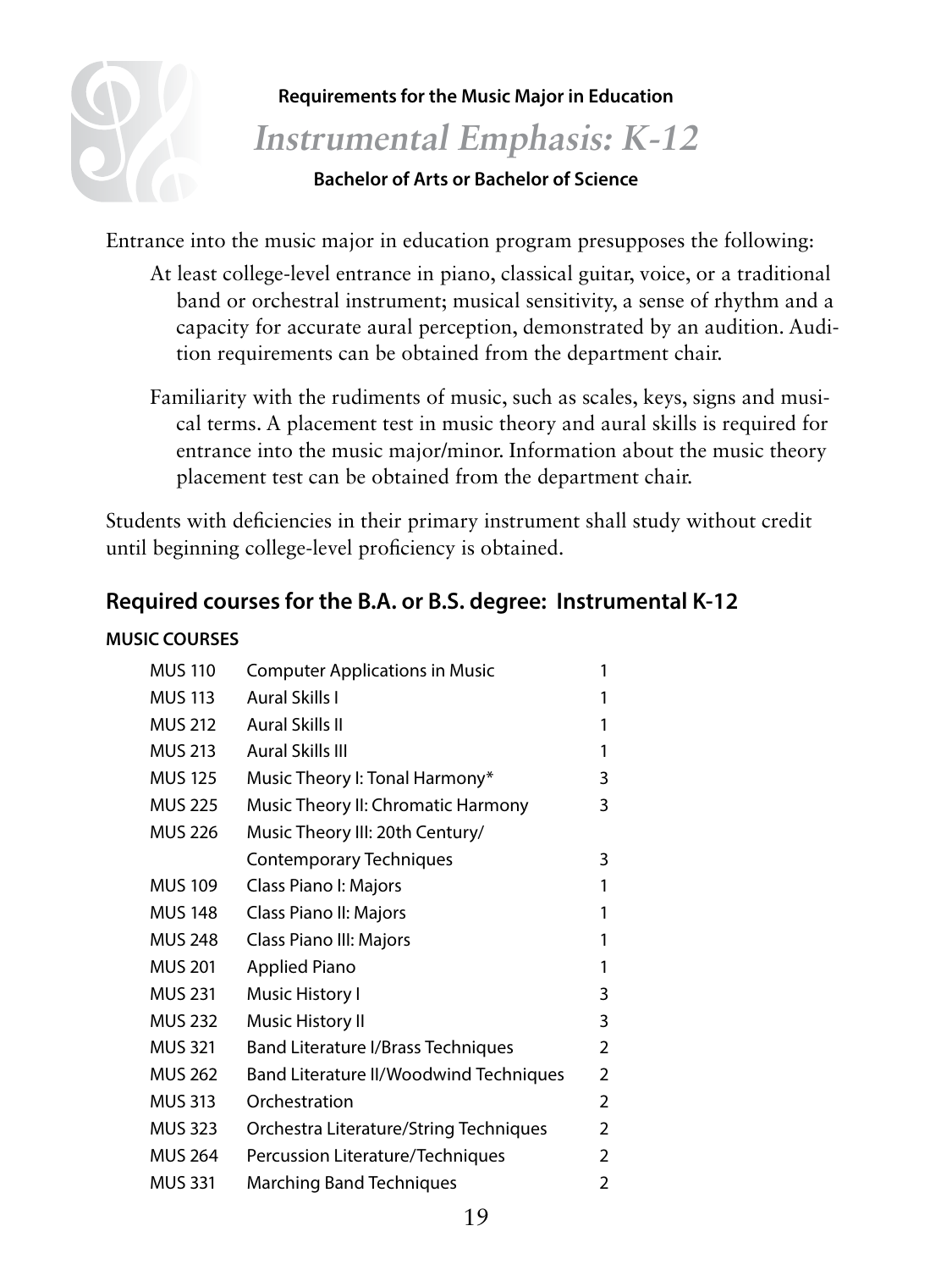| <b>MUS 341</b>                   | <b>Basic Conducting</b>    |   |  |
|----------------------------------|----------------------------|---|--|
| <b>MUS 343</b>                   | <b>Advanced Conducting</b> | 3 |  |
| <b>MUS 119</b>                   | <b>World Musics</b>        | 3 |  |
| MUS 362                          | Secondary Music Methods    | 4 |  |
| <b>MUS 310</b>                   | Elementary Music Methods   | 3 |  |
| Applied Lessons (major)          |                            |   |  |
| MUS 370 Half Recital             |                            | 1 |  |
| Large Ensembles                  |                            | 4 |  |
| <b>Required Event Attendance</b> |                            |   |  |
| Senior Comprehensive Examination |                            |   |  |

\*Prerequisite: MUS 106: Music Fundamentals and Ear Training (2 credits) or placement exam

| <b>Total Music Courses</b> |  |
|----------------------------|--|
|                            |  |

#### **EDUCATION COURSES**

| <b>EDUC 111</b>                      | <b>Exploring Teaching and Learning</b><br>3 |    |
|--------------------------------------|---------------------------------------------|----|
| <b>EDUC 230</b>                      | <b>Educational Psychology</b>               | 4  |
| <b>EDUC 211</b>                      | <b>Exceptional Learner</b>                  | 4  |
| <b>EDUC 362</b>                      | Literacy for English Language Learners      | 2  |
| <b>EDUC 410</b>                      | Teacher in Today's School                   | 2  |
|                                      | EDUC 479 All Grade Student Teaching         | 13 |
| <b>EDUC 342</b>                      | Literacy in the Content Areas               | 4  |
| <b>Total Education Courses</b><br>32 |                                             |    |

### **CORE Courses 61 CORE COURSES**

For a breakdown of CORE requirements, please see page 28.

### **Additional Information**

A minimum of four hours of large ensemble participation for credit is required. Instrumental music education majors are required to participate in a large instrumental ensemble for seven semesters, four of which must be in the major ensemble of applied concentration (Symphonic Band for wind and percussionists, Orchestra for string players). Participation in a vocal ensemble for two semesters is also required.

Instrumental music education students with an applied concentration in piano, organ or guitar must meet their alternate area requirement on a band or orchestral instrument.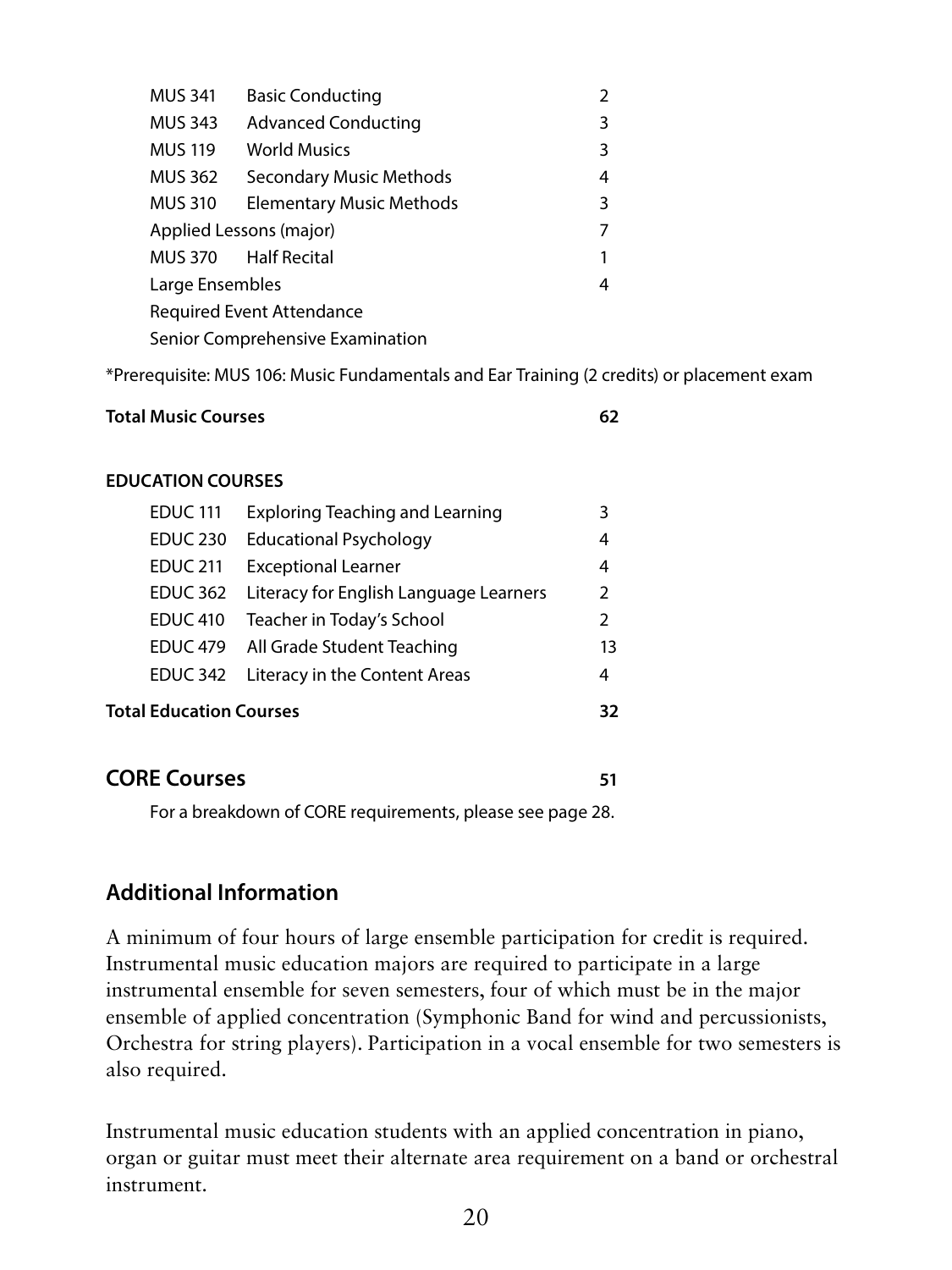

### **Requirements for the Music Major Theory-Composition Emphasis**

### **Bachelor of Arts or Bachelor of Science**

Entrance into the music theory-composition concentration presupposes the following:

- At least college-level entrance in piano, classical guitar, voice, or a traditional band or orchestral instrument; musical sensitivity, a sense of rhythm and a capacity for accurate aural perception, demonstrated by an audition. Audition requirements can be obtained from the department chair.
- Familiarity with the rudiments of music, such as scales, keys, signs and musical terms. A placement test in music theory and aural skills is required for entrance into the music major/minor. Information about the music theory placement test can be obtained from the department chair.

Students with deficiencies in their primary instrument or voice shall study without credit until beginning college-level proficiency is obtained.

### **Required courses for the Minor: Music Theory-Composition**

| <b>MUS 110</b> | <b>Computer Applications in Music</b> |   |
|----------------|---------------------------------------|---|
| <b>MUS 113</b> | Aural Skills I                        |   |
| <b>MUS 212</b> | Aural Skills II                       |   |
| <b>MUS 213</b> | Aural Skills III                      | 1 |
| <b>MUS 125</b> | Music Theory I: Tonal Harmony*        | 3 |
| <b>MUS 225</b> | Music Theory II: Chromatic Harmony    | 3 |
| <b>MUS 226</b> | Music Theory III: 20th Century/       |   |
|                | Contemporary Techniques               | 3 |
| <b>MUS 347</b> | Counterpoint, Form and Analysis       | 2 |
| <b>MUS 109</b> | Class Piano I: Majors                 | 1 |
| <b>MUS 148</b> | Class Piano II: Majors                |   |
| <b>MUS 248</b> | Class Piano III: Majors               | 1 |
| <b>MUS 201</b> | Applied Piano                         | 1 |
| <b>MUS 231</b> | Music History I                       | 3 |
| <b>MUS 232</b> | Music History II                      | 3 |
| <b>MUS 341</b> | <b>Basic Conducting</b>               | 2 |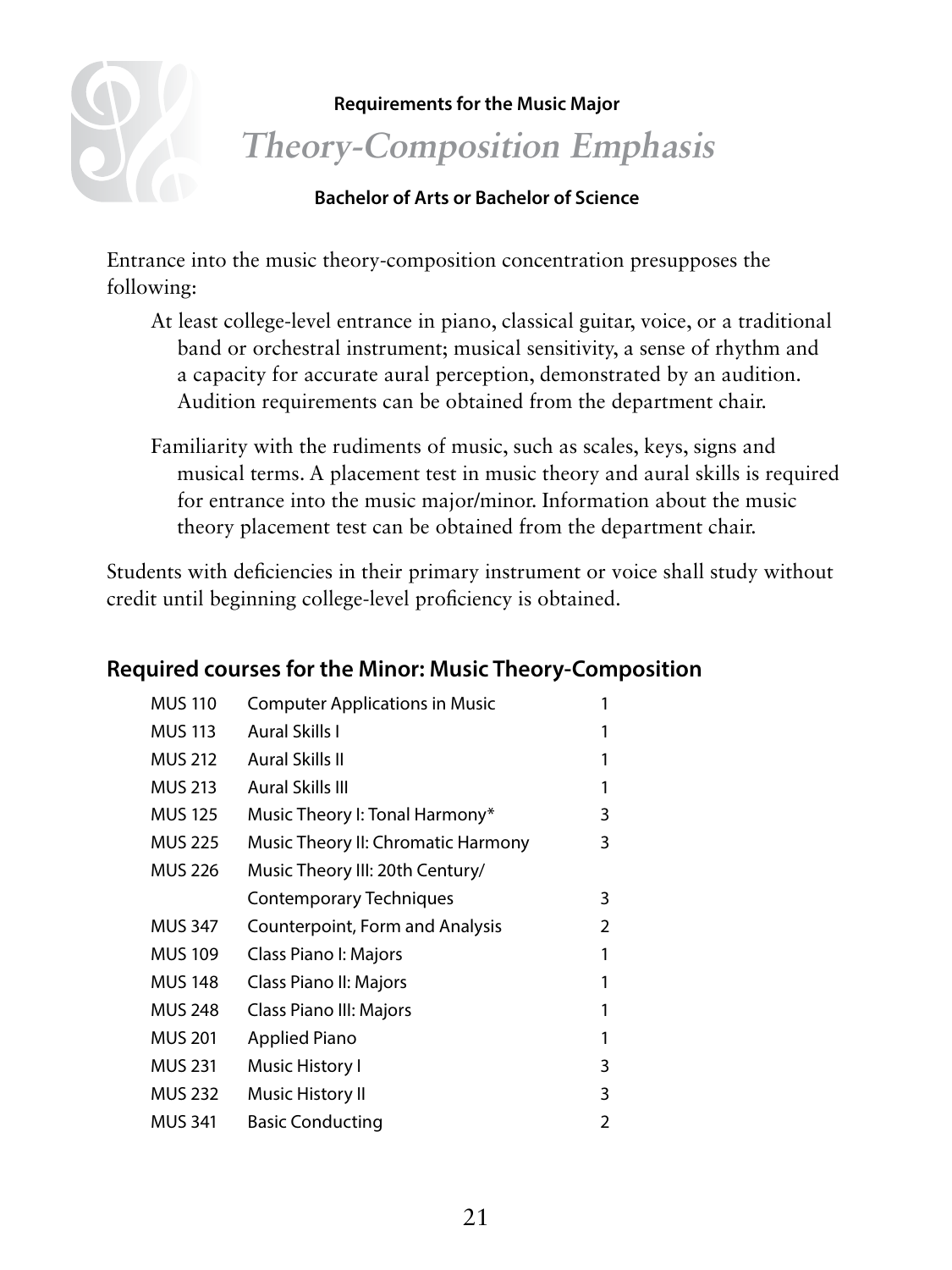| <b>MUS 243 Beginning Composition</b><br>$\mathcal{P}$        |   |  |  |
|--------------------------------------------------------------|---|--|--|
| MUS 353 Intermediate Composition<br>2                        |   |  |  |
| MUS 430 Advanced Composition                                 | 1 |  |  |
| MUS 370 Half Recital                                         | 1 |  |  |
| Applied Lessons (major)                                      |   |  |  |
| Large Ensembles                                              | 4 |  |  |
| Required Event Attendance                                    |   |  |  |
| Senior Comprehensive Examination                             |   |  |  |
| Program Electives (5 credits selected from the list below) 5 |   |  |  |
| MUS 343: Advanced Conducting                                 |   |  |  |
| Pedagogy/Techniques Classes                                  |   |  |  |
| MUS 119: World Musics                                        |   |  |  |
| Collaborative Piano and Accompanying                         |   |  |  |
| INTD 403: Requiem: The Mass and its Music                    |   |  |  |

\*Prerequisite: MUS 106: Music Fundamentals and Ear Training (2 credits) or placement exam

| <b>Total Music Courses</b> | 44 |
|----------------------------|----|
|                            |    |
| <b>CORE Courses</b>        |    |

For a breakdown of CORE requirements, please see page 28

### **Additional Information**

A minimum of four hours of large ensemble participation for credit is required. Students with general music concentrations are required to participate in one large ensemble per semester, four of which must be in the major ensemble of applied concentration, and in the alternate area for two semesters. Students with keyboard or guitar concentration may fulfill this requirement in ensembles of their choice.

Students with an applied concentration in piano or organ must meet their alternate area requirement in one or two different applied areas: a second keyboard instrument, an orchestral or band instrument, or voice.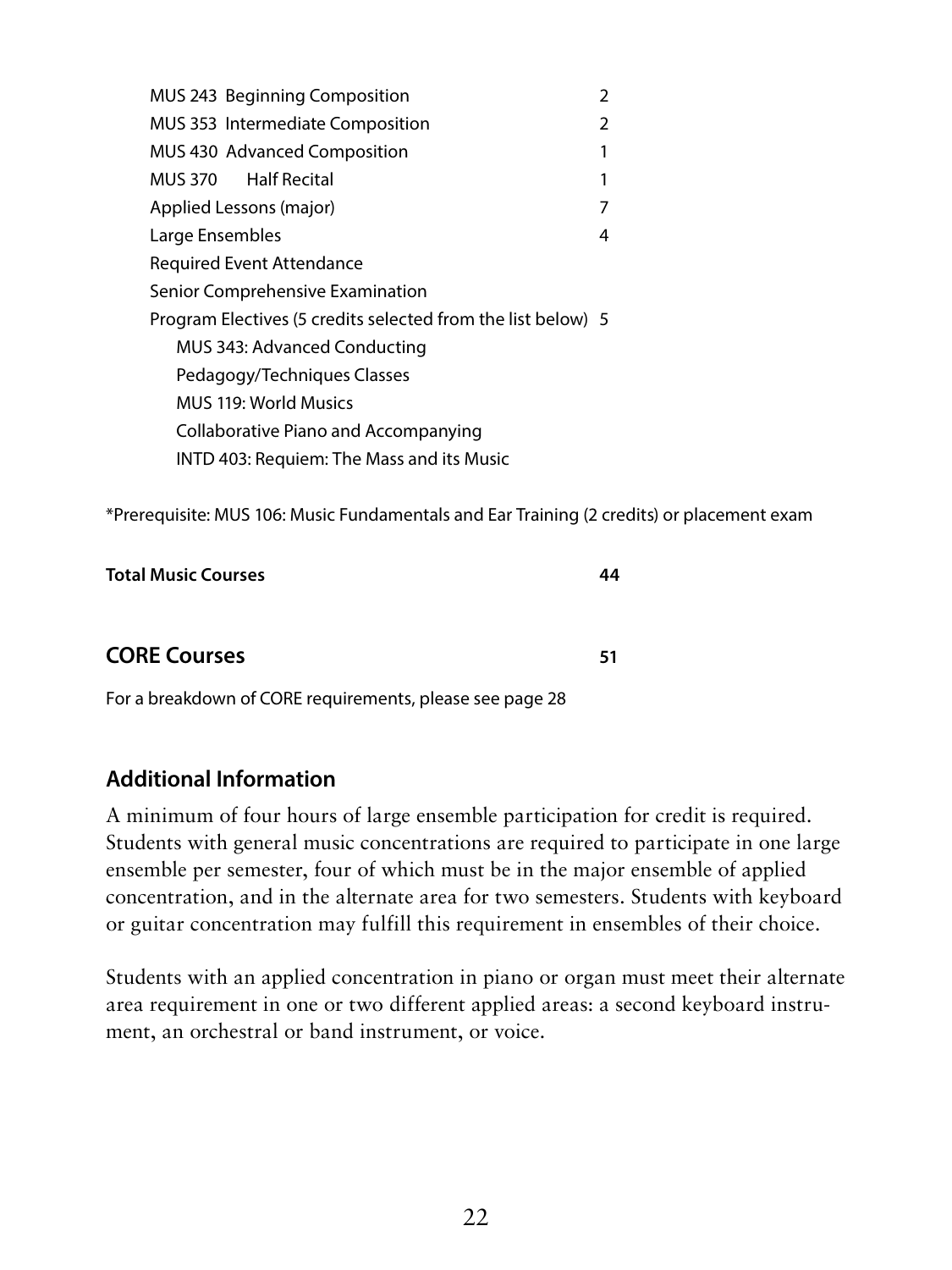

### **Requirements for the Music Major General Music Emphasis**

### **Bachelor of Arts or Bachelor of Science**

Entrance into the general music concentration presupposes the following:

- At least college-level entrance in piano, classical guitar, voice, or a traditional band or orchestral instrument; musical sensitivity, a sense of rhythm and a capacity for accurate aural perception, demonstrated by an audition. Audition requirements can be obtained from the department chair.
- Familiarity with the rudiments of music, such as scales, keys, signs and musical terms. A placement test in music theory and aural skills is required for entrance into the music major/minor. Information about the music theory placement test can be obtained from the department chair.

Students with deficiencies in their primary instrument or voice shall study without credit until beginning college-level proficiency is obtained.

| <b>MUS 110</b>               | <b>Computer Applications in Music</b> | 1              |  |
|------------------------------|---------------------------------------|----------------|--|
| <b>MUS 113</b>               | Aural Skills I                        | 1              |  |
| <b>MUS 212</b>               | <b>Aural Skills II</b>                | 1              |  |
| <b>MUS 213</b>               | <b>Aural Skills III</b>               | 1              |  |
| <b>MUS 125</b>               | Music Theory I: Tonal Harmony*        | 3              |  |
| <b>MUS 225</b>               | Music Theory II: Chromatic Harmony    | 3              |  |
| <b>MUS 226</b>               | Music Theory III: 20th Century/       |                |  |
|                              | Contemporary Techniques               | 3              |  |
| <b>MUS 347</b>               | Counterpoint, Form and Analysis       | $\overline{2}$ |  |
| MUS 109                      | Class Piano I: Majors                 | 1              |  |
| <b>MUS 148</b>               | Class Piano II: Majors                | 1              |  |
| MUS 248                      | Class Piano III: Majors               | 1              |  |
| <b>MUS 201</b>               | <b>Applied Piano</b>                  | 1              |  |
| <b>MUS 231</b>               | Music History I                       | 3              |  |
| MUS 232                      | Music History II                      | 3              |  |
| <b>MUS 341</b>               | <b>Basic Conducting</b>               | 2              |  |
| <b>MUS 370</b>               | <b>Half Recital</b>                   | 1              |  |
| Applied Lessons (major)<br>7 |                                       |                |  |
| Large Ensembles<br>4         |                                       |                |  |
|                              |                                       |                |  |

### **Required courses for the Minor: General Music**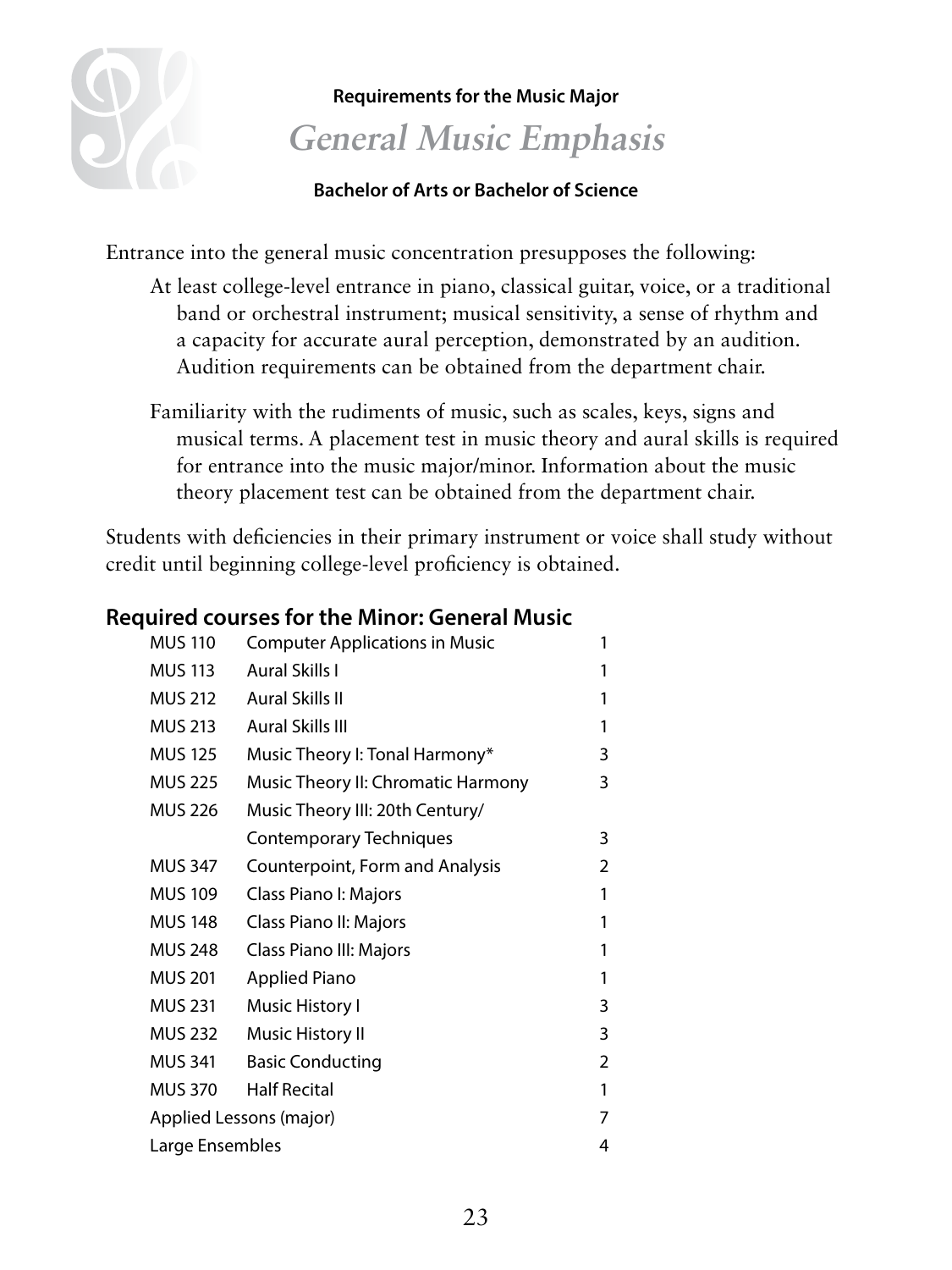Required Event Attendance Senior Comprehensive Examination Program Electives (5 credits selected from the list below) 5 MUS 343: Advanced Conducting Pedagogy/Techniques Classes MUS 119: World Musics Collaborative Piano and Accompanying INTD 403: Requiem: The Mass and its Music

\*Prerequisite: MUS 106: Music Fundamentals and Ear Training (2 credits) or placement exam

| <b>Total Music Courses</b> | 44 |
|----------------------------|----|
|                            |    |
| <b>CORE Courses</b>        | 51 |

For a breakdown of CORE requirements, please see page 28.

### **Additional Information**

A minimum of four hours of large ensemble participation for credit is required. Students with general music concentrations are required to participate in one large ensemble per semester, four of which must be in the major ensemble of applied concentration, and in the alternate area for two semesters. Students with keyboard or guitar concentration may fulfill this requirement in ensembles of their choice.

Students with an applied concentration in piano or organ must meet their alternate area requirement in one or two different applied areas: a second keyboard instrument, an orchestral or band instrument, or voice.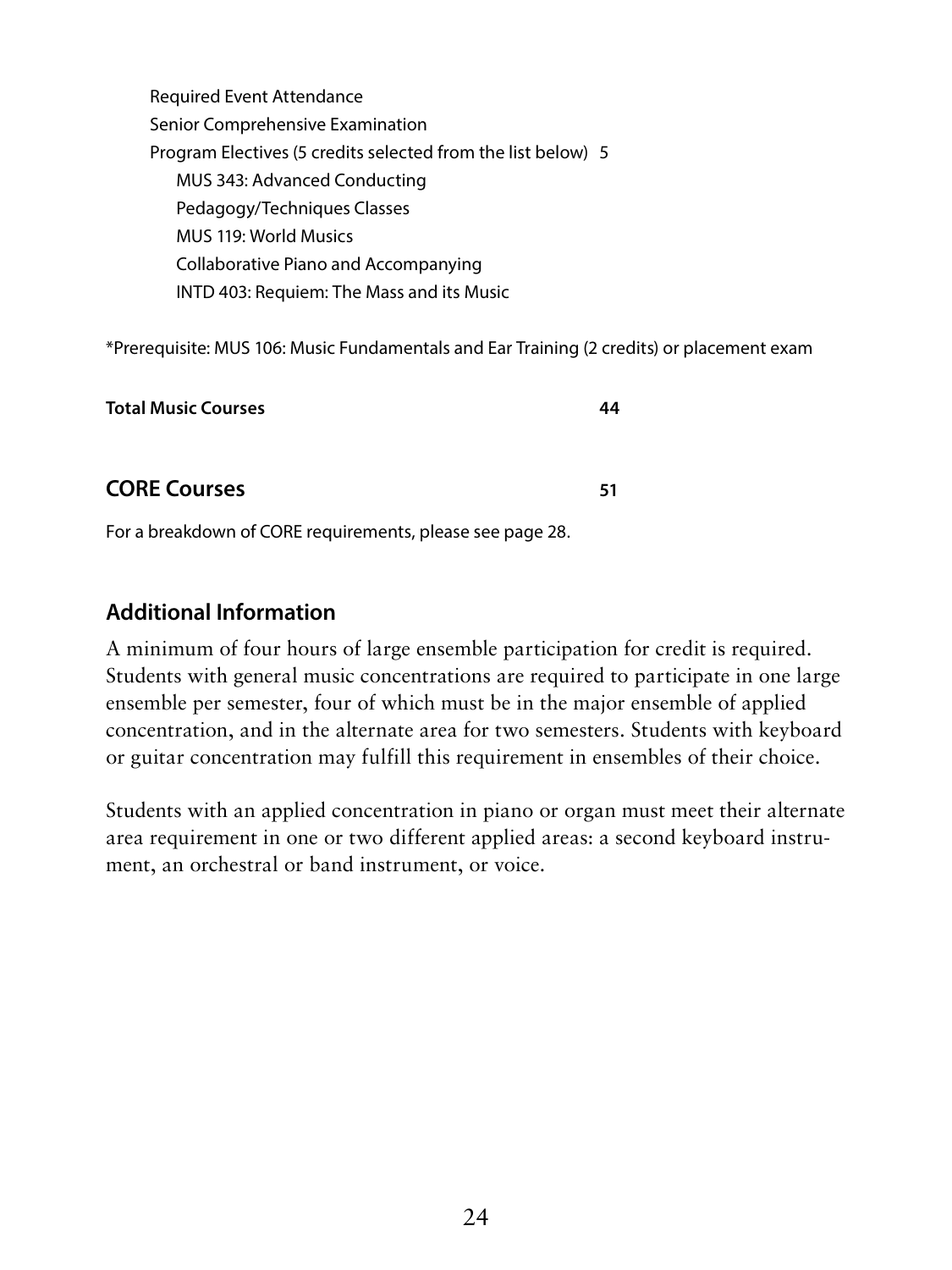

### **Requirements for the**

**Music Minor**

Entrance into the music minor with general concentration presupposes the following:

- At least college-level entrance in piano, classical guitar, voice, or a traditional band or orchestral instrument; musical sensitivity, a sense of rhythm and a capacity for accurate aural perception, demonstrated by an audition. Audition requirements can be obtained from the department chair.
- Familiarity with the rudiments of music, such as scales, keys, signs and musical terms. A placement test in music theory and aural skills is required for entrance into the music major/minor. Information about the music theory placement test can be obtained from the department chair.

Students with deficiencies in their primary instrument or voice shall study without credit until beginning college-level proficiency is obtained.

### **Required courses for the Minor in Music**

| <b>MUS 113</b>                                       | Aural Skills I                 |   |
|------------------------------------------------------|--------------------------------|---|
| <b>MUS 212</b>                                       | Aural Skills II                |   |
| <b>MUS 213</b>                                       | Aural Skills III               |   |
| <b>MUS 125</b>                                       | Music Theory I: Tonal Harmony* | 3 |
| <b>MUS 225</b><br>Music Theory II: Chromatic Harmony |                                | 3 |
| <b>MUS 232</b>                                       | Music History II               | 3 |
| <b>MUS 109</b><br>Class Piano I: Majors              |                                |   |
| <b>MUS 148</b><br>Class Piano II: Majors             |                                |   |
| <b>MUS 341</b><br><b>Basic Conducting</b>            |                                | 2 |
| Applied Lessons (major)<br>4                         |                                |   |
| Large Ensembles in area of concentration<br>4        |                                |   |

Required Event Attendance (during semesters in which the student is enrolled in lessons in the area of their applied concentration)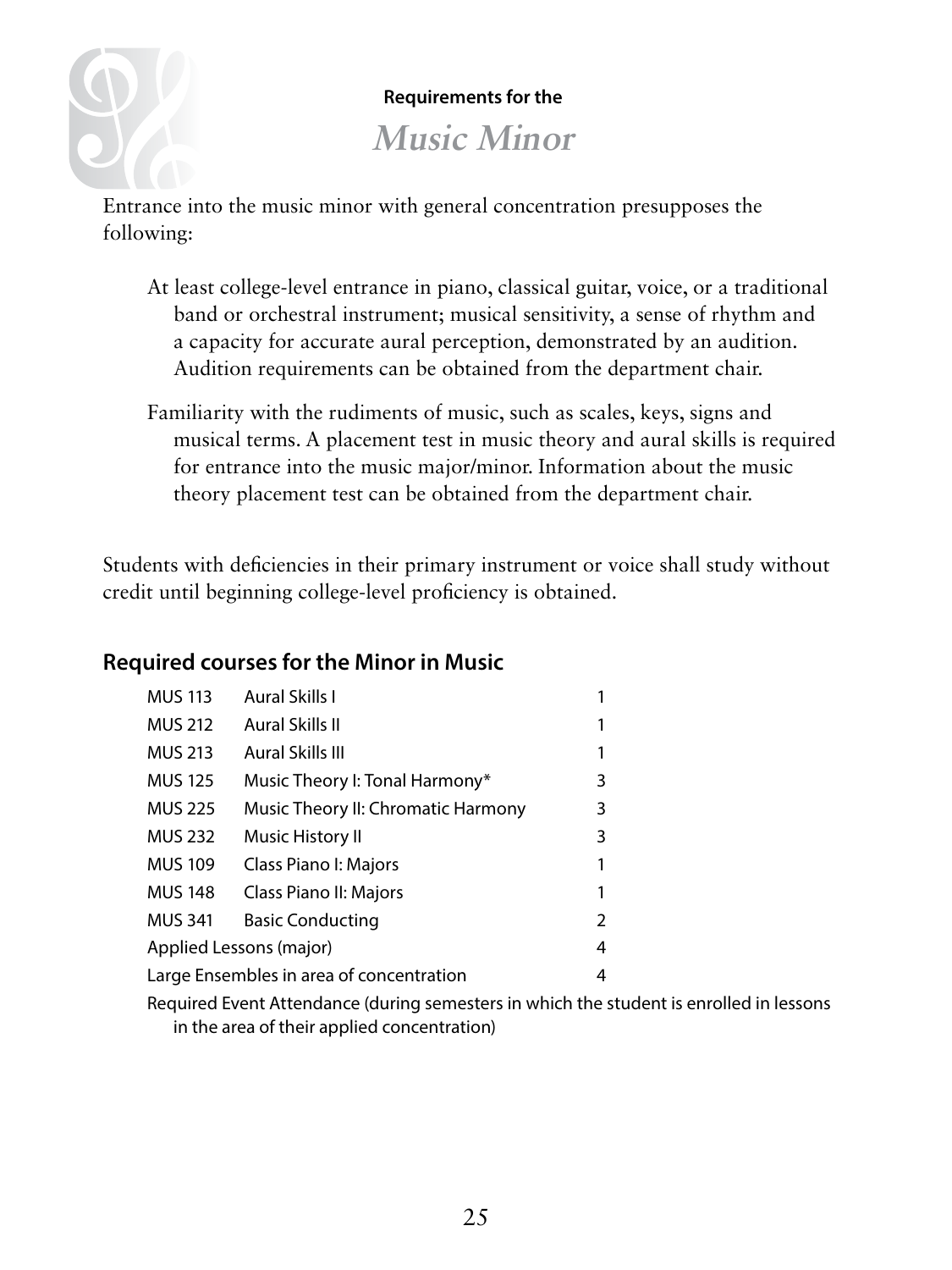Program Electives (2 credits selected from the list below) 2 MUS 110: Computer Applications in Music MUS 120: Introduction to Music MUS 119: World Musics MUS 343: Advanced Conducting MUS 161: IPA and English Diction for Singers MUS 163: Latin and Italian Diction for Singers

\* Prerequisite: MUS 106: Music Fundamentals and Ear Training (2 credits) or placement exam

#### **Total Music Courses 26**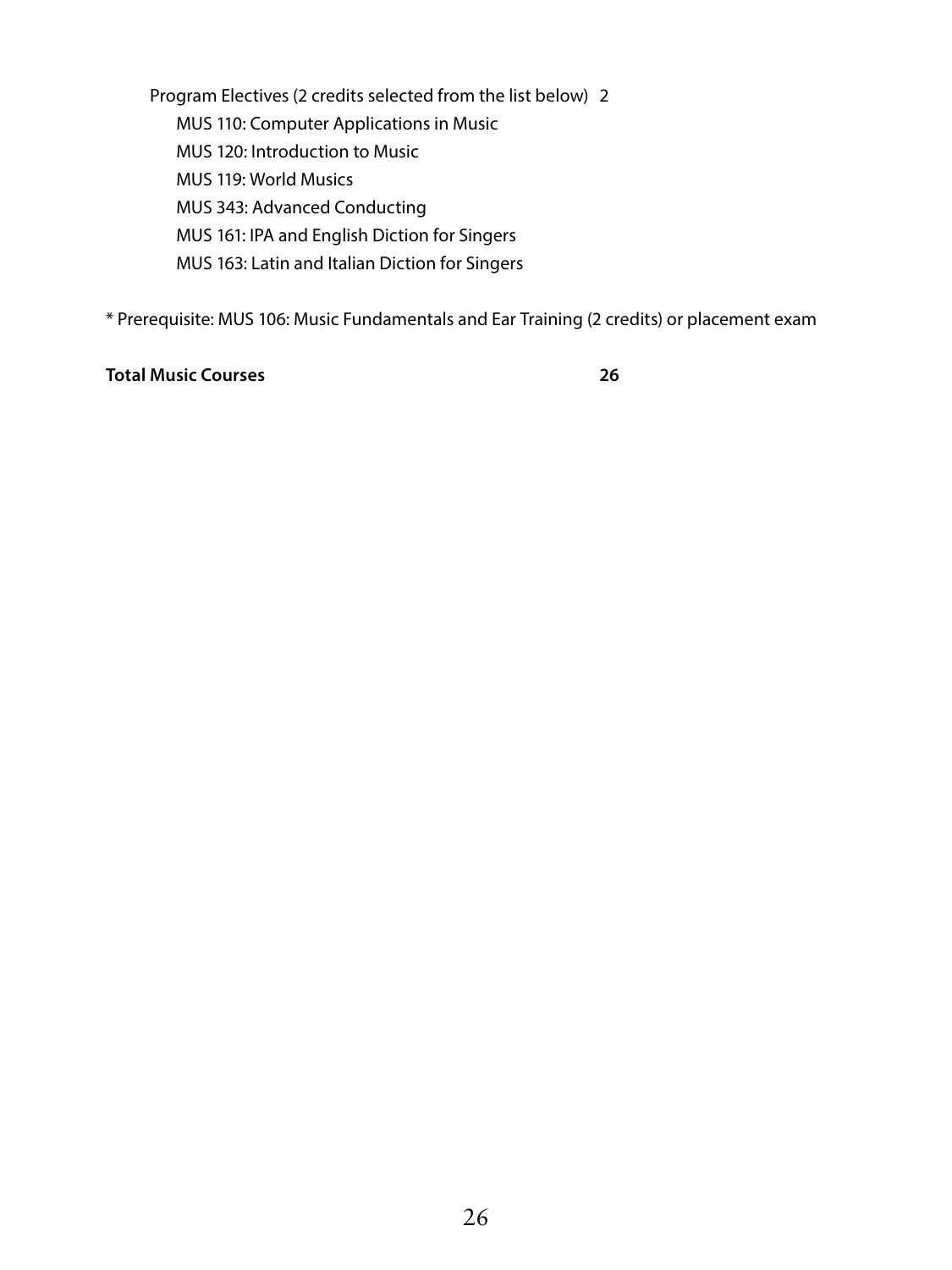#### **Requirements for the**

**Applied Study Area in Conducting**

Smaller than a major or minor, an Applied Study Area (ASA) is a package of courses combined with an applied experience.

### **Required courses for the Applied Study Area in Conducting**

| MUS 343                                                      | Advanced Conducting                                         |  |
|--------------------------------------------------------------|-------------------------------------------------------------|--|
| MUS 113                                                      | Applied Conducting Lessons (independent study, 2 semesters) |  |
|                                                              |                                                             |  |
| One course from the following according to area of interest. |                                                             |  |

One course from the following, according to area of interest:

- Choral & Vocal Literature
- MUS 321 Band Lit II/Brass Techniques
- MUS 262 Band Lit I/Woodwind Techniques
- MUS 323 Orchestra Lit/String Techniques

Applied Experience:

• Conducting Practicum Experience – forming an ensemble from among students or community members to rehearse once or twice per week, culminating with a 20 minute performance. (2 credits) – independent study.

If you are interested in pursuing this applied study area, contact Dr. Debra Lynn.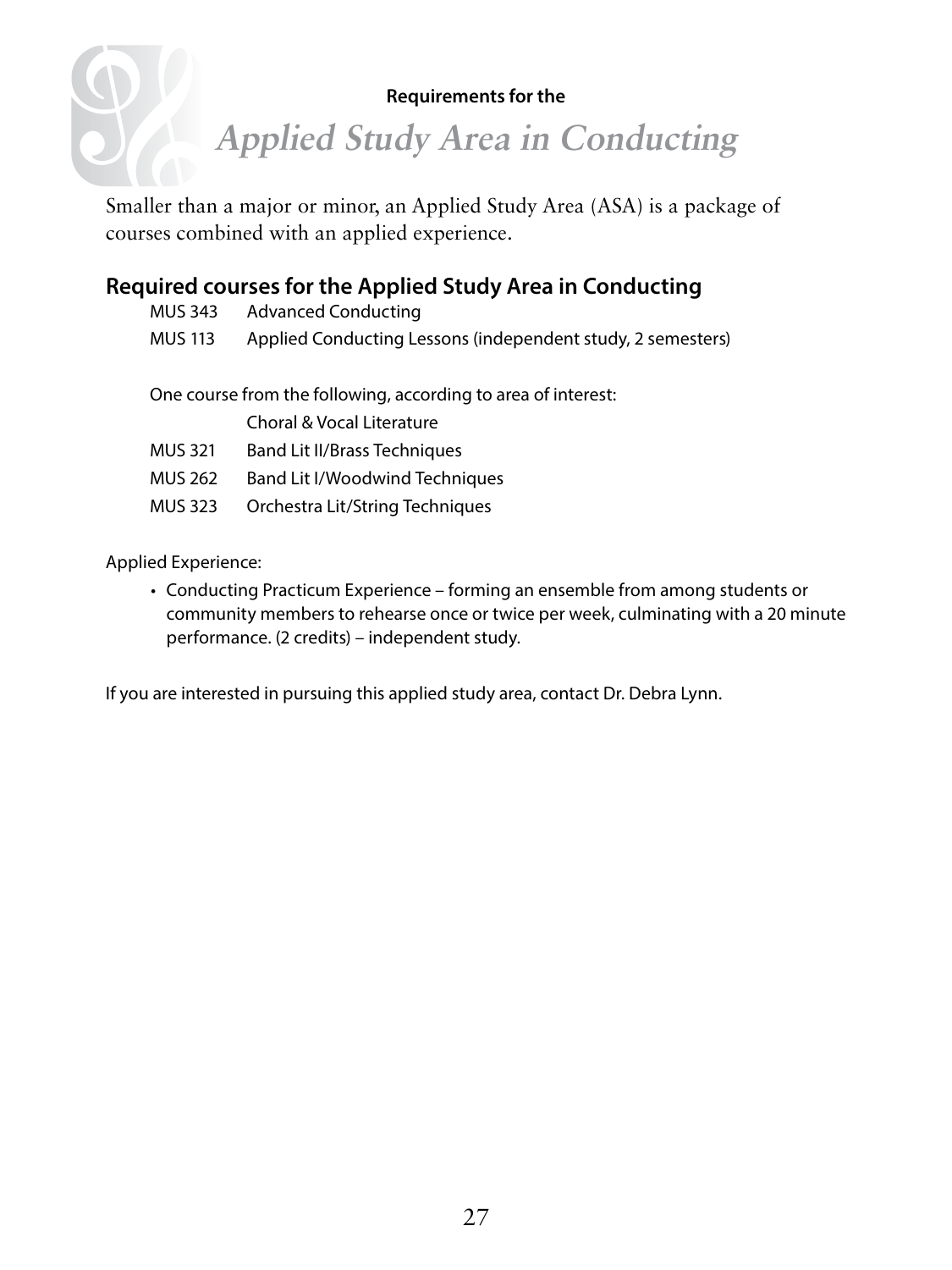**CORE Courses**

| <b>Foundational Skills (WOQ)</b>                                                                                                                                                                                                                                        | 10                      |
|-------------------------------------------------------------------------------------------------------------------------------------------------------------------------------------------------------------------------------------------------------------------------|-------------------------|
| FYS First Year Seminar (1FS)<br>COMM 110 Found of Hunman Communication (1O)<br>MATH 113 or 115 or 121 or 210 or Psyc 241 (1Q)                                                                                                                                           | 4<br>3<br>3             |
| Integration into the World (C-3)<br>Three courses, at least one in each category:<br>Responsible Citizenship (C-3RC)<br>Global Connections (C-3GC)<br>+World Music (119)                                                                                                | 9                       |
| Ways of Knowing (C-4)<br>Philosophical, Religious and Creative Inquiry<br>One Course from each category:<br>Religion (C-4RL)<br>Philosophy (C-4PH)<br>Visual and Performing Arts (C-4AR)<br>Literature (C-4LT)                                                          | 27<br>$12 \overline{ }$ |
| *Music History and Analysis II (232)<br>Human Behavior and Institutions<br>Three courses, each in a different discipline:<br>Economics (C-HE)<br>Education (C-4HD)<br>+Education Psychology (230)<br>History (C-4HH)<br>Political Science (C-4HP)<br>Psychology (C-4HY) | 9                       |
| Sociology (C-4HS)<br>Natural World<br>Two courses, each in a different discipline:<br>Biology (C-4NB)<br>Chemistry (C-4NC)<br>Earth/Space (C-4NE)<br>Environmental Science (C-4NN)<br>Physics (C-4NP)                                                                   | 6                       |
| <b>Synthesis &amp; Critical Connections (C-5)</b><br>Critical Connections (C-5CC)<br>Values, Ideas and the Arts (GE-N)                                                                                                                                                  | 7<br>3<br>1             |
| <b>Total General Education Courses</b><br>*Required Courses<br>+Music Electives                                                                                                                                                                                         | 52                      |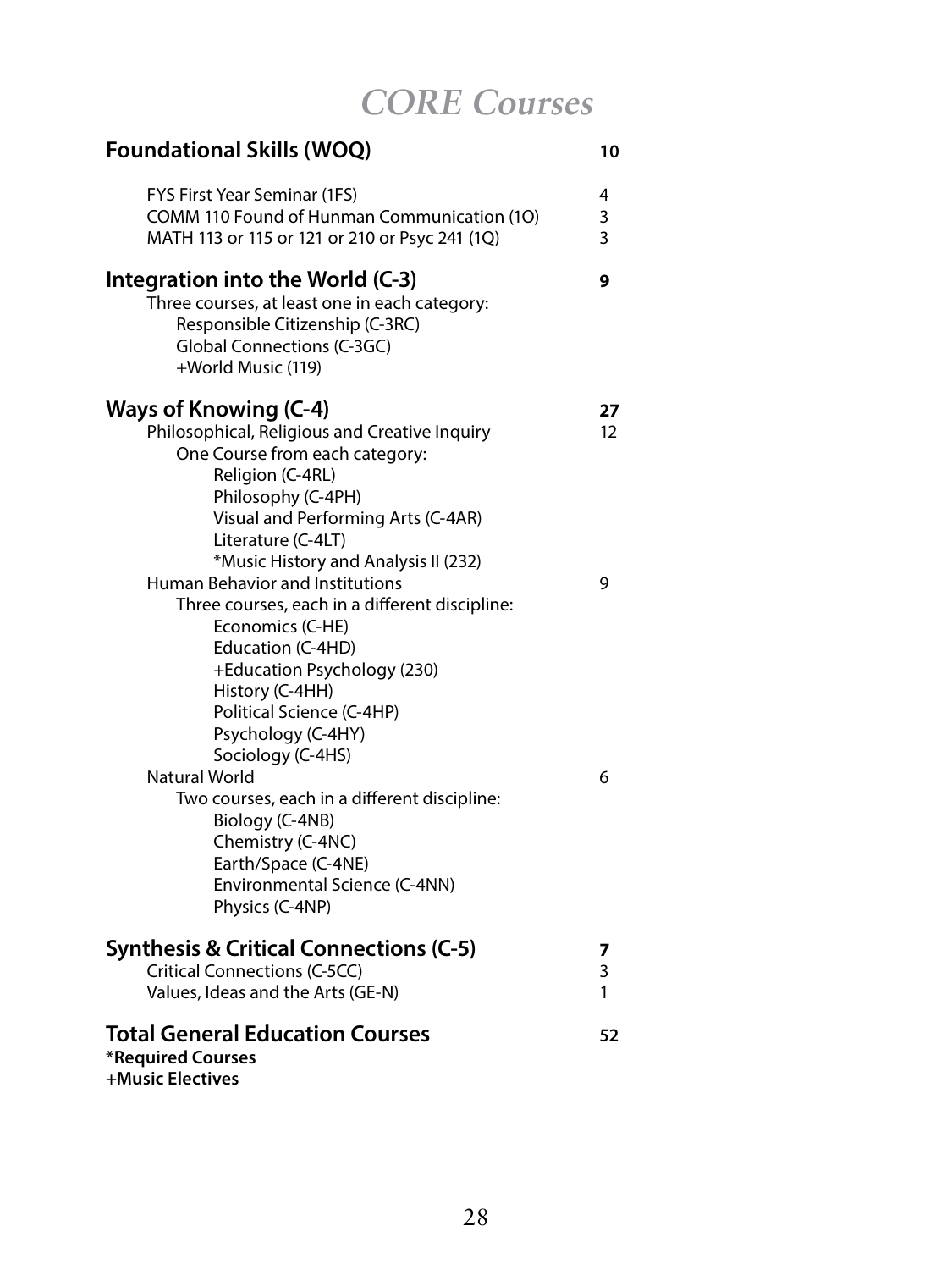### **Applied Lessons**

Applied concentrations are restricted to those fields of study listed in the Manchester University Academic *Catalog*. All students who are considering music as a major field must audition for the music faculty to obtain approval for the applied concentration. Majors changing from one applied concentration to another must re-audition before the music faculty; at the discretion of the faculty, a jury (explained below) may substitute for the audition. Off-campus applied study credit may be obtained only when arrangements have been officially made through the chair of the music department and the academic dean.

Examinations in applied music are given by the full music faculty for music majors and minors enrolled in their applied concentration. These examinations, called *juries*, occur at the end of the fall and spring semesters. Students who are studying privately for credit will be given an examination by faculty members in the applied area. The half recital or the full recital constitutes the jury for that semester.

### **Lessons, Fees and Attendance**

Students enrolled in applied lessons receive a minimum of one half-hour per week of private instruction with a faculty member. Therefore, an added fee of \$325 for piano lessons, \$350 for instrumental lessons and \$375 for vocal lessons per semester is added to regular tuition costs for such instruction. Students enroll in recital credit, not applied lessons, during the semester in which the recital is presented. The half recital fee is \$350, and the full recital fee is \$450. This fee also covers piano collaborative pianist services for the semester. It does not include paying the pianist for the actual dress rehearsal and recital.

Lessons missed by students will only be rescheduled (at the discretion of the applied instructor) if the instructor has been notified prior to the day of the lesson. Lessons will not be made up when they fall on "campus holidays" such as Fall Break Days.

### **Juries**

The jury first determines if the performance is passing or failing; failing a jury constitutes failing the semester. If the quality is passing, the jury will give a numerical grade, averaging the grades of the individual jurors.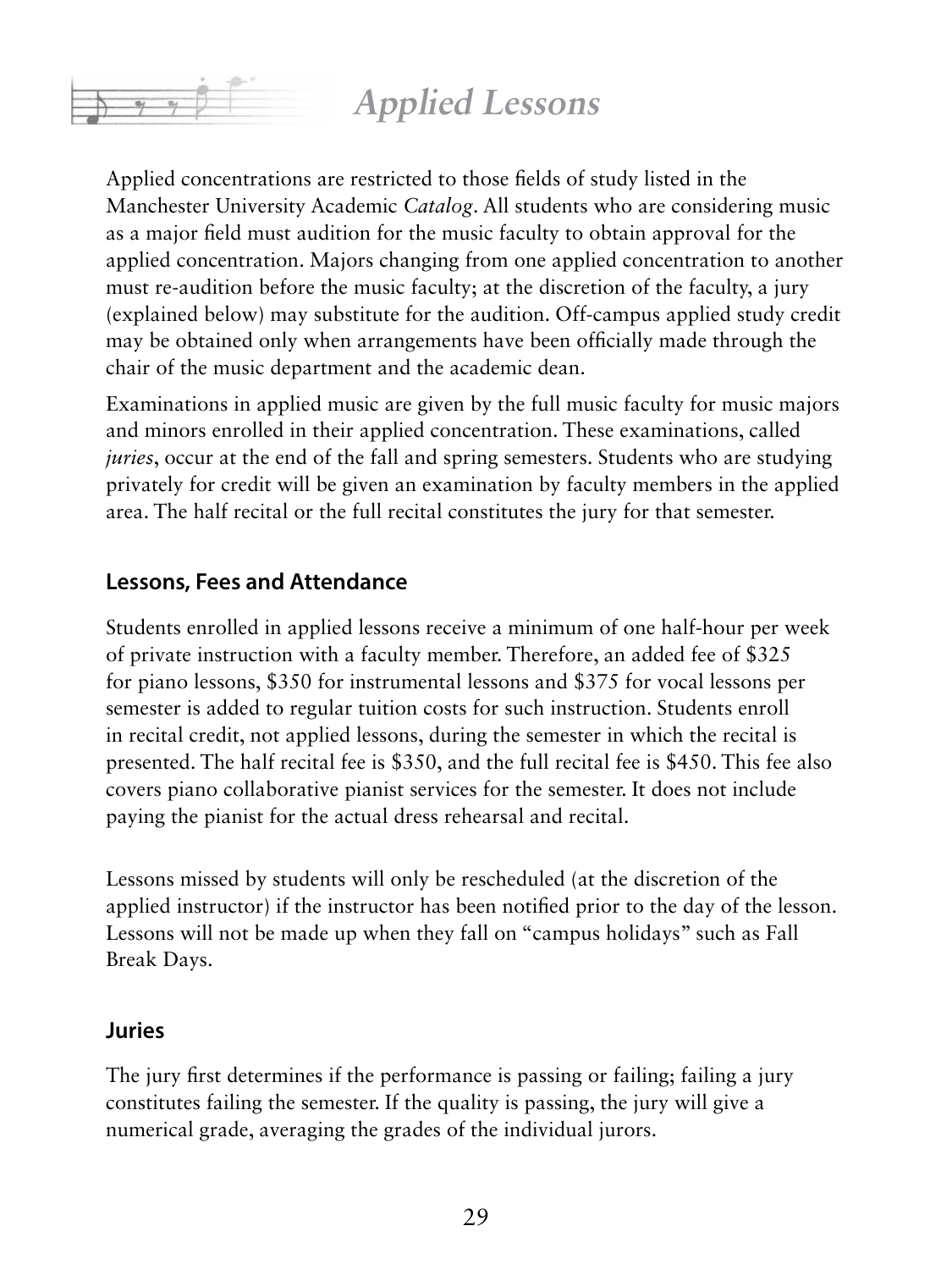The applied lesson instructor may use the passing grade for the semester. The instructor may also raise or lower the grade not more than 1.0 above or below the passing jury grade. In unusual circumstances, when the teacher feels that the jury grade does not accurately represent the quality of the student's work for the semester, the teacher may petition the members of the jury for permission to raise or lower the grade more than 1.0.



Jury requirements vary according to instrument and level of applied lessons studied. Specific requirements are outlined in the following pages. Questions about jury requirements should be addressed to the area director: Debra Lynn (voice), Scott Humphries (instrumental), and Pamela Haynes (keyboard).

### **Instrumental Jury Requirements Music Majors and Minors**

| 100 Level | One solo, two etudes, chromatic scale (extent of current range)   |
|-----------|-------------------------------------------------------------------|
|           | All major scales with arpeggios (half first semester, half second |
|           | semester)                                                         |
| 200 Level | One solo, two etudes, all major scales, add natural and melodic   |
|           | minor scales with arpeggios (half first semester, half second     |
|           | semester)                                                         |
| 300 Level | One solo, two etudes, all major, natural minor, and melodic       |
|           | minor scales with arpeggios, add all harmonic minor scales        |
|           | (half first semester, half second semester)                       |
| 400 Level | Selections from recital repertoire first semester                 |
|           | Full or half recital second semester                              |
|           |                                                                   |

- One etude each semester may be substituted with a cadenza (as part of the solo piece), or a significant orchestral excerpt deemed appropriate by the instructor.
- Note: Percussionists should play solos and etudes which represent both pitched and un-pitched literature. Percussionists may perform rudiments in lieu of etudes according to teacher discretion.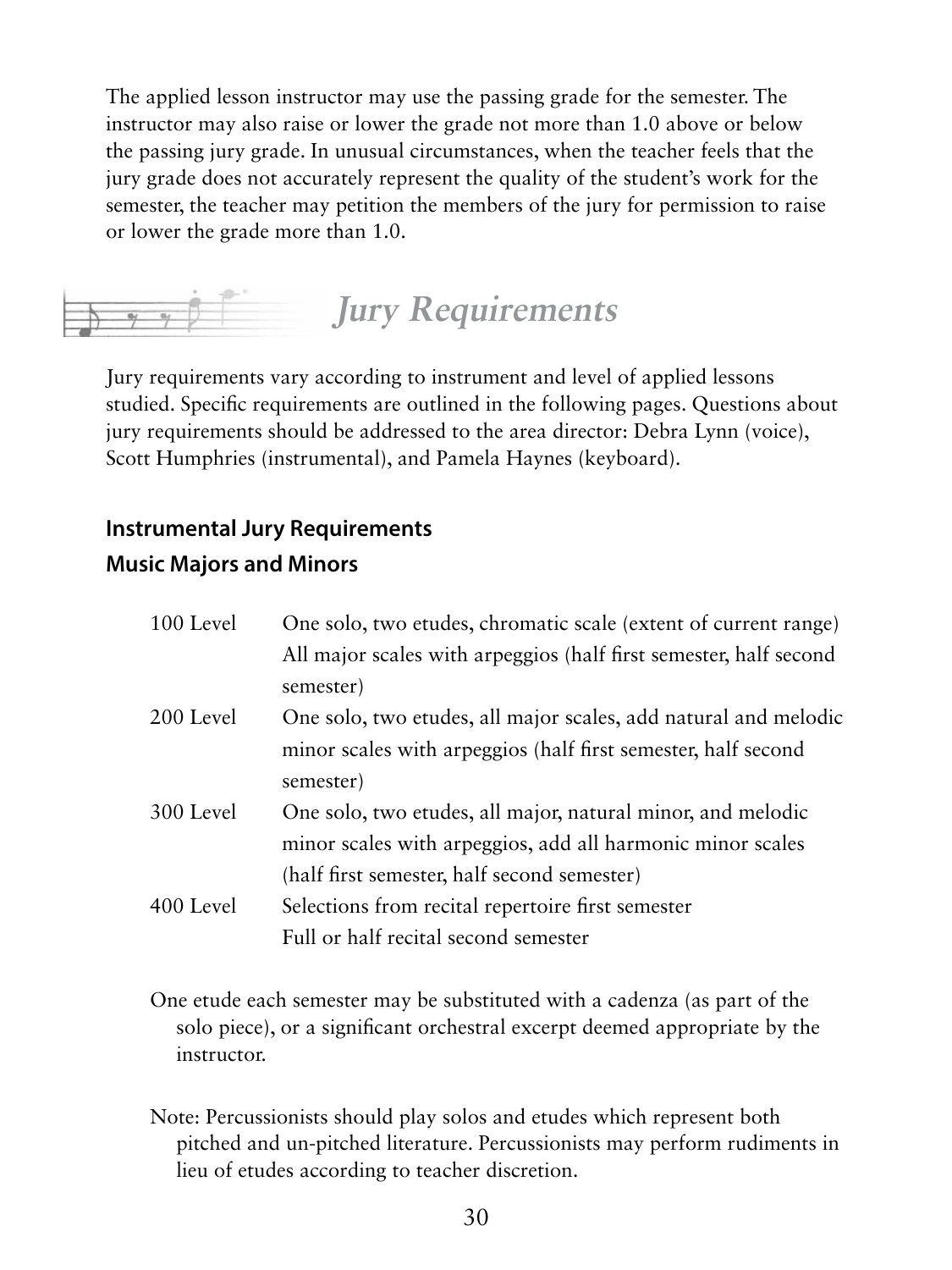### **Applied Voice Repertoire and Jury Requirements**

### **(Music Majors and Minors)**

All voice jury repertoire must be memorized (except oratorio arias and recitatives). The overall jury grade will be lowered by one full letter for each piece the student fails to memorize.

| <b>MUS 102</b>             |           |                                          |
|----------------------------|-----------|------------------------------------------|
| (first semester)           | 3 Songs:  | 2 English                                |
|                            |           | 1 Italian                                |
|                            | 2 Etudes  |                                          |
| <b>MUS 102</b>             |           |                                          |
| (second semester) 4 Songs: |           | 2 English                                |
|                            |           | 2 Italian                                |
|                            | 2 Etudes  |                                          |
| <b>MUS 202</b>             |           |                                          |
| (each semester)            | 5 Songs:  | 1 English                                |
|                            |           | 1 Italian                                |
|                            |           | 2 Language of Concentration              |
|                            |           | (French or German)                       |
|                            |           | 1 Language of Choice                     |
|                            | 2 Etudes  |                                          |
| <b>MUS 302</b>             |           |                                          |
| (each semester)            | 4 Songs,  | 1 English or Italian                     |
|                            | 1 Recit.  | 1 Previous Language of Concentration     |
|                            | and Aria: | 2 New Language of Concentration          |
|                            |           | (French or German)                       |
|                            |           | 1 Opera or Oratorio Aria                 |
|                            |           | 1 Opera or Oratorio Recitative           |
|                            |           | (The aria and recitative may fulfill any |
|                            |           | language requirement)                    |
|                            | 3 Etudes  |                                          |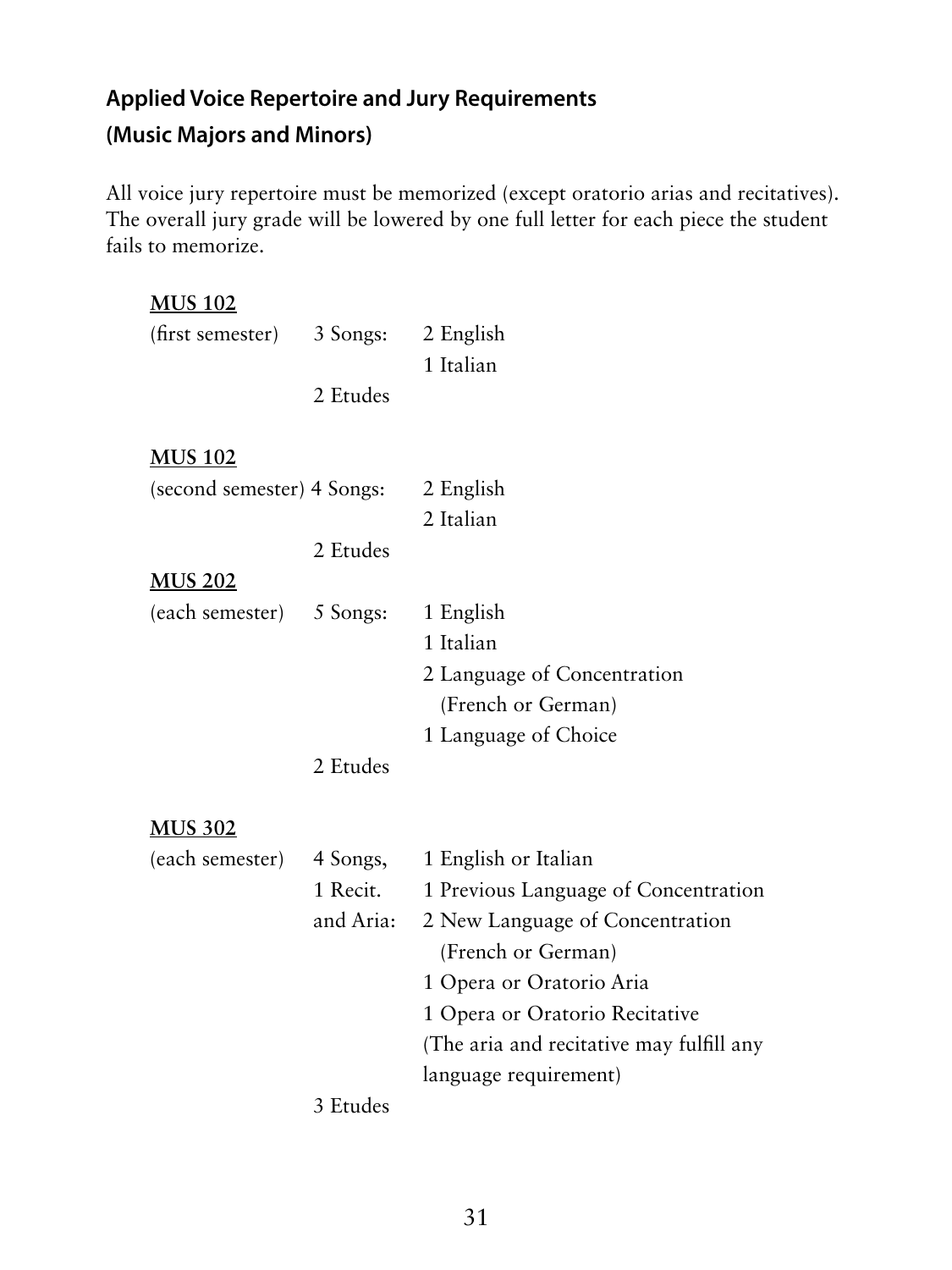| <b>MUS 402</b> | Presentation of recital material, demonstrated competence<br>in English, Italian, French and German.<br>3 Etudes                                                                                                                                                                                                                                                                                     |
|----------------|------------------------------------------------------------------------------------------------------------------------------------------------------------------------------------------------------------------------------------------------------------------------------------------------------------------------------------------------------------------------------------------------------|
| <b>MUS 370</b> | Half Recital (prerequisite: MUS 202 both semesters)<br>• 20–50 minutes of music<br>• required for vocal performance majors<br>• repertoire to be determined by applied instructor, in line<br>with 300-level repertoire requirements<br>• recital is graded, there is no jury                                                                                                                        |
| <b>MUS 470</b> | Full Recital (prerequisite: MUS 302 both semesters)<br>• 20-50 minutes of music for music education majors with<br>vocal emphasis<br>• 40-60 minutes of music for voice performance majors<br>• required for all music majors with vocal emphasis<br>• repertoire to be determined by applied instructor, in line<br>with 400-level repertoire requirements<br>• recital is graded, there is no jury |

Any student may perform a recital with permission of their instructor.

Each level is considered a prerequisite for the next in numerical order. Music majors with an applied concentration in voice must complete all requirements stated above. Voice minors are required to complete all requirements through the MUS 302 level (6 semesters total). Students seeking a voice major or minor must complete and pass an audition before the music faculty.

### **Music Majors and Minors Piano Jury Requirements**

| Three contrasting pieces from different style periods (Baroque,            |
|----------------------------------------------------------------------------|
| Classical, Romantic or Contemporary.)                                      |
| Memorization: Piano Performance Majors - All repertoire must be memorized; |
| All other Majors and Minors: Memorization to be determined                 |
| by the instructor                                                          |
| Scales and Arpeggios - all memorized                                       |
|                                                                            |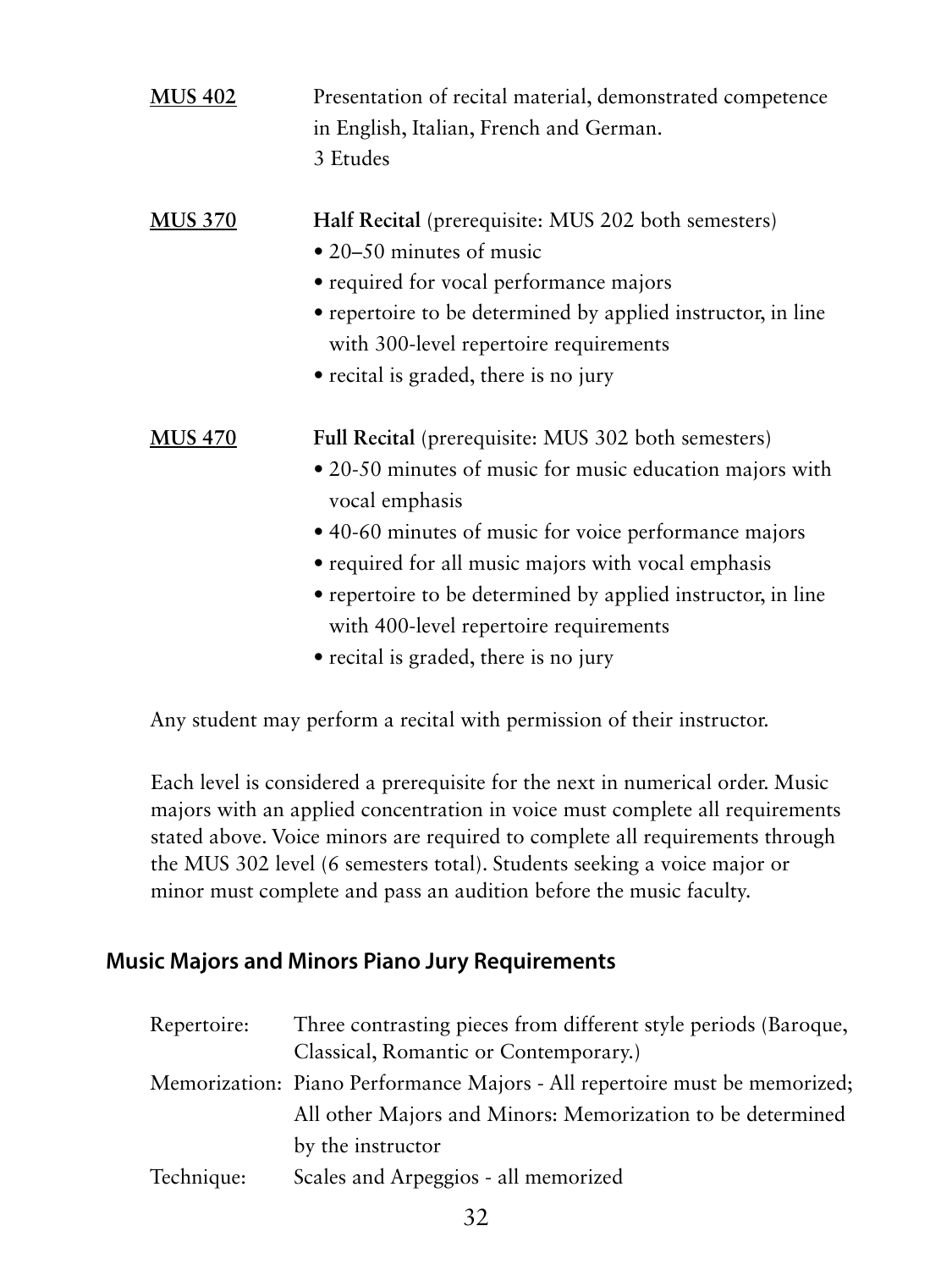| <b>MUS 101</b>                                           |                                   |
|----------------------------------------------------------|-----------------------------------|
| Scales and Arpeggios: All Major                          | 4 octaves, hands<br>together (HT) |
| <b>MUS 201</b>                                           |                                   |
| Scales and Arpeggios: All harmonic minor                 | 4 octaves HT                      |
| <b>MUS 301</b>                                           |                                   |
| Scales and Arpeggios: All major and all harmonic minor   | 4 octaves HT                      |
| <b>MUS 401</b>                                           |                                   |
| Scales and Arpeggios: All major and all natural, melodic | 4 octaves HT                      |
| and harmonic minor                                       |                                   |

### **Music Majors and Minors Guitar Technique and Repertoire Requirements**

| 100 Level         |                               |              |
|-------------------|-------------------------------|--------------|
| (first semester)  | All 12 major keys             | $1-3$ pieces |
|                   | All major triads              |              |
|                   | Color tones & extensions      |              |
|                   | Camping a Blues               |              |
| 100 Level         |                               |              |
| (second semester) | All 12 melodic minor scales   | $1-3$ pieces |
|                   | All qualities of triads       |              |
|                   | (Aug., Maj., Min., Dim.)      |              |
|                   | Raised 2 voicings in all keys |              |
| 200 Level         |                               |              |
| (first semester)  | All 12 harmonic minor scales  | 3–5 pieces   |
|                   | Symmetric scales (whole tone, |              |
|                   | diminished, augmented)        |              |
|                   | Raised 2 and 3 voicings in    |              |
|                   | all keys                      |              |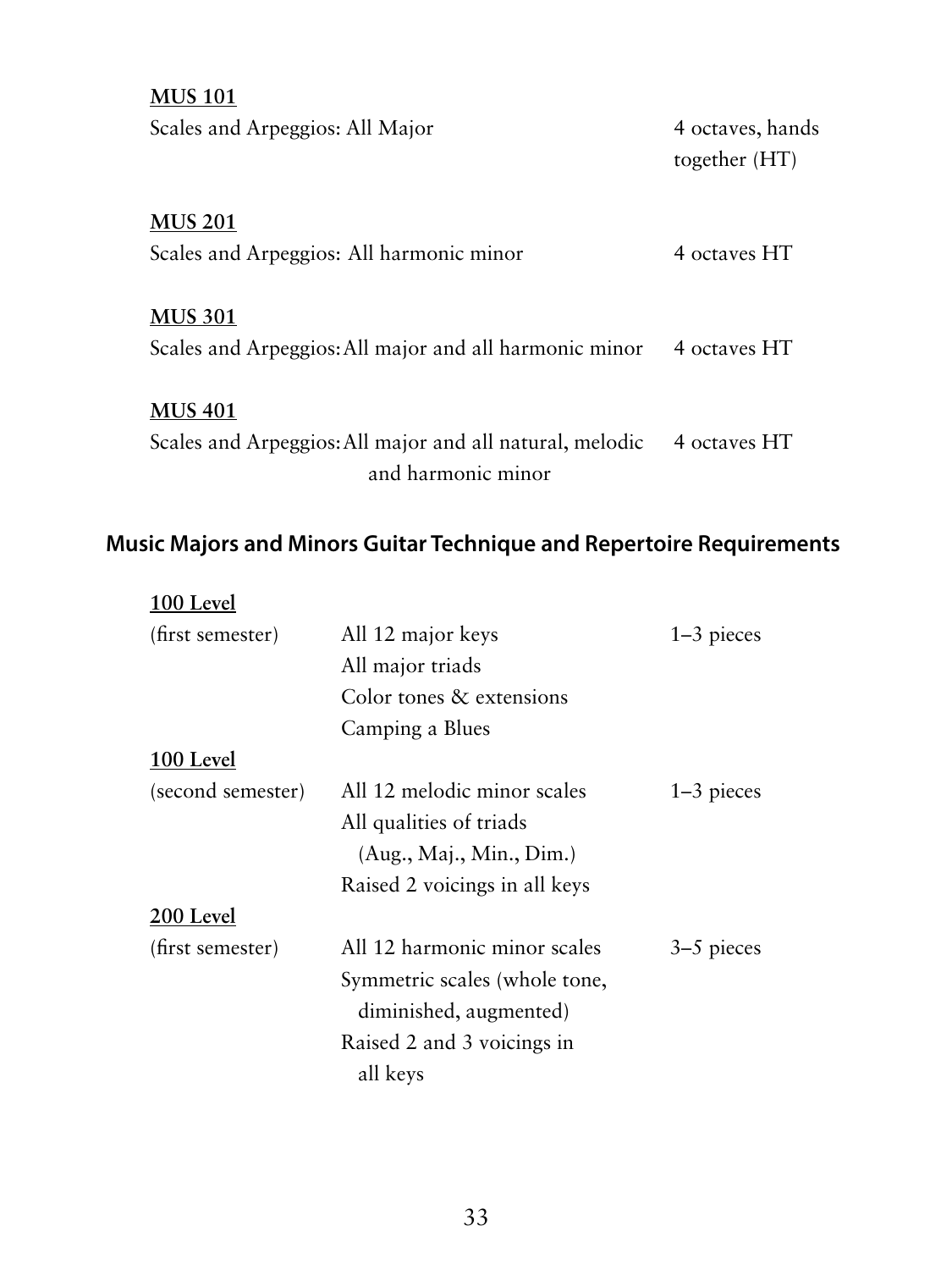**200 Level**

| (second semester) | All scales in the 4ths<br>All scales with perpetual | 3–5 pieces                  |
|-------------------|-----------------------------------------------------|-----------------------------|
|                   | motion, change keys at will                         |                             |
|                   | Know harmonic structures of<br>all scales           |                             |
|                   | Other scales as assigned                            |                             |
|                   | (Harmonic Major, Hebrew)                            |                             |
| 300 Level         |                                                     |                             |
| (first semester)  | Jazz improvisation techniques                       | 5–7 pieces                  |
|                   | Quartal triads                                      | $10-20$ jazz<br>standards   |
|                   | Chord substitution                                  |                             |
| 300 Level         |                                                     |                             |
| (second semester) | Jazz improvisation techniques                       | 5-7 pieces                  |
|                   | Advanced chord substitution                         | $20 - 30$ jazz<br>standards |
|                   | Minor conversion concept                            |                             |
|                   |                                                     |                             |
| 400 Level         | Jazz improvisation                                  | Full recital<br>preparation |
|                   | Advanced harmonic concepts<br>for improvisation     | $30 - 50$ jazz<br>standards |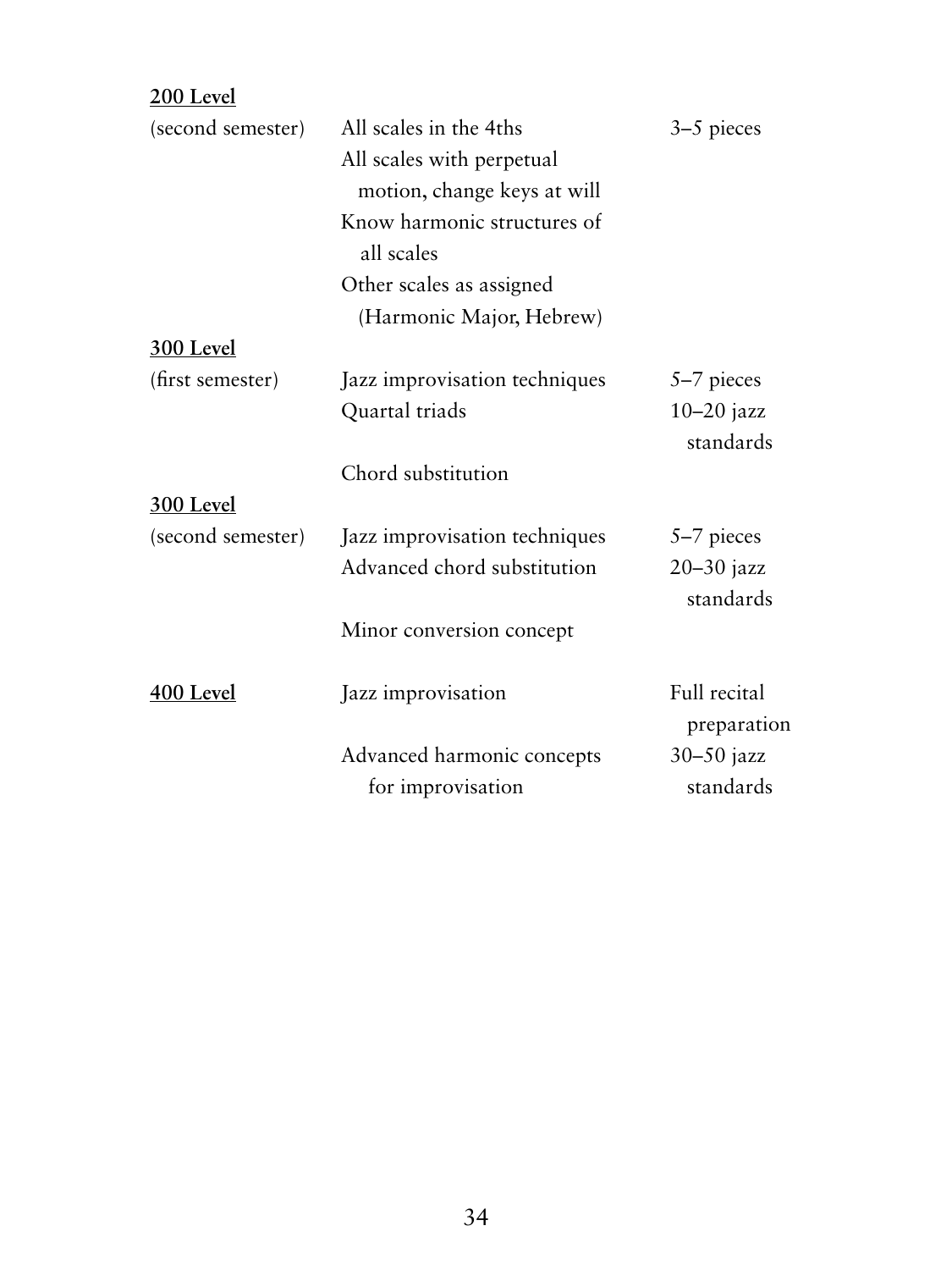## **Audition Information**

Auditions for ensembles are normally held in the fall of each year during orientation and the first few days of the semester. Students interested in auditioning for one or more ensembles should contact the conductors upon arrival on campus in the fall. Each organization has established its own attendance policies and regulations; this information is available from the conductor of each organization.

### **Choral Ensembles**

The audition process is as follows:

- Brief interview (clarification of ensemble interests, etc.)
- Warm-up / range check
- Tonal memory check
- Sight-singing from a single line
- Sight-singing from a four-part example

### **Instrumental Ensembles**

### **Symphonic Band, Marching Band and Jazz Ensemble**

- Membership is contingent on a minimum of three years instrumental ensemble experience in high school or equivalent.
- Auditions consist of various scales and sight-reading. Auditionees may play a short prepared piece, but this is not required.

### **Manchester Symphony Orchestra**

- Auditions take place at the beginning of each semester through appointment with the conductor.
- Audition material consists of major and minor scales, a solo of the student's choice including contrasting styles (or two short solo excerpts of contrasting style), and sight-reading from representative orchestral repertoire.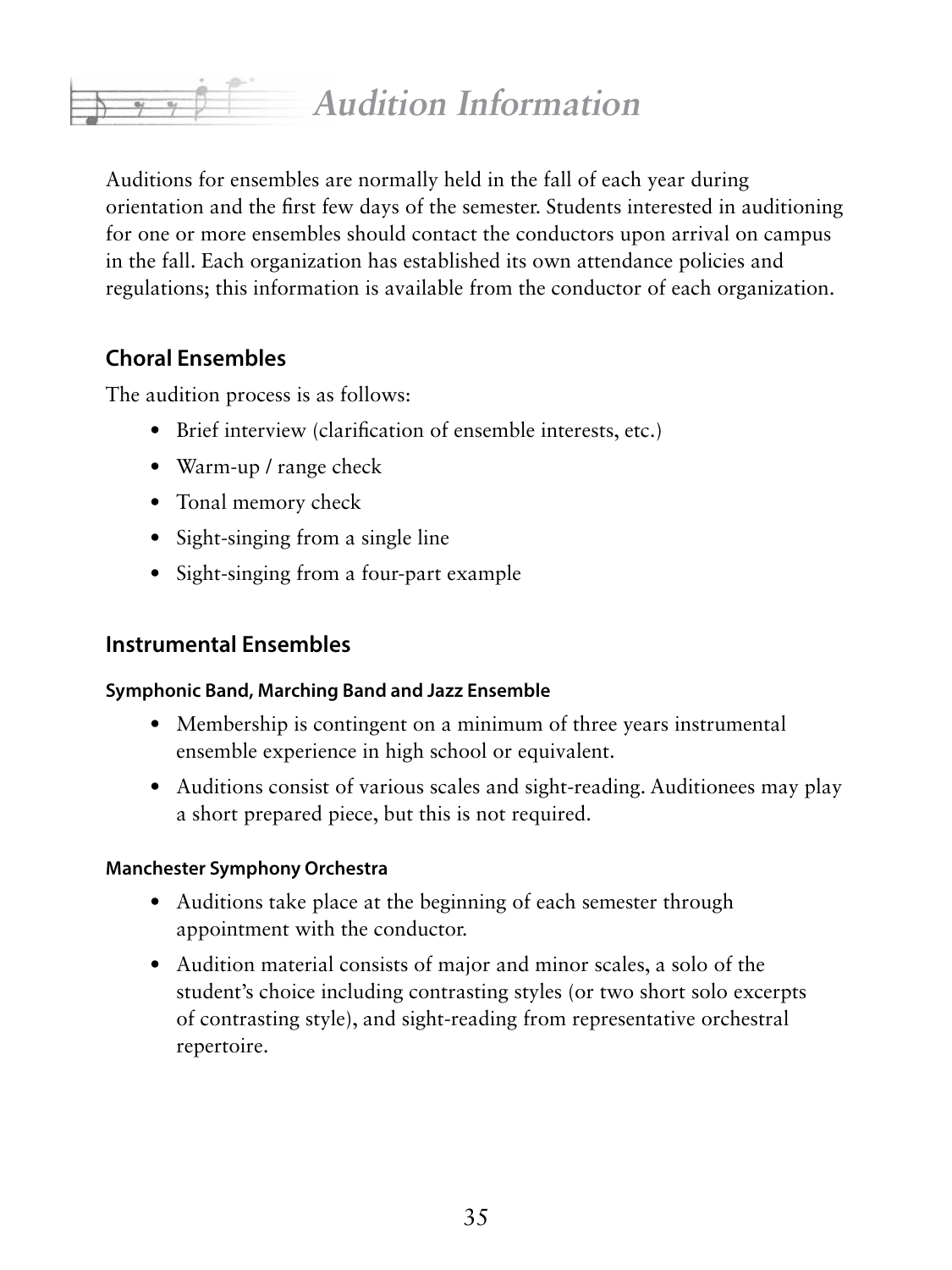**Required Attendance:** Music students should make every effort to attend all studio classes, recitals and concerts on campus. Music majors and minors are required to attend two student recitals, four large ensemble concerts, and all departmental recitals and meetings each semester. The grade for applied lessons or the recital equivalent in the performance major will be lowered to the next grade level for each unexcused absence (A to A-, etc.). Requests for excused absences should be submitted to the department chair prior to the recital. Students should provide a suitable substitution with their request. For music minors, the recital attendance requirement remains in effect as long as the student is enrolled in applied lessons for credit.

**Studio Class:** Studio classes may be scheduled at various times by applied music instructors or music faculty. Each class will focus on an issue pertinent to the applied area or the curriculum of music majors and minors.

**Studio Recitals:** Applied instructors may schedule studio recitals for their students at any time.

**Departmental Recitals:** Approximately three to four departmental recitals are scheduled each semester. Students studying applied music may be placed in these recitals at the discretion of the applied teacher or the department. Music majors and minors are required to perform on the appropriate departmental recital according to their level of study. For those who do not, the final applied lessons grade will be lowered to the next grade level. Any exceptions must be approved well in advance by the Music Department Faculty.

**Degree Recitals:** All music majors must give a required half recital. All music performance majors must give both a half and a full recital. Students enroll in recital credit, not applied lessons, during the semester in which the recital is presented. Both half and full recitals will be graded and will substitute for the jury that semester. The recital is subject to the following policies:

**• Selection of Recital Date**: If a fall recital is planned, a proposed date should be submitted to the music faculty no later than April 1 of the preceding spring semester. If a January session or spring semester recital is planned, a proposed date should be submitted to the music faculty no later than Nov. 1 of the preceding fall semester. A required recital may be scheduled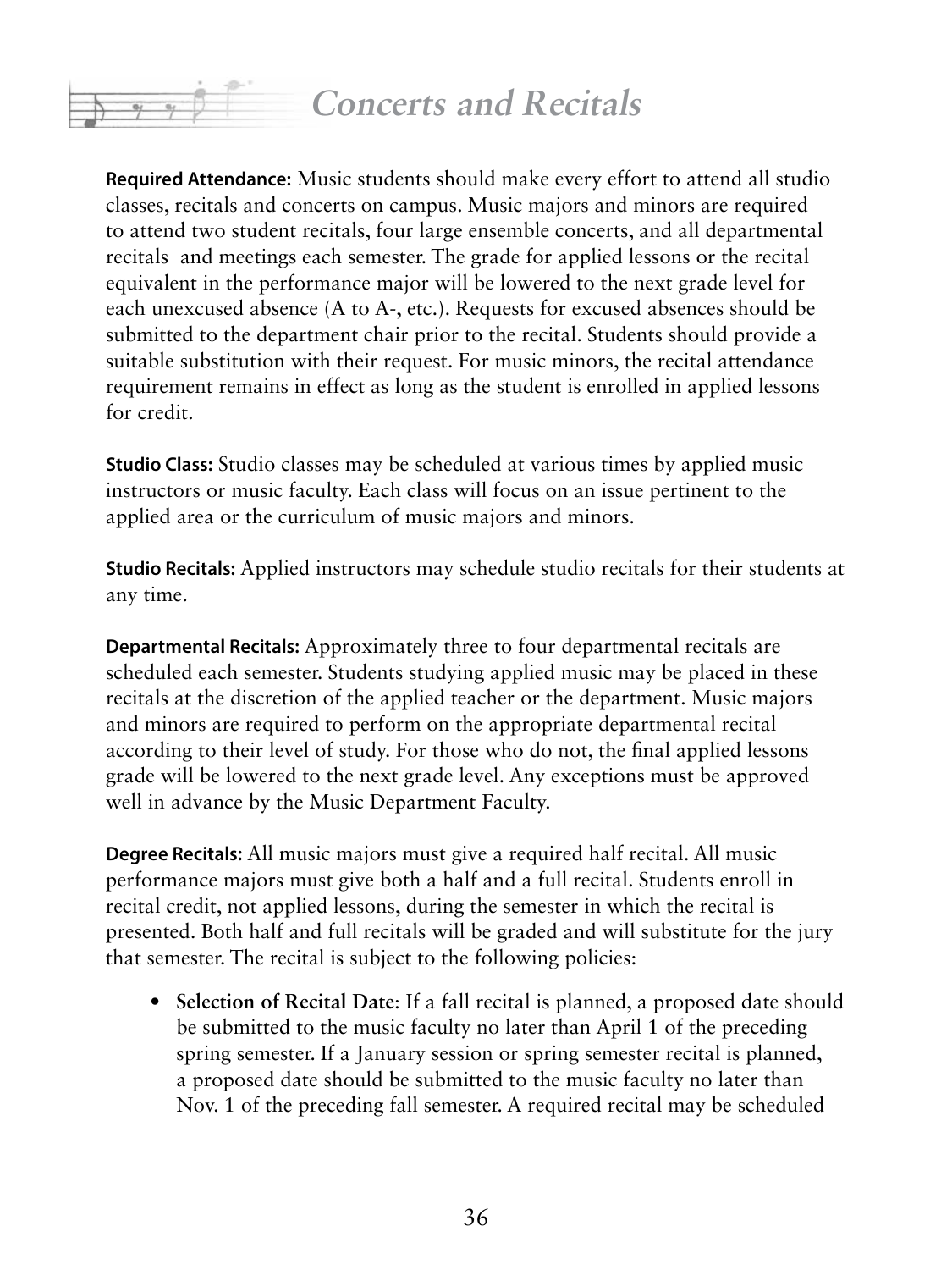for any day of the week, except Sunday, as the calendar permits. All recitals begin at 7:30 p.m.

- **• Reservation of Recital Hall**: After the recital date has been approved, reservation of the Wine Recital Hall is to be made through Conference Services for both the recital and the dress rehearsal. Students preparing a required recital will be guaranteed two, two-hour sessions in the recital hall. Additional time may be reserved with the understanding that flexibility may be necessary if conflicts with other students or ensembles arise.
- **• Recital Format**: Students presenting recitals may choose from the following options, in consultation with their applied instructor:
	- a. Present a joint recital with another recitalist.
	- b. Present a recital with the assistance of another student.
	- c. Present a complete recital unassisted.
- **• Recital Length**: A half recital contains 20–30 minutes of music, and a full recital contains 40–50 minutes of music. The total length of a full recital should not exceed 75 minutes.
- **• Memorization**: at the discretion of the student's applied instructor.
- **• Selection of Music**: A tentative recital program (with timings) must be submitted in writing to the applied instructor for approval at least six weeks before the recital. Once approval for the recital is given, changes in the program may not be made without the consent of the applied instructor.
- **• Pre-Recital Hearing**: Should the applied instructor deem it necessary, approval for the recital will be granted by the faculty in the student's applied area after a successful hearing, at least one month before the recital is scheduled. The student's applied instructor shall convene and conduct the hearing. If the hearing is unsuccessful, the student may perform for the entire music faculty for final approval of the recital. This final hearing must be held at least two weeks before the recital.
- **• Program Printing**: A properly formatted recital program should be approved by the instructor at least two weeks prior to the recital. One hundred programs in the standard single sheet format (front and back, if necessary) will be printed at departmental expense.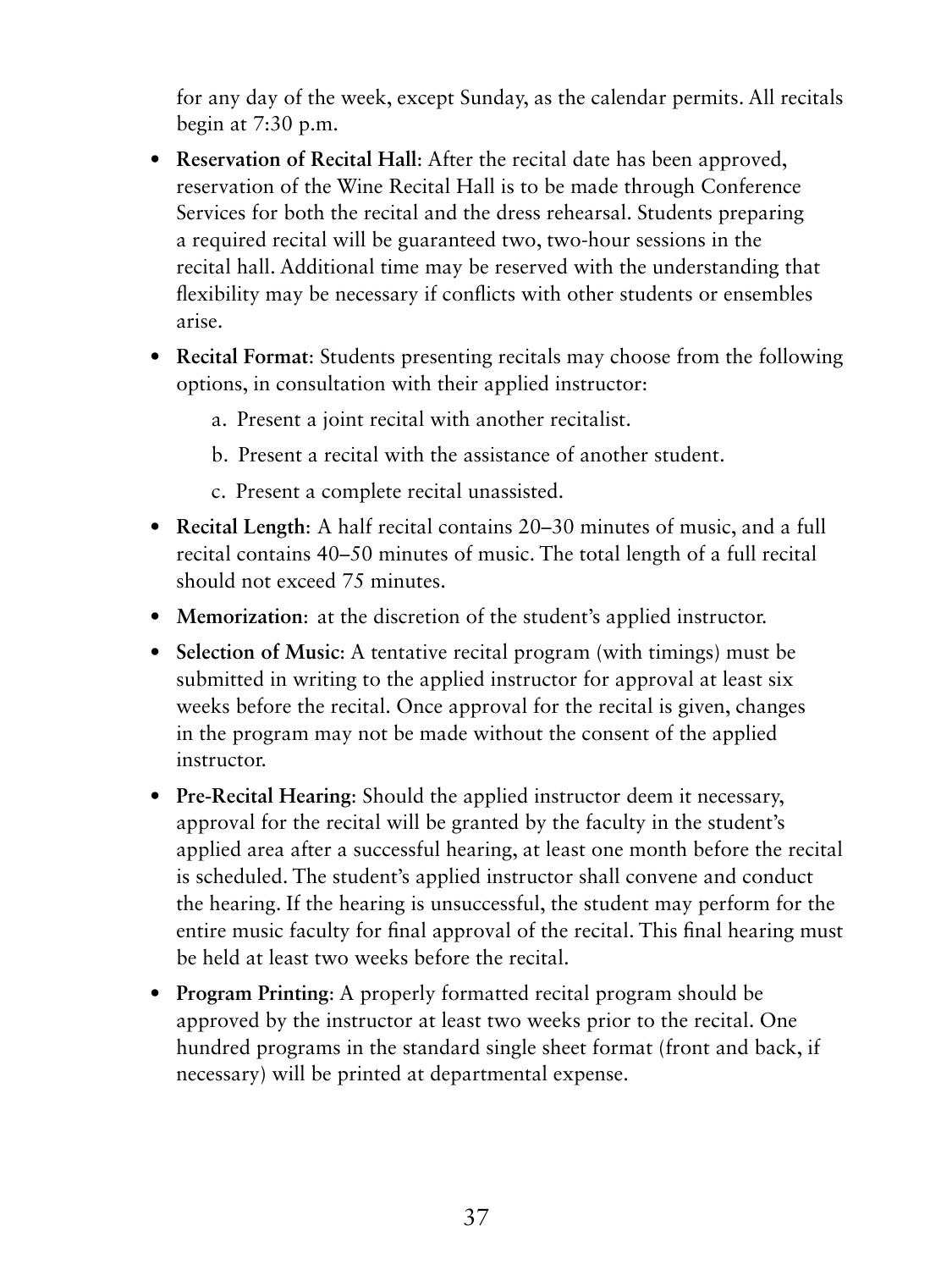- **• Publicity**: Publicity information should be approved by the instructor and then submitted to the director of media and public relations and the editor of the *Oak Leaves* at least three weeks prior to the recital date.
- **• Piano/Harpsichord/Organ Tuning**: The department chair will schedule tuning of keyboard instruments, if necessary.
- **• Stage Manager**: The recitalist should select one person to handle necessary changes in the stage setup. Ushers should also be chosen.
- **• Video Recording**: Please confirm with the department chair that recordings have been ordered.

**Non-degree Recitals:** Students may, with the consent of their instructor, enroll in full or half-recital. These must meet the requirements of required recitals and will be graded likewise.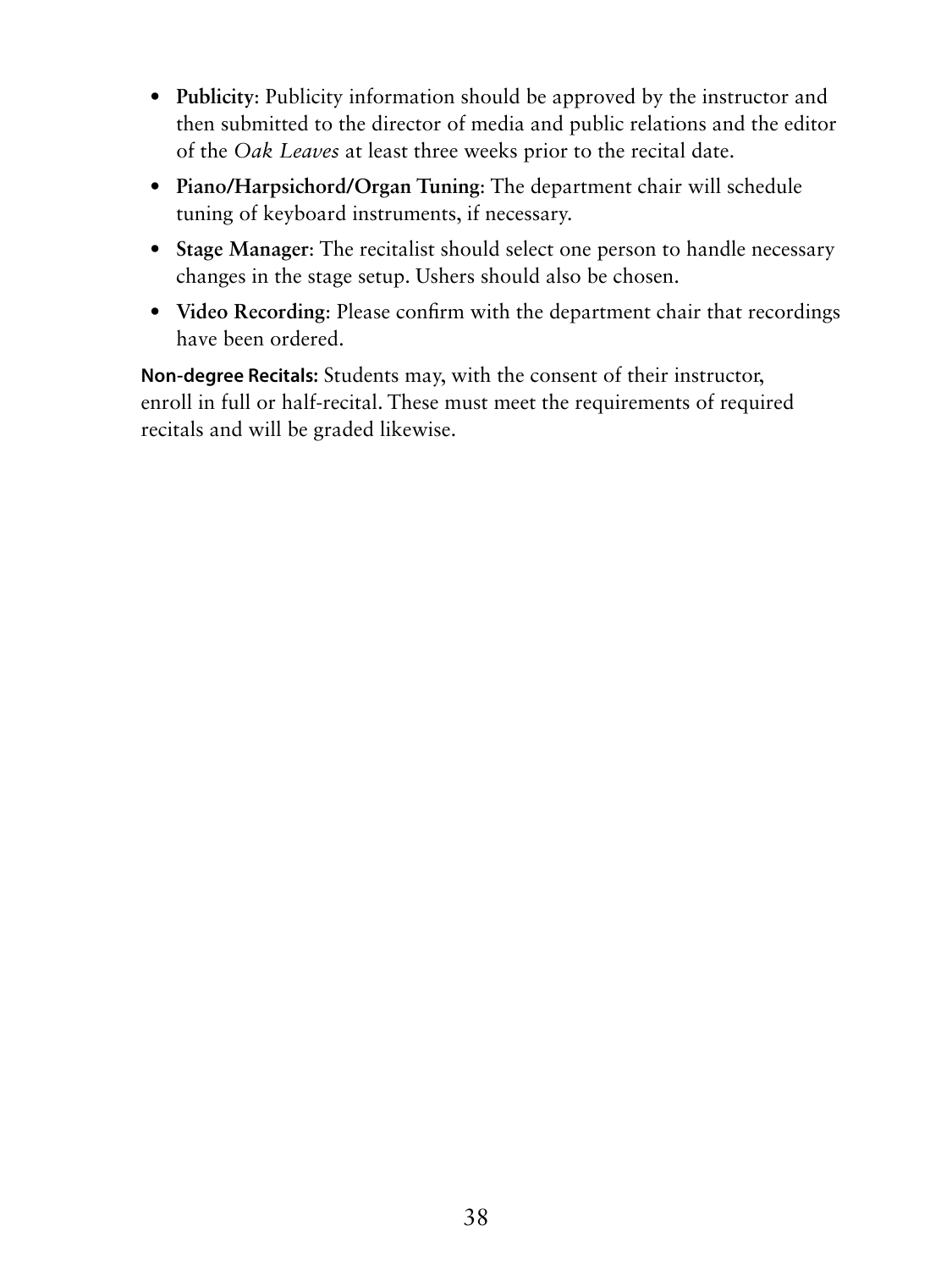**Facilities**

### **Computer Music Lab Policies**

The computer music lab (Winger Hall, Room 206) must remain locked at all times. Students who are music majors or minors may request an access code from the lab coordinator. The following policies must be adhered to, or continued access to the lab will be denied.

- No food or beverages are allowed near equipment.
- Immediately report all problems to the lab coordinator, Dr. Tim Reed.
- Any equipment that is moved, unplugged, or changed in any way, must be returned to its original configuration when the session in question is complete.
- Log off computers before leaving the lab.
- Documents saved on computer hard-drives may be deleted without warning at the lab coordinator's discretion.
- Lab door must remain closed and locked at all times.
- Headphones must be used when more than one lab station is in use.
- Students must turn all speakers and amplifiers off before leaving the lab.

### **Practice Rooms**

Practice rooms are available for those who are enrolled in applied lessons. Practice room assignments will be made at the beginning of fall semester. Each student shares a locked practice room with 1-3 other students in which they may store books, music and small instruments. The music department assumes no responsibility for lost, stolen or damaged property. Organ students are scheduled to practice in Petersime Chapel, Wine Recital Hall or Cordier Auditorium. Percussionists need to reserve regular practice times in Cordier Auditorium. Reservations should be made through the Conference Services office.

### **Wine Recital Hall Regulations**

The Manchester University Department of Music asks that the following conditions be observed by all groups using Wine Recital Hall:

• The grand piano and harpsichord should not be moved from the stage to the hall without permission of the department chair. University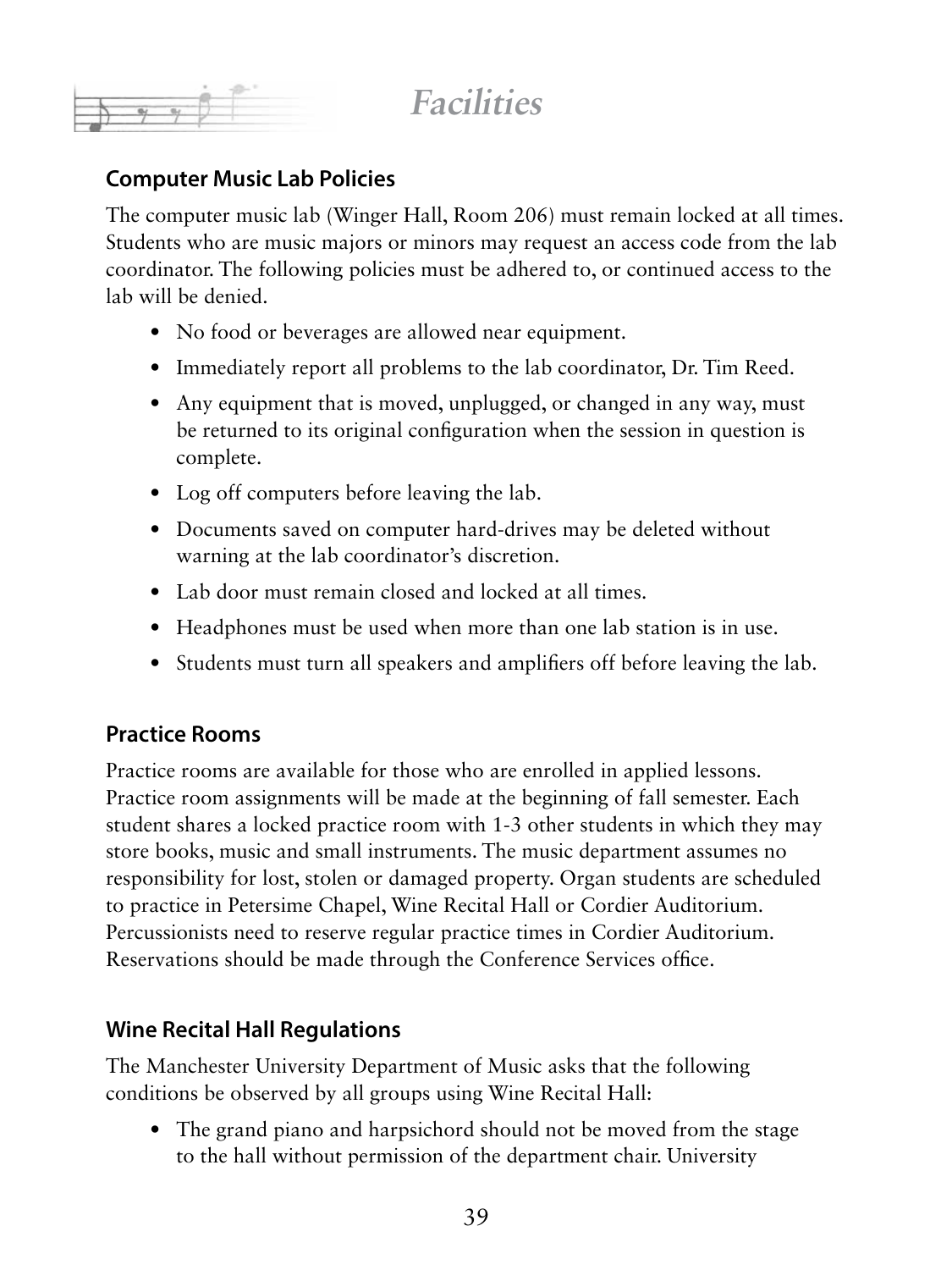maintenance staff should be contacted to move pianos on and off stage. All of the instruments should be kept covered; please do not place objects on them.

- Under no conditions should the organ console be moved. While there is a clear cover over the organ's top, please do not sit on or place objects on the top of the instrument.
- Choral risers may be removed by University maintenance staff only.
- All groups using the hall are responsible to leave it in a reasonably clean condition with all furniture in the order normally found for the music department's daily schedule.
- No food or drink (except water) is allowed in the recital hall.

### **Instrument Check-out**

- Any student signed up for an instrumental ensemble or lesson may check out a school instrument if it is available. Make an appointment with Scott Humphries, who procures the instrument.
- The student must complete a form that states the student will take responsibility for maintenance and repair and return the instrument in its current condition.
- At the end of the period of use, or before the summer, the student returns the instrument. In some cases, a student may check an instrument out over the summer, if the student has proven to be a capable steward.

### **Large Instrument Storage**

• Storage is available in Winger Hall. Please check with Scott Humphries about the availability of access to instrument storage.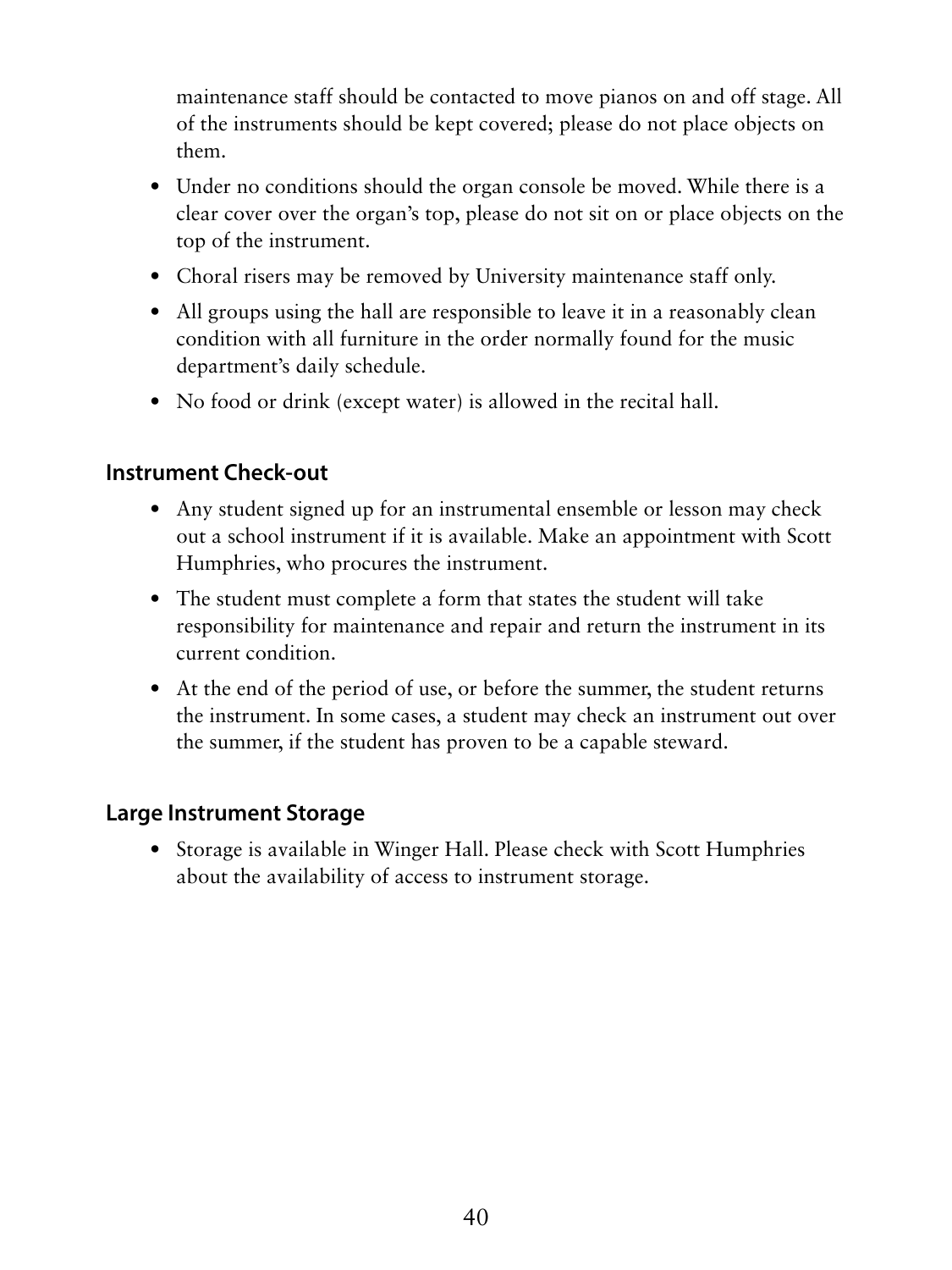### **General Information**

### **Collaborative Pianists**

Collaborative pianists are assigned for all applied voice and instrumental studios according to the specific needs of each instructor. Students performing recitals should expect to pay their collaborative pianist for one dress rehearsal and the performance. Half recital: \$60 dress rehearsal, \$100 recital. Full recital: \$75 dress rehearsal, \$200 recital. Other rehearsals and lessons with collaborative pianists are included in the applied lesson fee.

### **Advising**

Unlike students in other departments, music majors begin courses in their major during their earliest semesters. Many courses in the major are only offered every other year (see "Courses, Alternate-Year").

Students are assigned an advisor in their major discipline. Students seeking a music minor should have an advisor in their major discipline and also a music faculty member for more efficient class scheduling each semester. During the sophomore year, the music faculty will meet with each music student to discuss academic progress and any concerns the student or faculty may have.

### **Announcements: Bulletin Boards, E-mail**

The official bulletin boards of the Music Department are located at the north end of the first floor in Winger Hall. Students are responsible for reading bulletin boards regularly for official announcements. Students are also responsible for reading e-mail regularly, as official announcements will often be sent via email.

### **Awards**

Murl Barnhart Music Memorial Award is given to an outstanding senior music major. The award was established by friends and former students of Murl Barnhart, who taught piano and theory at Manchester University for 30 years.

The criteria for Barnhart Award are as follows:

• The candidate should demonstrate excellence in the area of his/her concentration within the field of music.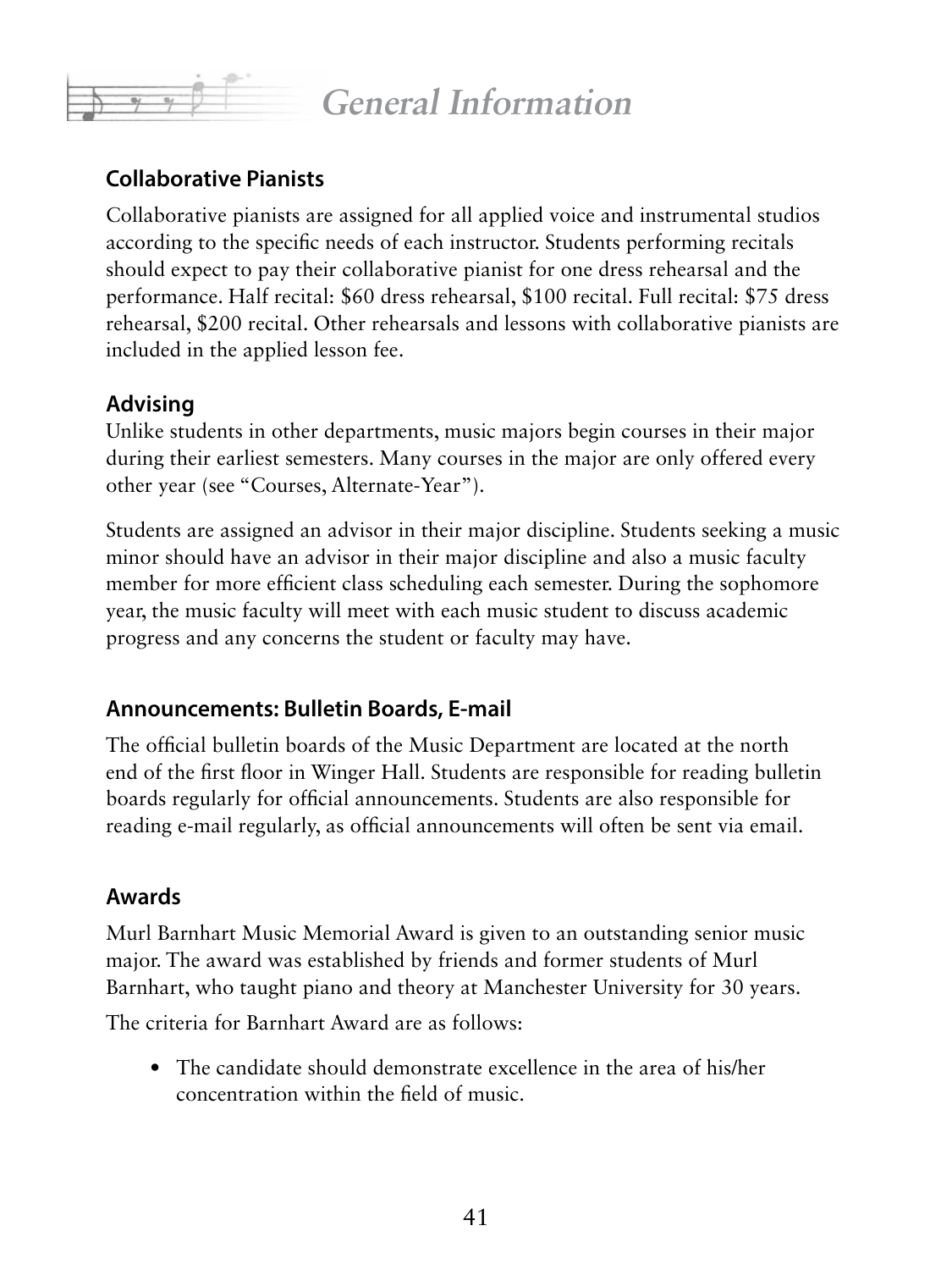- The candidate should be a senior music major, graduating that academic year. The student should be a resident of Manchester University during the junior and senior years. (A student in a qualified junior-year-abroad program will be considered a resident of Manchester University.)
- The candidate should have no less than a 3.0 cumulative grade point average.
- The candidate should manifest a growing musical insight and demonstrate professional growth and maturity.
- The candidate should meet campus obligations responsibly and should positively influence the morale of the department.

Carl Byerly Memorial Award is an award instituted in the spring of 1970 by Dr. Robert H. Klotman of Indiana University, a close friend of Dr. Carl Byerly, MC alumnus and former assistant superintendent of schools in Detroit. The award will be given to an outstanding graduating senior who has been a string student at Manchester University.

### **Courses, Alternate-Year**

The following courses are usually offered every other year. Therefore students, especially music education majors, should plan their programs carefully.

| Vocal Pedagogy                    | (2) | Spring, even years |
|-----------------------------------|-----|--------------------|
| <b>German Diction for Singers</b> | (1) | Fall, even years   |
| <b>French Diction for Singers</b> | (1) | Fall, odd years    |
| Marching Band Techniques          | (2) | Fall, odd years    |
| <b>Basic Conducting</b>           | (2) | Fall, even years   |
| <b>Advanced Conducting</b>        | (3) | Spring, odd years  |
| Music History I                   | (3) | Spring, odd years  |
| Music History II                  | (3) | Spring, even years |
| Band Lit. I/Woodwind Tech.        | (2) | Fall, odd years    |
| Band Lit. II/Brass Tech.          | (2) | Spring, even years |
| Percussion Lit. and Tech.         | (2) | Fall, even years   |
| Orchestra Lit./String Tech.       | (2) | Spring, odd years  |
| <b>Elementary Music Methods</b>   | (3) | Spring, odd years  |
| Secondary Music Methods           | (4) | Fall, even years   |
| <b>World Musics</b>               | (3) | Fall, odd years    |
| Orchestration                     | (2) | Spring, even years |
| Choral Arranging                  | (2) | Spring, odd years  |
|                                   |     |                    |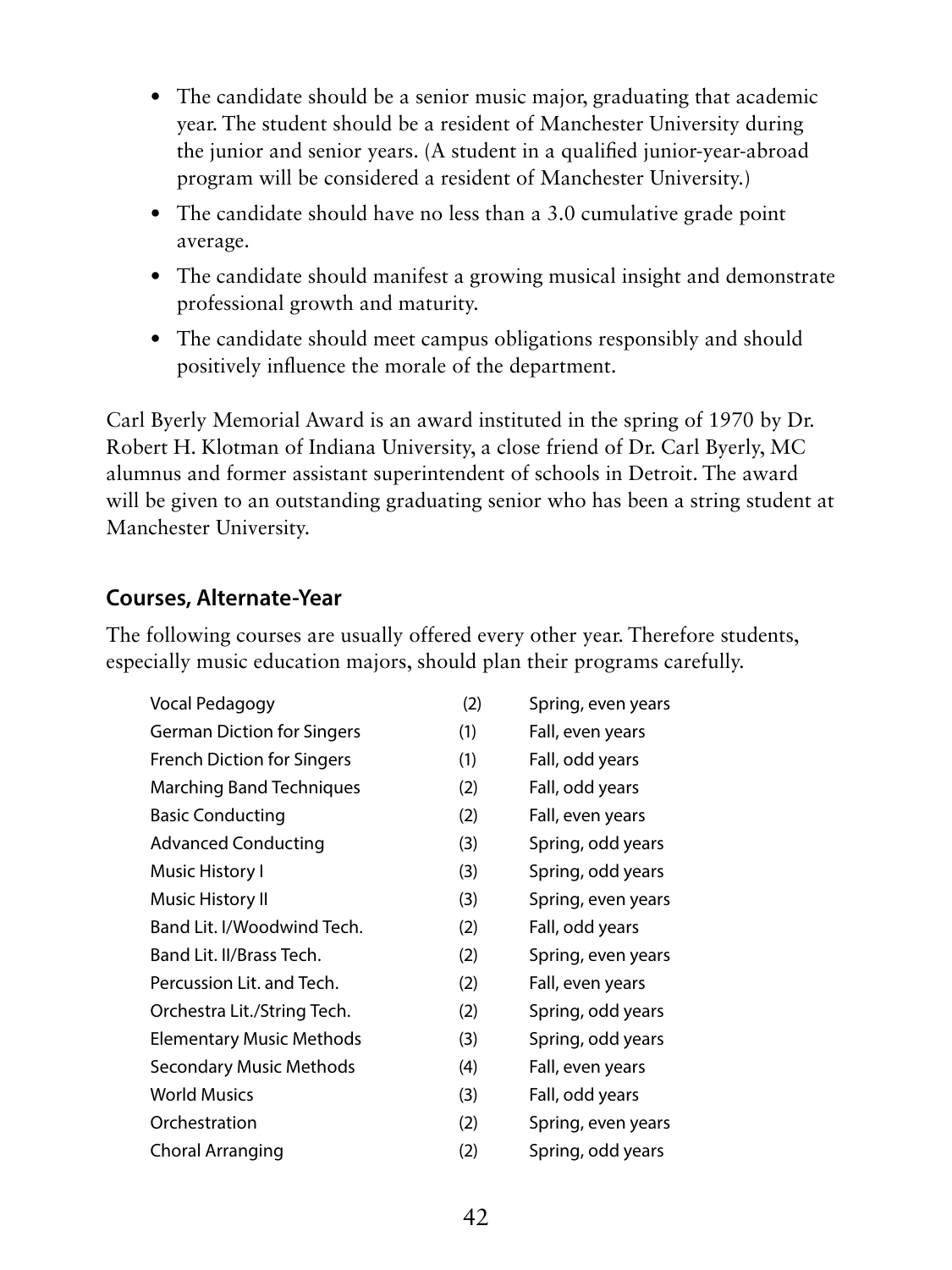### **Entrance Requirements, Music Major or Minor**

Entrance into any music major presupposes the following:

- At least college-level entrance in piano, classical guitar, voice, or a traditional band or orchestral instrument; musical sensitivity, a sense of rhythm and a capacity for accurate aural perception, demonstrated by an audition. In addition, applied majors must demonstrate the potential to perform advanced repertoire. Audition requirements can be obtained from the department chair.
- Familiarity with the rudiments of music, such as scales, keys, signs and musical terms. A placement test in music theory and aural skills may be required for entrance into the music major/minor. Information about the music theory placement test can be obtained from the department chair.

Students with deficiencies in their primary instrument or voice shall study without credit until such proficiency is obtained.

### **Forms, Music Major**

Students wishing to major in music must officially declare their intent to do so. A form will be filled out by their advisor indicating the specific music major, the area of solo performance, and the area of ensemble performance.

Students who change their majors or areas of performance are responsible to see that all changes are recorded and approved on the music major form.

During the spring semester of the sophomore year, all students should officially declare their majors to the registrar. Students should complete the Election of Major Form, which is available on the registrar's page on the University website. After the chair of the Music Department has signed the form, the student should submit it to the registrar.

### **Library Recordings and Scores**

Audio recordings and scores are kept in the Funderburg Library. Located on the lower level of the library are players for LP records, audio cassettes and compact discs. Students wishing to use the recordings or tapes may check them out at the main circulation desk.